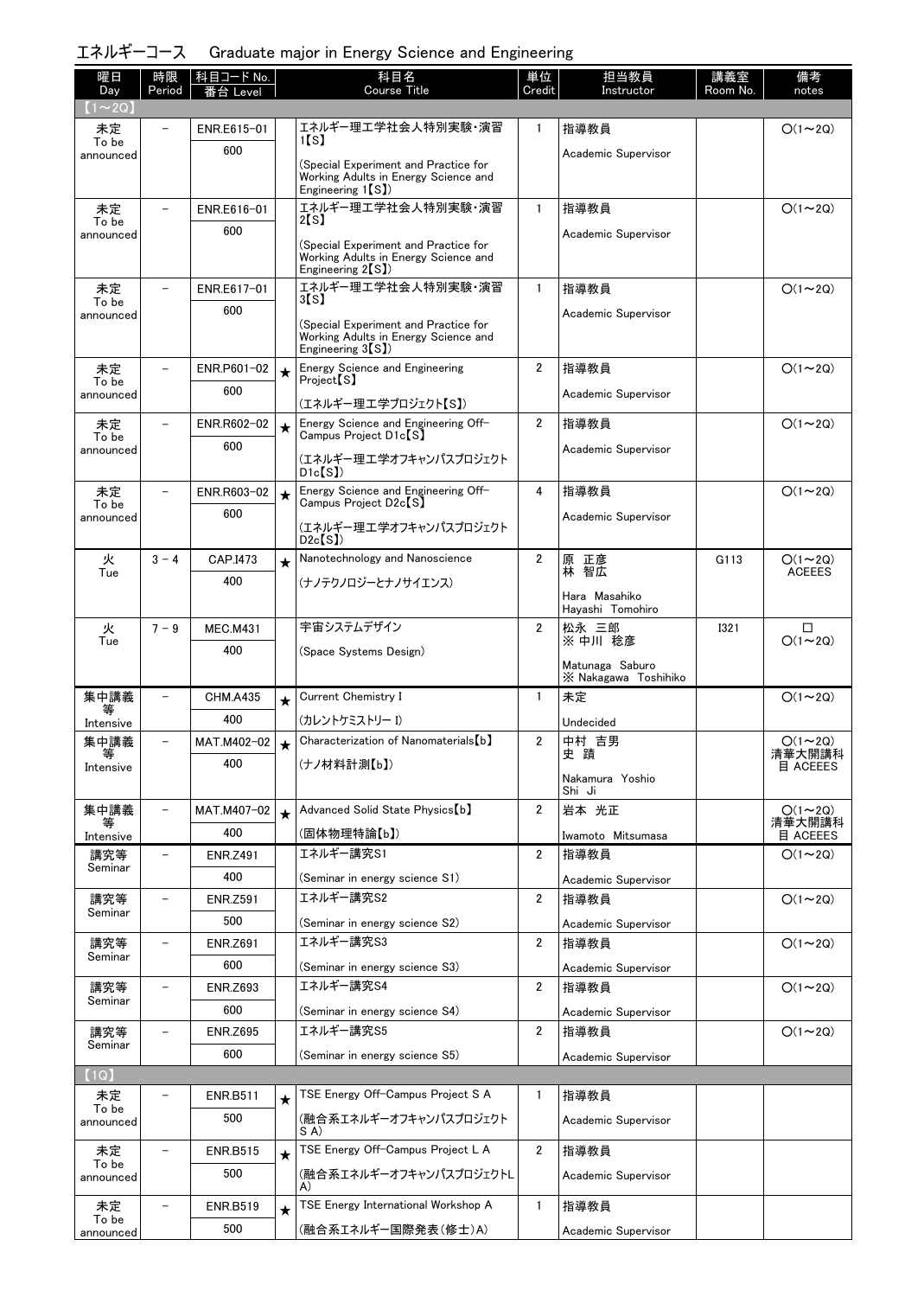| エネルギーコース Graduate major in Energy Science and Engineering |  |  |  |  |
|-----------------------------------------------------------|--|--|--|--|
|-----------------------------------------------------------|--|--|--|--|

| 曜日<br>Day          | 時限<br>Period             | │ 科目コード No.<br>番台 Level |         | 科目名<br><b>Course Title</b>                         | 単位<br>Credit   | 担当教員<br>Instructor                        | 講義室<br>Room No. | 備考<br>notes           |
|--------------------|--------------------------|-------------------------|---------|----------------------------------------------------|----------------|-------------------------------------------|-----------------|-----------------------|
| (1Q)               |                          |                         |         |                                                    |                |                                           |                 |                       |
| 未定                 |                          | ENR.E601-01             |         | 実践プレゼンテーションA                                       | $\mathbf{1}$   | 指導教員                                      |                 |                       |
| To be<br>announced |                          | 600                     |         | (Practical Presentation A)                         |                | Academic Supervisor                       |                 |                       |
| 未定                 |                          | ENR.E602-01             |         | 実践プレゼンテーションB                                       | $\mathbf{1}$   | 指導教員                                      |                 |                       |
| To be<br>announced |                          | 600                     |         | (Practical Presentation B)                         |                | Academic Supervisor                       |                 |                       |
| 未定                 | $\overline{\phantom{a}}$ | ENR.E603-01             |         | 実践プレゼンテーションC                                       | $\mathbf{1}$   | 指導教員                                      |                 |                       |
| To be<br>announced |                          | 600                     |         | (Practical Presentation C)                         |                | Academic Supervisor                       |                 |                       |
| 未定                 | $\qquad \qquad -$        | ENR.E604-01             | $\star$ | International scientific presentation A            | $\mathbf{1}$   | 指導教員                                      |                 |                       |
| To be<br>announced |                          | 600                     |         | (国際学術プレゼンテーションA)                                   |                | Academic Supervisor                       |                 |                       |
| 未定                 | $\qquad \qquad$          | ENR.E605-01             | $\star$ | International scientific presentation B            | $\mathbf{1}$   | 指導教員                                      |                 |                       |
| To be<br>announced |                          | 600                     |         | (国際学術プレゼンテーションB)                                   |                | Academic Supervisor                       |                 |                       |
| 未定                 |                          | ENR.E606-01             | $\star$ | International scientific presentation C            | $\mathbf{1}$   | 指導教員                                      |                 |                       |
| To be<br>announced |                          | 600                     |         | (国際学術プレゼンテーションC)                                   |                | Academic Supervisor                       |                 |                       |
| 未定                 |                          | ENR.E609-01             |         | アカデミック ティーチング                                      | $\mathbf{1}$   | 指導教員                                      |                 |                       |
| To be<br>announced |                          | 600                     |         | (Academic teaching)                                |                | Academic Supervisor                       |                 |                       |
| 未定                 | $\qquad \qquad -$        | ENR.E613-01             |         | エネルギー学理実践研究C                                       | $\mathbf{1}$   | 指導教員                                      |                 |                       |
| To be<br>announced |                          | 600                     |         | (Practical research in energy science C)           |                | Academic Supervisor                       |                 |                       |
| 未定                 | $\overline{\phantom{a}}$ | ENR.E614-01             |         | エネルギー学理実践研究D                                       | $\mathbf{1}$   | 指導教員                                      |                 |                       |
| To be<br>announced |                          | 600                     |         | (Practical research in energy science D)           |                | Academic Supervisor                       |                 |                       |
| 月                  | $1 - 2$                  | CAP.I405                |         | 環境化学                                               | $\overline{2}$ | 吉田 尚弘                                     | G114            | $\bigcirc$ (Mon Thu)  |
| Mon                |                          | 400                     |         | (Environmental Chemistry)                          |                | 豊田 栄ほか                                    |                 | <b>ACEEES</b>         |
|                    |                          |                         |         |                                                    |                | Yoshida Naohiro<br>Toyoda Sakae et al     |                 |                       |
| 月                  | $1 - 2$                  | <b>EEE.C441</b>         |         | VLSI工学第一                                           | 2              | 若林 整<br>角嶋 邦之                             | G221            | $\bigcirc$ (Mon•Thu)  |
| Mon                |                          | 400                     |         | (VLSI Technology I)                                |                |                                           |                 | <b>ACEEES</b>         |
|                    |                          |                         |         |                                                    |                | Wakabayashi Hitoshi<br>Kakushima Kuniyuki |                 |                       |
| 月                  | $1 - 2$                  | <b>ENR.H420</b>         |         | 光化学概論第一                                            | $\mathbf{1}$   | 宍戸 厚<br>和田 裕之                             | G113            |                       |
| Mon                |                          | 400                     |         | (Introduction to Photochemistry I)                 |                |                                           |                 |                       |
|                    |                          |                         |         |                                                    |                | Shishido Atsushi<br>Wada Hiroyuki         |                 |                       |
| 月                  | $1 - 2$                  | <b>MAT.C400</b>         |         | 結晶科学                                               | $\overline{2}$ | 大場 史康                                     | G321            | $\bullet$ (Mon•Thu)   |
| Mon                |                          | 400                     |         | (Crystals Science)                                 |                | Oba Fumiyasu                              |                 | <b>ACEEES</b>         |
| 月                  | $1 - 2$                  | CAP.A561                |         | 有機遷移金属錯体化学第一                                       | $\mathbf{1}$   | 髙尾 俊郎                                     | S423            | <b>ACEEES</b>         |
| Mon                |                          | 500                     |         | (Advanced Chemistry of Transition Metal            |                | Takao Toshiro                             |                 |                       |
|                    | $1 - 2$                  | CAP.P511                |         | Complexes I)<br>高分子反応特論                            | $\mathbf{1}$   | 大塚 英幸                                     | S515            | <b>ACEEES</b>         |
| 月<br>Mon           |                          | 500                     |         |                                                    |                |                                           |                 |                       |
|                    | $3 - 4$                  | <b>CAP.A461</b>         |         | (Advanced Polymer Reactions)<br>無機固体化学特論第一         | $\mathbf{1}$   | Otsuka Hideyuki<br>大友 明                   |                 | <b>ACEEES</b>         |
| 月<br>Mon           |                          | 400                     |         |                                                    |                |                                           | H104            |                       |
|                    | $3 - 4$                  | CAP.I407                |         | (Advanced Solid State Chemistry I)<br>化学工学概論(基礎)   | $\mathbf{1}$   | Ohtomo Akira<br>山口 猛央                     | G115            | <b>ACEEES</b>         |
| 月<br>Mon           |                          |                         |         |                                                    |                | 田巻 孝敬                                     |                 |                       |
|                    |                          | 400                     |         | (Introduction to Chemical Engineering<br>(Basics)) |                | Yamaguchi Takeo                           |                 |                       |
| 月                  | $3 - 4$                  | <b>CHM.D401</b>         |         | 有機化学基礎特論                                           | $\overline{2}$ | Tamaki Takanori                           | H135            | $\bullet$ (Mon · Thu) |
| Mon                |                          | 400                     |         |                                                    |                | 岩澤 伸治<br>大森 建ほか                           |                 | <b>ACEEES</b>         |
|                    |                          |                         |         | (Basic Concepts of Organic Chemistry)              |                | Iwasawa Nobuharu                          |                 |                       |
| 月                  | $3 - 4$                  | <b>ENR.H403</b>         |         | 先進電気化学特論第一                                         | $\mathbf{1}$   | Ohmori Ken et al<br>菅野 了次                 | G114            | <b>ACEEES</b>         |
| Mon                |                          | 400                     |         | (Advanced Electrochemistry I)                      |                | 荒井 創ほか                                    |                 |                       |
|                    |                          |                         |         |                                                    |                | Kanno Ryoji<br>Arai Hajime et al          |                 |                       |
| 月                  | $3 - 4$                  | <b>MAT.M409</b>         |         | 相平衡の熱力学                                            | $\overline{2}$ | 梶原 正憲                                     | J234            | $\bullet$ (Mon Thu)   |
| Mon                |                          | 400                     |         | (Thermodynamics for Phase Equilibria)              |                | 曽根 正人                                     |                 | <b>ACEEES</b>         |
|                    |                          |                         |         |                                                    |                | Kajihara Masanori<br>Sone Masato          |                 |                       |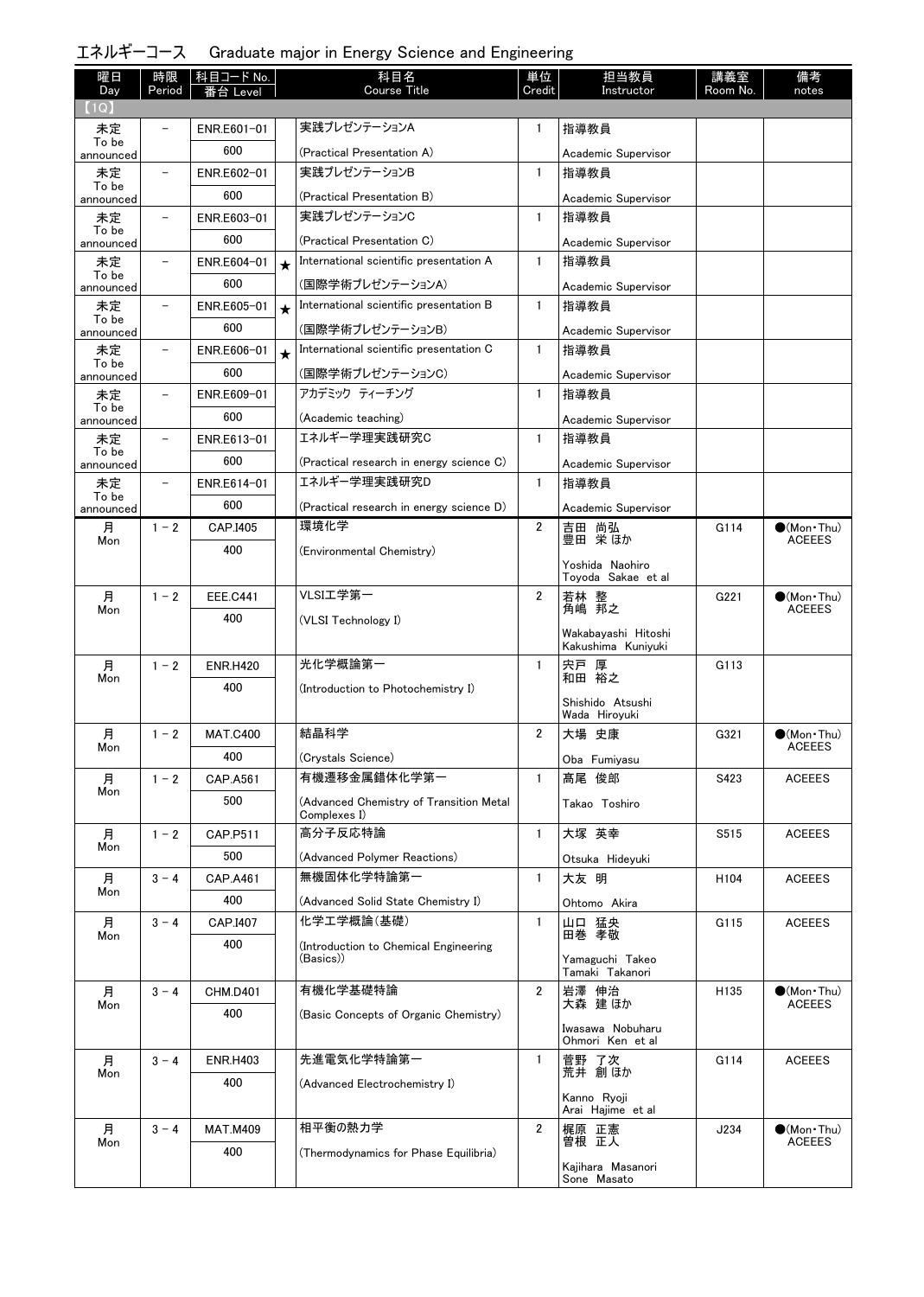エネルギーコース Graduate major in Energy Science and Engineering

| 曜日<br>Day | 時限<br>Period | │科目コード No.<br>番台 Level |         | 科目名<br><b>Course Title</b>                                              | 単位<br>Credit   | 担当教員<br>Instructor                               | 講義室<br>Room No. | 備考<br>notes                             |
|-----------|--------------|------------------------|---------|-------------------------------------------------------------------------|----------------|--------------------------------------------------|-----------------|-----------------------------------------|
| (1Q)      |              |                        |         | 光学材料特論                                                                  |                |                                                  |                 |                                         |
| 月<br>Mon  | $3 - 4$      | <b>MAT.C500</b><br>500 |         | (Advanced Course of Materials Optics)                                   | $\overline{2}$ | 矢野 哲司<br>松下 伸広                                   | $S7 - 201$      | $(Mon\cdot Thu)$<br><b>ACEEES</b>       |
|           |              |                        |         |                                                                         |                | Yano Tetsuji<br>Matsushita Nobuhiro              |                 |                                         |
| 月<br>Mon  | $5 - 6$      | CAP.I426               |         | 高分子科学概論                                                                 | $\mathbf{1}$   | 冨田 育義<br>今岡 享稔                                   | G114            | <b>ACEEES</b>                           |
|           |              | 400                    |         | (Introduction to Polymer Science)                                       |                | Tomita Ikuyoshi<br>Imaoka Takane                 |                 |                                         |
| 月         | $5 - 6$      | <b>CHM.C401</b>        |         | 物理化学基礎特論                                                                | $\overline{2}$ | 河内 宣之                                            | H114            | $\bigcirc$ (Mon·Thu)                    |
| Mon       |              | 400                    |         | (Basic Concepts of Physical Chemistry)                                  |                | 大島 康裕 ほか                                         |                 | <b>ACEEES</b>                           |
|           |              |                        |         |                                                                         |                | Kouchi Noriyuki<br>Ohshima Yasuhiro et al        |                 |                                         |
| 月<br>Mon  | $5 - 6$      | <b>EEE.P421</b>        |         | 電力工学特論                                                                  | $\overline{2}$ | 七原 俊也<br>※ 保科 好一 ほか                              | S621            | $\bigcirc$ (Mon Thu)<br><b>ACEEES</b>   |
|           |              | 400                    |         | (Advanced Electric Power Engineering)                                   |                | Nanahara Toshiva<br>X Hoshina Yoshikazu<br>et al |                 |                                         |
| 月         | $5 - 6$      | <b>MAT.P413</b>        |         | 有機材料機能化学                                                                | $\mathbf{1}$   | 早川 晃鏡                                            | $S8 - 623$      | <b>ACEEES</b>                           |
| Mon       |              | 400                    |         | (Soft Materials Functional Chemistry)                                   |                | Hayakawa Teruaki                                 |                 |                                         |
| 月         | $7 - 8$      | CAP.P433               |         | 高分子物理化学概論                                                               | $\mathbf{1}$   | 古屋 秀峰                                            | H112            |                                         |
| Mon       |              | 400                    |         | (Introduction to Polymer Physical<br>Chemistry)                         |                | Furuya Hidemine                                  |                 |                                         |
| 月<br>Mon  | $7 - 8$      | EEE.D401               | $\star$ | <b>Fundamentals of Electronic Materials</b>                             | $\overline{2}$ | 中川 茂樹<br>菅原 聡                                    | S222            | $\bullet$ (Mon•Thu)<br><b>ACEEES</b>    |
|           |              | 400                    |         | (電子物性基礎論)                                                               |                | Nakagawa Shigeki                                 |                 |                                         |
|           |              |                        |         |                                                                         |                | Sugahara Satoshi                                 |                 |                                         |
| 火<br>Tue  | $1 - 2$      | <b>EEE.D451</b>        | $\star$ | <b>Bipolar Transistors and Compound</b><br><b>Semiconductor Devices</b> | $\overline{2}$ | 宮本 恭幸                                            | S223            | $\bigcirc$ (Tue · Fri)<br><b>ACEEES</b> |
|           |              | 400                    |         | (バイポーラトランジスタと化合物半導体)                                                    |                | Miyamoto Yasuyuki                                |                 |                                         |
| 火<br>Tue  | $1 - 2$      | ENR.A401-01            | $\star$ | Interdisciplinary scientific principles of<br>energy 1【大岡山】             | $\mathbf{1}$   | 伊原 学<br>山田 明ほか                                   | W241.G115       | <b>ACEEES</b>                           |
|           |              | 400                    |         | (エネルギー基礎学理第一【大岡山】)                                                      |                | Ihara Manabu                                     |                 |                                         |
| 火         | $1 - 2$      | ENR.A401-02            |         | Interdisciplinary scientific principles of                              | $\mathbf{1}$   | Yamada Akira et al                               | W241.G115       | <b>ACEEES</b>                           |
| Tue       |              | 400                    |         | energy 1【すずかけ】                                                          |                | 山口 猛央<br>宍戸 厚ほか                                  |                 |                                         |
|           |              |                        |         | (エネルギー基礎学理第一【すずかけ】)                                                     |                | Yamaguchi Takeo<br>Shishido Atsushi et al        |                 |                                         |
| 火<br>Tue  | $1 - 2$      | <b>MAT.M408</b>        |         | <b>Quantum Statistical Mechanics</b>                                    | $\overline{2}$ | 中辻 寬<br>梶原 正憲 ほか                                 | J234            | $\bullet$ (Tue•Fri)<br><b>ACEEES</b>    |
|           |              | 400                    |         | (量子統計力学)                                                                |                | Nakatsuii Kan                                    |                 |                                         |
| 火         | $3 - 4$      | <b>CAP.C412</b>        |         | プロセスシステム工学                                                              | $\overline{2}$ | Kajihara Masanori et al<br>松本 秀行                 | S321            | $\bullet$ (Tue•Fri)                     |
| Tue       |              | 400                    |         | (Process Systems Engineering)                                           |                | Matsumoto Hideyuki                               |                 | <b>ACEEES</b>                           |
| 火         | $3 - 4$      | <b>CAP.P412</b>        |         | 高分子合成特論第二                                                               | $\mathbf{1}$   | 高田 十志和                                           | H113            | <b>ACEEES</b>                           |
| Tue       |              | 400                    |         | (Advanced Polymer Synthesis II)                                         |                | Takata Toshikazu                                 |                 |                                         |
| 火         | $3 - 4$      | <b>EEE.P451</b>        | $\star$ | Plasma Engineering                                                      | $\overline{2}$ | 赤塚 洋                                             | H112            | $\bullet$ (Tue · Fri)                   |
| Tue       |              | 400                    |         | (プラズマエ学)                                                                |                | 沖野 晃俊                                            |                 | <b>ACEEES</b>                           |
|           |              |                        |         |                                                                         |                | Akatsuka Hiroshi<br>Okino Akitoshi               |                 |                                         |
| 火<br>Tue  | $3 - 4$      | ENR.A403-01            |         | Interdisciplinary principles of energy<br>devices 1【大岡山】                | $\mathbf{1}$   | 花村 克悟<br>藤田 英明 ほか                                | W241, G115      | <b>ACEEES</b>                           |
|           |              | 400                    |         | (エネルギーデバイス論第一【大岡山】)                                                     |                | Hanamura Katsunori                               |                 |                                         |
| 火         | $3 - 4$      | ENR.A403-02            | $\star$ | Interdisciplinary principles of energy                                  | $\mathbf{1}$   | Fujita Hideaki et al<br>末包 哲也<br>奥野 喜裕ほか         | W241, G115      | <b>ACEEES</b>                           |
| Tue       |              | 400                    |         | devices 1【すずかけ】                                                         |                |                                                  |                 |                                         |
|           |              |                        |         | (エネルギーデバイス論第一【すずかけ】)                                                    |                | Suekane Tetsuya<br>Okuno Yoshihiro et al         |                 |                                         |
| 火<br>Tue  | $3 - 4$      | <b>GEG.E404</b><br>400 | $\star$ | Technologies for Energy and Resource<br>Utilization                     | $\mathbf{1}$   | 吉川 邦夫<br>高橋 史武                                   | G511            |                                         |
|           |              |                        |         | (エネルギー・資源の有効利用技術)                                                       |                | Yoshikawa Kunio<br>Takahashi Fumitake            |                 |                                         |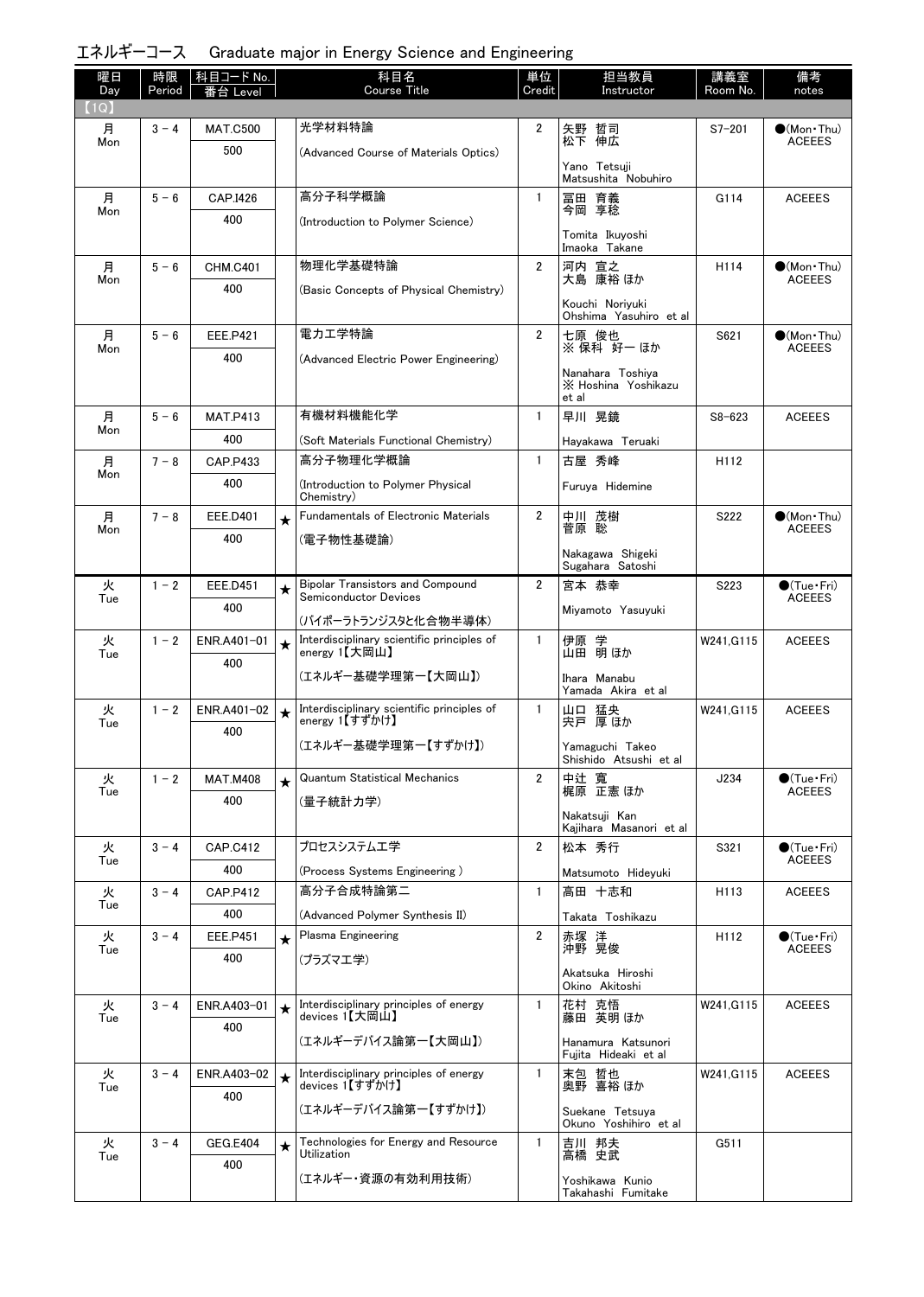# エネルギーコース Graduate major in Energy Science and Engineering

| 曜日          | 時限      | │科目コード No.             |         | 科目名<br>Course Title                                                         | 単位<br>Credit   | 担当教員                                      | 講義室<br>Room No. | 備考                                     |
|-------------|---------|------------------------|---------|-----------------------------------------------------------------------------|----------------|-------------------------------------------|-----------------|----------------------------------------|
| Day<br>(1Q) | Period  | 番台 Level               |         |                                                                             |                | Instructor                                |                 | notes                                  |
| 火           | $3 - 4$ | <b>MAT.M423</b>        |         | 材料設計演習                                                                      | 1              | 細田 秀樹<br>稲邑 朋也                            | J234            |                                        |
| Tue         |         | 400                    |         | (Exercise in Materials Design)                                              |                |                                           |                 |                                        |
|             |         |                        |         |                                                                             |                | Hosoda Hideki<br>Inamura Tomonari         |                 |                                        |
| 火<br>Tue    | $5 - 6$ | <b>EEE.S401</b>        | $\star$ | Advanced Electromagnetic Waves                                              | $\overline{2}$ | 廣川 二郎                                     | S223            | $\bullet$ (Tue · Fri)<br><b>ACEEES</b> |
|             |         | 400                    |         | (電磁波特論)                                                                     |                | Hirokawa Jiro                             |                 |                                        |
| 火<br>Tue    | $5 - 6$ | <b>ENR.J403</b>        | $\star$ | Physical Chemistry for High Temperature<br>Processes -Smelting and Refining | $\mathbf{1}$   | 須佐 匡裕<br>小林 能直 ほか                         | $S8 - 501$      | <b>ACEEES</b>                          |
|             |         | 400                    |         | Processes-                                                                  |                | Susa Masahiro                             |                 |                                        |
|             |         |                        |         | (高温物理化学-製精錬プロセス)                                                            |                | Kobayashi Yoshinao et<br>al               |                 |                                        |
| 火           | $5 - 6$ | <b>ENR.J406</b>        |         | 有機電子材料物理                                                                    | $\mathbf{1}$   | 森 健彦                                      | $S8 - 623$      | <b>ACEEES</b>                          |
| Tue         |         | 400                    |         | (Organic Electronic Materials Physics)                                      |                | Mori Takehiko                             |                 |                                        |
| 火<br>Tue    | $5 - 6$ | <b>ENR.K430</b>        | $\star$ | Advanced course of turbulent flow and<br>control                            | $\mathbf{1}$   | 店橋 護<br>志村 祐康                             | I124, G111      | 遠隔授業<br><b>ACEEES</b>                  |
|             |         | 400                    |         | (乱流制御論)                                                                     |                | Tanahashi Mamoru                          |                 |                                        |
|             |         |                        |         |                                                                             |                | Shimura Masayasu                          |                 |                                        |
| 火<br>Tue    | $5 - 6$ | <b>ENR.L401</b>        | $\star$ | Mechanical-to-electrical energy<br>conversion                               | $\overline{2}$ | 藤田 英明                                     | S423            | $\bullet$ (Tue•Fri)<br><b>ACEEES</b>   |
|             |         | 400                    |         | (機械電気エネルギー変換)                                                               |                | Fujita Hideaki                            |                 |                                        |
| 火           | $5 - 6$ | <b>MAT.C502</b>        |         | 材料開発特論第一                                                                    | $\overline{2}$ | 瀬川 浩代<br>長友 義幸                            | $S7 - 201$      | $\bullet$ (Tue•Fri)                    |
| Tue         |         | 500                    |         | (Advanced Course of Material                                                |                |                                           |                 | <b>ACEEES</b>                          |
|             |         |                        |         | Development I)                                                              |                | Segawa Hiroyo<br>Nagatomo Yoshiyuki       |                 |                                        |
| 火           | $7 - 8$ | <b>MAT.P421</b>        |         | 有機材料機能設計                                                                    | $\mathbf{1}$   | 淺井 茂雄                                     | $S8 - 623$      | <b>ACEEES</b>                          |
| Tue         |         | 400                    |         | (Organic Materials Functional Design)                                       |                | Asai Shigeo                               |                 |                                        |
| 火<br>Tue    | $7 - 8$ | <b>MEC.E531</b>        | $\star$ | Plasma Physics                                                              | $\mathbf{1}$   | 長谷川 純                                     | G224, S222      | 遠隔授業<br><b>ACEEES</b>                  |
|             |         | 500                    |         | (プラズマ物理)                                                                    |                | Hasegawa Jun                              |                 |                                        |
| 水<br>Wed    | $1 - 2$ | CAP.A401               |         | 応用化学概論第一A                                                                   | $\mathbf{1}$   | 大友 明<br>一杉 太郎ほか                           | H112            |                                        |
|             |         | 400                    |         | (Scope of Chemical Science and<br>Engineering IA)                           |                | Ohtomo Akira<br>Hitosugi Taro et al       |                 |                                        |
| 水           | $1 - 2$ | EEE.G411               |         | 電気的モデリングとシミュレーション                                                           | $\overline{2}$ | 山田 明                                      | S222            | $\bullet$ (Wed Fri)                    |
| Wed         |         | 400                    |         | (Electrical Modeling and Simulation)                                        |                | ※盛 健次                                     |                 |                                        |
|             | $1 - 2$ | <b>ENR.H501</b>        |         | Advanced Chemical Materials for Energy                                      | $\mathbf{1}$   | Yamada Akira<br>斎藤 礼子                     | S322            | <b>ACEEES</b>                          |
| 水<br>Wed    |         | 500                    | $\star$ | Issues I                                                                    |                |                                           |                 |                                        |
|             |         |                        |         | (エネルギー化学材料特論第一)                                                             |                | Saito Reiko                               |                 |                                        |
| 水<br>Wed    | $5 - 8$ | <b>CAP.E401</b>        |         | 化学環境安全教育第一                                                                  | $\mathbf{1}$   | 田中 浩士<br>岡本 昌樹 ほか                         | W541, J221      | □<br><b>ACEEES</b>                     |
|             |         | 400                    |         | (Environment Preservation and Chemical<br>Safety I)                         |                | Tanaka Hiroshi                            |                 |                                        |
|             |         |                        |         |                                                                             |                | Okamoto Masaki et al                      |                 |                                        |
| 木<br>Thu    | $1 - 2$ | <b>CAP.A441</b>        |         | 電気化学特論第一                                                                    | $\mathbf{1}$   | 山中 一郎                                     | W641            | <b>ACEEES</b>                          |
|             |         | 400                    |         | (Advanced Electrochemistry I)                                               |                | Yamanaka Ichiro                           |                 |                                        |
| 木<br>Thu    | $1 - 2$ | <b>EEE.C441</b><br>400 |         | VLSI工学第一                                                                    | $\overline{2}$ | 若林 整<br>角嶋 邦之                             | G221            | $(Mon$ Thu)<br><b>ACEEES</b>           |
|             |         |                        |         | (VLSI Technology I)                                                         |                | Wakabayashi Hitoshi<br>Kakushima Kuniyuki |                 |                                        |
| 木           | $1 - 2$ | <b>MAT.C400</b>        |         | 結晶科学                                                                        | $\overline{2}$ | 大場 史康                                     | G321            | $\bullet$ (Mon Thu)                    |
| Thu         |         | 400                    |         | (Crystals Science)                                                          |                | Oba Fumiyasu                              |                 | <b>ACEEES</b>                          |
| 木           | $1 - 2$ | <b>MEC.D431</b>        | $\star$ | Advanced Sound and Vibration                                                | $\mathbf{1}$   | 松村 茂樹                                     | W933            | <b>ACEEES</b>                          |
| Thu         |         | 400                    |         | Measurement<br>(振動・音響計測特論)                                                  |                | Matsumura Shigeki                         |                 |                                        |
| 木           | $1 - 4$ | <b>GEG.P451</b>        | $\star$ | Project Design & Management S                                               | $\overline{2}$ | 花岡 伸也                                     | W371            | $\Box$                                 |
| Thu         |         | 400                    | C       | (プロジェクトデザイン&マネジメント S)                                                       |                | 髙田 潤一 ほか                                  |                 |                                        |
|             |         |                        |         |                                                                             |                | Hanaoka Shinya<br>Takada Jun-Ichi et al   |                 |                                        |
| 木           | $3 - 4$ | CAP.I405               |         | 環境化学                                                                        | $\overline{2}$ | 吉田 尚弘<br>豊田 栄ほか                           | G114            | $\bullet$ (Mon Thu)                    |
| Thu         |         | 400                    |         | (Environmental Chemistry)                                                   |                |                                           |                 | <b>ACEEES</b>                          |
|             |         |                        |         |                                                                             |                | Yoshida Naohiro<br>Toyoda Sakae et al     |                 |                                        |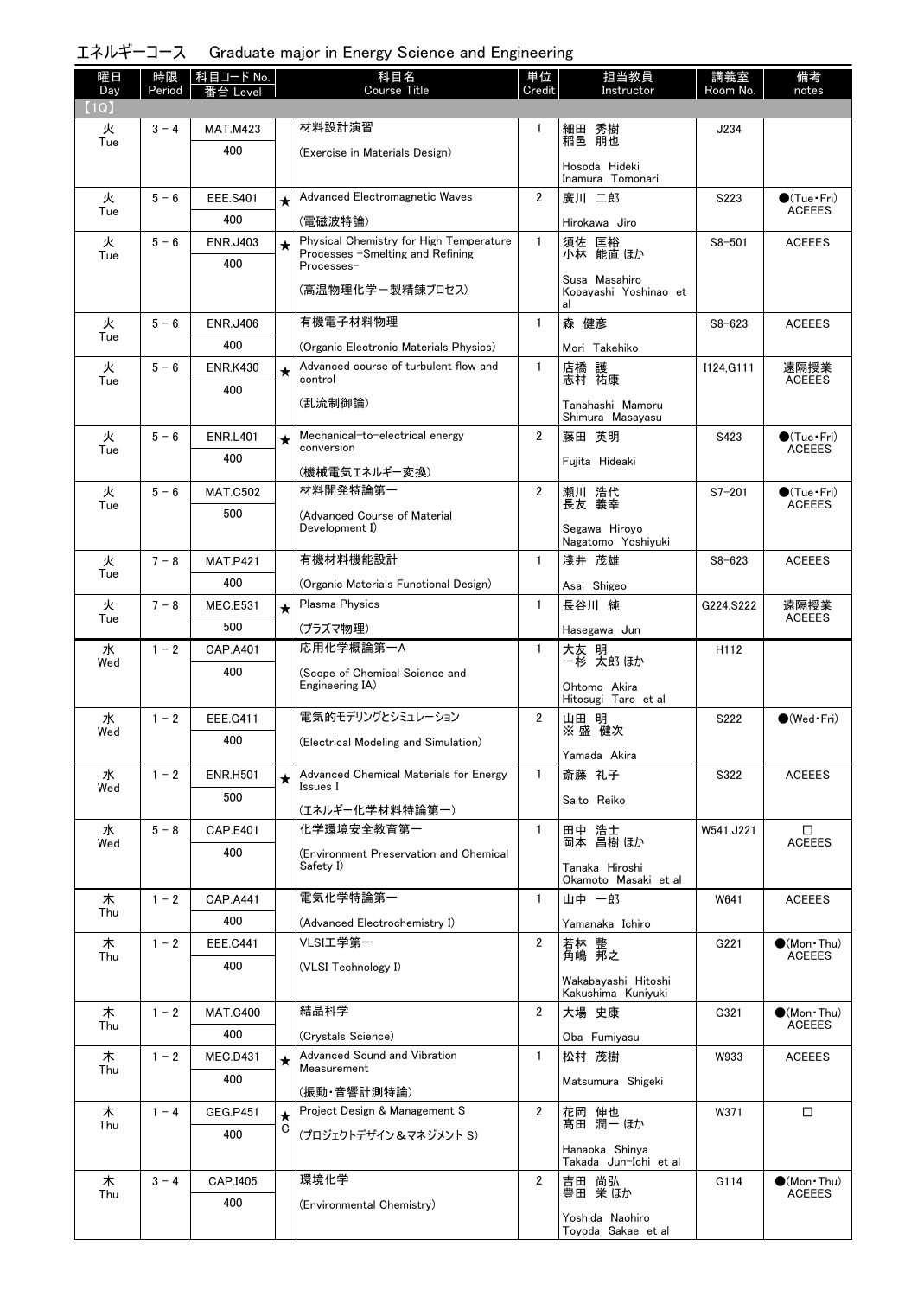| エネルギーコース Graduate major in Energy Science and Engineering |  |  |  |  |
|-----------------------------------------------------------|--|--|--|--|
|-----------------------------------------------------------|--|--|--|--|

| 曜日<br>Day | 時限<br>Period | 科目コード No.<br>番台 Level |         | 科目名<br><b>Course Title</b>                                                | 単位<br>Credit   | 担当教員<br>Instructor                               | 講義室<br>Room No. | 備考<br>notes                            |
|-----------|--------------|-----------------------|---------|---------------------------------------------------------------------------|----------------|--------------------------------------------------|-----------------|----------------------------------------|
| (1Q)      |              |                       |         |                                                                           |                |                                                  |                 |                                        |
| 木<br>Thu  | $3 - 4$      | <b>CAP.A443</b>       |         | 固体物理化学特論第一                                                                | $\mathbf{1}$   | 一杉 太郎                                            | S321            | <b>ACEEES</b>                          |
|           |              | 400                   |         | (Advanced Solid-state Physical<br>Chemistry I)                            |                | Hitosugi Taro                                    |                 |                                        |
| 木<br>Thu  | $3 - 4$      | <b>CHM.D401</b>       |         | 有機化学基礎特論                                                                  | $\overline{2}$ | 岩澤 伸治<br>大森 建ほか                                  | H135            | $\bullet$ (Mon · Thu)<br><b>ACEEES</b> |
|           |              | 400                   |         | (Basic Concepts of Organic Chemistry)                                     |                | Iwasawa Nobuharu                                 |                 |                                        |
|           |              |                       |         | エネルギー無機材料化学特論第一                                                           | $\mathbf{1}$   | Ohmori Ken et al                                 | G111            | <b>ACEEES</b>                          |
| 木<br>Thu  | $3 - 4$      | <b>ENR.H405</b>       |         |                                                                           |                | 菅野 了次<br>脇 慶子 ほか                                 |                 |                                        |
|           |              | 400                   |         | (Advanced Inorganic Materials Chemistry<br>I)                             |                | Kanno Ryoji<br>Waki Keiko et al                  |                 |                                        |
| 木         | $3 - 4$      | <b>MAT.M409</b>       |         | 相平衡の熱力学                                                                   | $\overline{2}$ | 梶原 正憲                                            | J234            | $\bigcirc$ (Mon Thu)                   |
| Thu       |              | 400                   |         | (Thermodynamics for Phase Equilibria)                                     |                | 曽根 正人                                            |                 | <b>ACEEES</b>                          |
|           |              |                       |         |                                                                           |                | Kajihara Masanori<br>Sone Masato                 |                 |                                        |
| 木         | $3 - 4$      | <b>MEC.H431</b>       | $\star$ | <b>Advanced Mechanical Elements</b>                                       | $\mathbf{1}$   | 岩附 信行                                            | <b>I321</b>     |                                        |
| Thu       |              | 400                   |         | (先端機械要素)                                                                  |                | Iwatsuki Nobuyuki                                |                 |                                        |
| 木         | $3 - 4$      | <b>MAT.C500</b>       |         | 光学材料特論                                                                    | $\overline{2}$ | 矢野 哲司<br>松下 伸広                                   | $S7 - 201$      | $\bullet$ (Mon•Thu)                    |
| Thu       |              | 500                   |         | (Advanced Course of Materials Optics)                                     |                |                                                  |                 | ACEEES                                 |
|           |              |                       |         |                                                                           |                | Yano Tetsuji<br>Matsushita Nobuhiro              |                 |                                        |
| 木         | $3 - 4$      | <b>MEC.C531</b>       | $\star$ | Mechanics of High Temperature Materials                                   | $\mathbf{1}$   | 阪口 基己                                            | I124. G224      | 遠隔授業                                   |
| Thu       |              | 500                   |         | (高温材料強度学特論)                                                               |                | Sakaguchi Motoki                                 |                 |                                        |
| 木<br>Thu  | $5 - 6$      | CAP.C411              | $\star$ | Chemical Engineering for Advanced<br>Materials and Chemicals Processing I | $\mathbf{1}$   | 久保内 昌敏<br>多湖 輝興 ほか                               | S423            | <b>ACEEES</b>                          |
|           |              | 400                   |         | (化学エ学要論第一)                                                                |                | Kubouchi Masatoshi<br>Tago Teruoki et al         |                 |                                        |
| 木         | $5 - 6$      | <b>CAP.P411</b>       |         | 高分子合成特論第一                                                                 | $\mathbf{1}$   | 石曽根 隆                                            | H136            | <b>ACEEES</b>                          |
| Thu       |              | 400                   |         | (Advanced Polymer Synthesis I)                                            |                | Ishizone Takashi                                 |                 |                                        |
| 木         | $5 - 6$      | <b>CHM.C401</b>       |         | 物理化学基礎特論                                                                  | $\overline{2}$ | 河内 宣之<br>大島 康裕 ほか                                | H114            | $\bullet$ (Mon Thu)<br><b>ACEEES</b>   |
| Thu       |              | 400                   |         | (Basic Concepts of Physical Chemistry)                                    |                |                                                  |                 |                                        |
|           |              |                       |         |                                                                           |                | Kouchi Noriyuki<br>Ohshima Yasuhiro et al        |                 |                                        |
| 木         | $5 - 6$      | <b>EEE.P421</b>       |         | 電力工学特論                                                                    | $\overline{2}$ | 七原 俊也<br>※ 保科 好一 ほか                              | S621            | $\bullet$ (Mon Thu)<br><b>ACEEES</b>   |
| Thu       |              | 400                   |         | (Advanced Electric Power Engineering)                                     |                |                                                  |                 |                                        |
|           |              |                       |         |                                                                           |                | Nanahara Toshiya<br>X Hoshina Yoshikazu<br>et al |                 |                                        |
| 木         | $5 - 6$      | <b>ENR.H410</b>       |         | 半導体物性特論(エネルギー)                                                            | $\mathbf{1}$   | 和田 裕之                                            | J221            | <b>ACEEES</b>                          |
| Thu       |              | 400                   |         | (Topics in Properties of Semiconductors)                                  |                | 脇 慶子                                             |                 |                                        |
|           |              |                       |         |                                                                           |                | Wada Hiroyuki<br>Waki Keiko                      |                 |                                        |
| 木         | $5 - 6$      | CAP.I533              |         | 有機合成戦略特論                                                                  | $\mathbf{1}$   | 穐田 宗隆<br>吉沢 道人                                   | G113            | <b>ACEEES</b>                          |
| Thu       |              | 500                   |         | (Advanced Strategic Organic Synthesis)                                    |                |                                                  |                 |                                        |
|           |              |                       |         |                                                                           |                | Akita Munetaka<br>Yoshizawa Michito              |                 |                                        |
| 木<br>Thu  | $5 - 6$      | <b>MEC.F531</b>       | $\star$ | Flying Object Engineering                                                 | $\mathbf{1}$   | 青木 尊之<br>大島 修造                                   | W631.G111       | 遠隔授業<br><b>ACEEES</b>                  |
|           |              | 500                   |         | (飛翔体工学)                                                                   |                |                                                  |                 |                                        |
|           |              |                       |         |                                                                           |                | Aoki Takayuki<br>Oshima Shuzo                    |                 |                                        |
| 木<br>Thu  | $7 - 8$      | CAP.I403              |         | 錯体化学特論                                                                    | $\mathbf{1}$   | 小泉 武昭<br>吉沢 道人                                   | G223            | <b>ACEEES</b>                          |
|           |              | 400                   |         | (Advanced Coordination Chemistry)                                         |                |                                                  |                 |                                        |
|           |              |                       |         |                                                                           |                | Koizumi Takeaki<br>Yoshizawa Michito             |                 |                                        |
| 木<br>Thu  | $7 - 8$      | EEE.D401              | $\star$ | <b>Fundamentals of Electronic Materials</b>                               | $\overline{2}$ | 中川 茂樹<br>菅原 聡                                    | S222            | $\bullet$ (Mon Thu)<br><b>ACEEES</b>   |
|           |              | 400                   |         | (電子物性基礎論)                                                                 |                |                                                  |                 |                                        |
|           |              |                       |         |                                                                           |                | Nakagawa Shigeki<br>Sugahara Satoshi             |                 |                                        |
| 木<br>Thu  | $7 - 8$      | EEE.G401              |         | 知的情報資源の活用と特許                                                              | $\mathbf{1}$   | ※吉井 一男                                           | G221            | <b>ACEEES</b>                          |
|           |              | 400                   |         | (Utilization of Intelligent Information<br>Resources and Patents)         |                | X Yoshii Kazuo                                   |                 |                                        |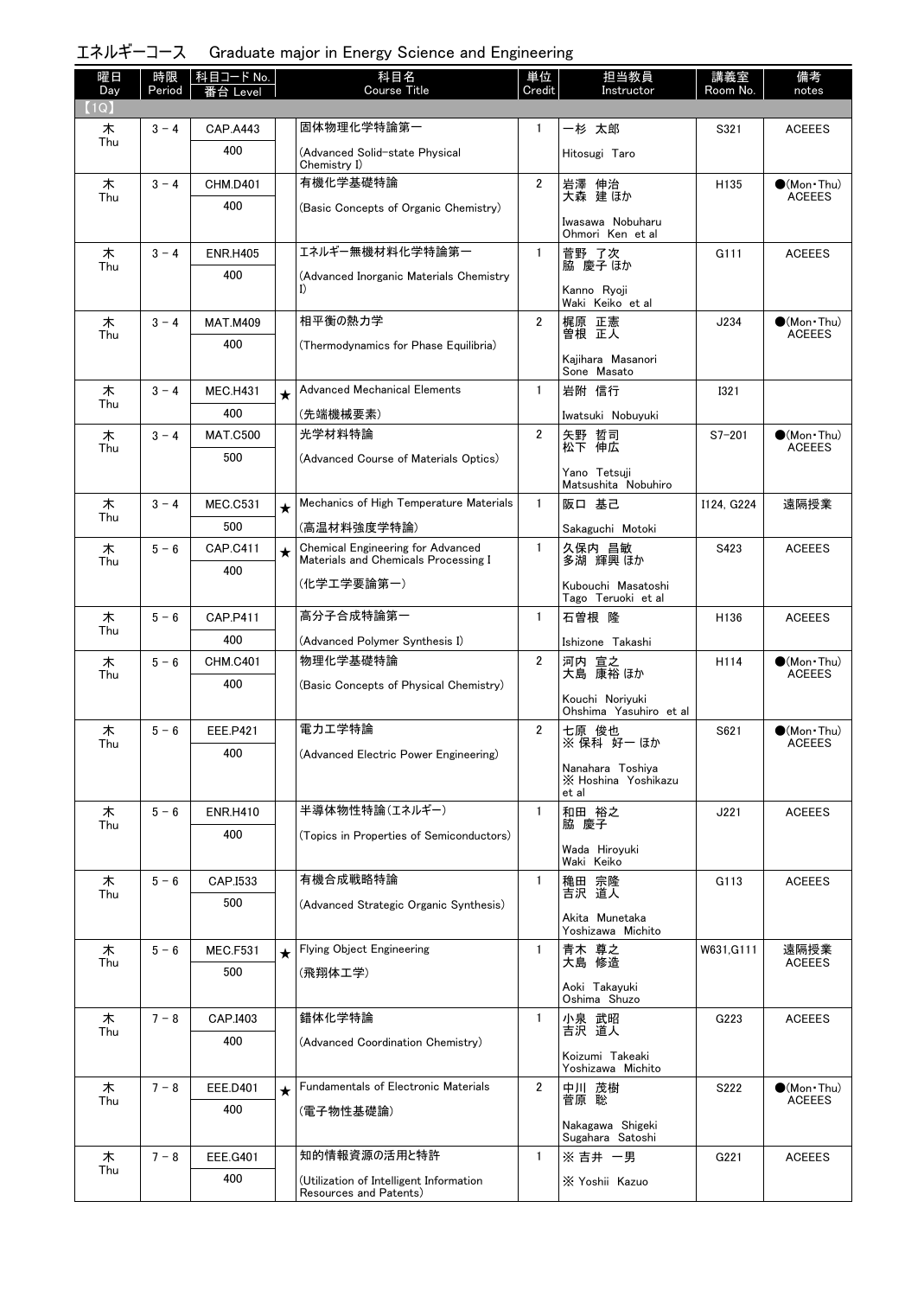|  | エネルギーコース Graduate major in Energy Science and Engineering |  |  |  |
|--|-----------------------------------------------------------|--|--|--|
|--|-----------------------------------------------------------|--|--|--|

| (1Q)<br>Thermodynamics of Nonequilibrium<br>$7 - 8$<br>MEC.E431<br>$\mathbf{1}$<br>村上 陽一<br>奥野 喜裕<br>S223, G111<br>遠隔授業<br>木<br>$\star$<br>Systems<br><b>ACEEES</b><br>Thu<br>400<br>(非平衡系の熱力学)<br>Murakami Yoichi<br>Okuno Yoshihiro<br>高分子構造特論<br>野島 修一<br>木<br>$7 - 8$<br><b>CAP.P522</b><br>$\mathbf{1}$<br>H136<br><b>ACEEES</b><br>Thu<br>500<br>(Advanced Polymer Structures)<br>Nojima Shuichi<br>Leading edge energy technology<br>$\mathbf{1}$<br>平井 秀一郎<br>末包 哲也<br>$7 - 8$<br>S221<br><b>ACEEES</b><br>木<br><b>ENR.K580</b><br>$\star$<br>Thu<br>500<br>(先端エネルギー技術)<br>Hirai Shuichiro<br>Suekane Tetsuya<br>金<br>Fri<br>Advanced Design of Organic Reaction<br>$\mathbf{1}$<br>三上幸一<br>$1 - 2$<br><b>CAP.A421</b><br>S423<br><b>ACEEES</b><br>$\star$<br>Processes I<br>400<br>Mikami Koichi<br>(有機反応化学特論第一)<br><b>Bipolar Transistors and Compound</b><br>$\overline{2}$<br>宮本 恭幸<br>金<br>$1 - 2$<br>S223<br>$\bigcirc$ (Tue · Fri)<br><b>EEE.D451</b><br>$\star$<br><b>Semiconductor Devices</b><br>Fri<br><b>ACEEES</b><br>400<br>Miyamoto Yasuyuki<br>(バイポーラトランジスタと化合物半導体)<br><b>Quantum Statistical Mechanics</b><br>$\overline{2}$<br>$1 - 2$<br>中辻 寛<br>梶原 正憲ほか<br>J234<br>$\bullet$ (Tue•Fri)<br>金<br><b>MAT.M408</b><br>$\star$<br><b>ACEEES</b><br>Fri<br>400<br>(量子統計力学)<br>Nakatsuii Kan<br>Kaiihara Masanori et al<br>Advanced Polymer Design for Energy<br>斎藤 礼子<br>$\mathbf{1}$<br><b>ACEEES</b><br>金<br>$1 - 2$<br><b>ENR.H503</b><br>H117<br>$\star$<br>Fri<br><b>Materials</b><br>500<br>Saito Reiko<br>(エネルギー高分子設計特論)<br>生物無機化学特論第一<br>桑田 繁樹<br>金<br>$\mathbf{1}$<br>S622<br><b>ACEEES</b><br>$3 - 4$<br><b>CAP.A465</b><br>Fri<br>400<br>(Advanced Bioinorganic Chemistry I)<br>Kuwata Shigeki<br>プロセスシステム工学<br>$\overline{2}$<br>金<br><b>CAP.C412</b><br>松本 秀行<br>S321<br>$\bullet$ (Tue · Fri)<br>$3 - 4$<br><b>ACEEES</b><br>Fri<br>400<br>(Process Systems Engineering)<br>Matsumoto Hideyuki<br>Plasma Engineering<br>$\overline{2}$<br>金<br>$3 - 4$<br>EEE.P451<br>赤塚 洋<br>沖野 晃俊<br>H112<br>$\bullet$ (Tue•Fri)<br>$\star$<br>Fri<br><b>ACEEES</b><br>400<br>(プラズマエ学)<br>Akatsuka Hiroshi<br>Okino Akitoshi<br>Academic Writing A<br><b>ENR.E610</b><br>$\mathbf{1}$<br>Cross Jeffrey Scott<br>S323<br><b>ACEEES</b><br>金<br>$3 - 4$<br>$\star$<br>Fri<br>600<br>(アカデミック ライティングA)<br>応用化学概論第一B<br>$\mathbf{1}$<br>金<br>吉沢 道人<br>$5 - 6$<br>CAP.I401<br>G114<br>小泉 武昭 ほか<br>Fri<br>400<br>(Scope of Chemical Science and<br>Engineering IB)<br>Yoshizawa Michito<br>Koizumi Takeaki et al<br>$5 - 6$<br>Advanced Electromagnetic Waves<br>$\overline{2}$<br>廣川 二郎<br>金<br><b>EEE.S401</b><br>$\bullet$ (Tue · Fri)<br>S223<br>$\star$<br>Fri<br><b>ACEEES</b><br>400<br>(電磁波特論)<br>Hirokawa Jiro<br>Mechanical-to-electrical energy<br>$\overline{2}$<br>金<br>$5 - 6$<br>藤田 英明<br><b>ENR.L401</b><br>S423<br>$\bullet$ (Tue $\cdot$ Fri)<br>$\star$<br>Fri<br>conversion<br><b>ACEEES</b><br>400<br>Fujita Hideaki<br>(機械電気エネルギー変換)<br>高分子加工特論<br>$\mathbf{1}$<br>※竹田 敏郎<br>金<br>$5 - 6$<br><b>CAP.P581</b><br>S011<br><b>ACEEES</b><br>※ 榊田 宏<br>Fri<br>500<br>(Advanced Polymer Processing)<br>X Takeda Toshiro<br>X Sakakida Hiroshi<br>材料開発特論第一<br>金<br>$5 - 6$<br>$\overline{2}$<br>瀬川 浩代<br><b>MAT.C502</b><br>$S7 - 201$<br>$\bullet$ (Tue•Fri)<br>長友 義幸<br>Fri<br><b>ACEEES</b><br>500<br>(Advanced Course of Material<br>Development I)<br>Segawa Hiroyo<br>Nagatomo Yoshiyuki<br>電気的モデリングとシミュレーション<br>$\overline{2}$<br>山田 明<br>金<br>S222<br>$\bullet$ (Wed $\cdot$ Fri)<br>$7 - 8$<br>EEE.G411<br>※盛 健次<br>Fri<br>400<br>(Electrical Modeling and Simulation)<br>Yamada Akira<br>科学者倫理<br>※ 飯田 敏幸<br>金<br>$\mathbf{1}$<br><b>ACEEES</b><br>$7 - 8$<br><b>CAP.E521</b><br>G114<br>Fri<br>500<br>(Scientific Ethics)<br>X Iida Toshiyuki<br>Experimental Modal Analysis for<br>金<br>大熊 政明<br>$7 - 8$<br><b>MEC.D531</b><br>$\mathbf{1}$<br><b>I311</b><br>$\star$<br><b>Structural Dynamics</b><br>Fri<br>500<br>Okuma Masaaki<br>(実験振動モード解析)<br>環境化学最前線入門第一<br>集中講義<br>$\mathbf{1}$<br>※本多 牧生<br>CAP.I481<br><b>ACEEES</b> | 曜日        | 時限     | 科目コード No. | 科目名                               | 単位     | 担当教員          | 講義室      | 備考    |
|----------------------------------------------------------------------------------------------------------------------------------------------------------------------------------------------------------------------------------------------------------------------------------------------------------------------------------------------------------------------------------------------------------------------------------------------------------------------------------------------------------------------------------------------------------------------------------------------------------------------------------------------------------------------------------------------------------------------------------------------------------------------------------------------------------------------------------------------------------------------------------------------------------------------------------------------------------------------------------------------------------------------------------------------------------------------------------------------------------------------------------------------------------------------------------------------------------------------------------------------------------------------------------------------------------------------------------------------------------------------------------------------------------------------------------------------------------------------------------------------------------------------------------------------------------------------------------------------------------------------------------------------------------------------------------------------------------------------------------------------------------------------------------------------------------------------------------------------------------------------------------------------------------------------------------------------------------------------------------------------------------------------------------------------------------------------------------------------------------------------------------------------------------------------------------------------------------------------------------------------------------------------------------------------------------------------------------------------------------------------------------------------------------------------------------------------------------------------------------------------------------------------------------------------------------------------------------------------------------------------------------------------------------------------------------------------------------------------------------------------------------------------------------------------------------------------------------------------------------------------------------------------------------------------------------------------------------------------------------------------------------------------------------------------------------------------------------------------------------------------------------------------------------------------------------------------------------------------------------------------------------------------------------------------------------------------------------------------------------------------------------------------------------------------------------------------------------------------------------------------------------------------------------------------------------------------------------------------------------------------------------------------------------------------------------------------------------------------------------------------------------------------------------------------------------------------------------------------------------------------------------------------------------------------------------------------------------------------------------------------------------------------------------------------------------------------------|-----------|--------|-----------|-----------------------------------|--------|---------------|----------|-------|
|                                                                                                                                                                                                                                                                                                                                                                                                                                                                                                                                                                                                                                                                                                                                                                                                                                                                                                                                                                                                                                                                                                                                                                                                                                                                                                                                                                                                                                                                                                                                                                                                                                                                                                                                                                                                                                                                                                                                                                                                                                                                                                                                                                                                                                                                                                                                                                                                                                                                                                                                                                                                                                                                                                                                                                                                                                                                                                                                                                                                                                                                                                                                                                                                                                                                                                                                                                                                                                                                                                                                                                                                                                                                                                                                                                                                                                                                                                                                                                                                                                                                            | Day       | Period | 番台 Level  | <b>Course Title</b>               | Credit | Instructor    | Room No. | notes |
|                                                                                                                                                                                                                                                                                                                                                                                                                                                                                                                                                                                                                                                                                                                                                                                                                                                                                                                                                                                                                                                                                                                                                                                                                                                                                                                                                                                                                                                                                                                                                                                                                                                                                                                                                                                                                                                                                                                                                                                                                                                                                                                                                                                                                                                                                                                                                                                                                                                                                                                                                                                                                                                                                                                                                                                                                                                                                                                                                                                                                                                                                                                                                                                                                                                                                                                                                                                                                                                                                                                                                                                                                                                                                                                                                                                                                                                                                                                                                                                                                                                                            |           |        |           |                                   |        |               |          |       |
|                                                                                                                                                                                                                                                                                                                                                                                                                                                                                                                                                                                                                                                                                                                                                                                                                                                                                                                                                                                                                                                                                                                                                                                                                                                                                                                                                                                                                                                                                                                                                                                                                                                                                                                                                                                                                                                                                                                                                                                                                                                                                                                                                                                                                                                                                                                                                                                                                                                                                                                                                                                                                                                                                                                                                                                                                                                                                                                                                                                                                                                                                                                                                                                                                                                                                                                                                                                                                                                                                                                                                                                                                                                                                                                                                                                                                                                                                                                                                                                                                                                                            |           |        |           |                                   |        |               |          |       |
|                                                                                                                                                                                                                                                                                                                                                                                                                                                                                                                                                                                                                                                                                                                                                                                                                                                                                                                                                                                                                                                                                                                                                                                                                                                                                                                                                                                                                                                                                                                                                                                                                                                                                                                                                                                                                                                                                                                                                                                                                                                                                                                                                                                                                                                                                                                                                                                                                                                                                                                                                                                                                                                                                                                                                                                                                                                                                                                                                                                                                                                                                                                                                                                                                                                                                                                                                                                                                                                                                                                                                                                                                                                                                                                                                                                                                                                                                                                                                                                                                                                                            |           |        |           |                                   |        |               |          |       |
|                                                                                                                                                                                                                                                                                                                                                                                                                                                                                                                                                                                                                                                                                                                                                                                                                                                                                                                                                                                                                                                                                                                                                                                                                                                                                                                                                                                                                                                                                                                                                                                                                                                                                                                                                                                                                                                                                                                                                                                                                                                                                                                                                                                                                                                                                                                                                                                                                                                                                                                                                                                                                                                                                                                                                                                                                                                                                                                                                                                                                                                                                                                                                                                                                                                                                                                                                                                                                                                                                                                                                                                                                                                                                                                                                                                                                                                                                                                                                                                                                                                                            |           |        |           |                                   |        |               |          |       |
|                                                                                                                                                                                                                                                                                                                                                                                                                                                                                                                                                                                                                                                                                                                                                                                                                                                                                                                                                                                                                                                                                                                                                                                                                                                                                                                                                                                                                                                                                                                                                                                                                                                                                                                                                                                                                                                                                                                                                                                                                                                                                                                                                                                                                                                                                                                                                                                                                                                                                                                                                                                                                                                                                                                                                                                                                                                                                                                                                                                                                                                                                                                                                                                                                                                                                                                                                                                                                                                                                                                                                                                                                                                                                                                                                                                                                                                                                                                                                                                                                                                                            |           |        |           |                                   |        |               |          |       |
|                                                                                                                                                                                                                                                                                                                                                                                                                                                                                                                                                                                                                                                                                                                                                                                                                                                                                                                                                                                                                                                                                                                                                                                                                                                                                                                                                                                                                                                                                                                                                                                                                                                                                                                                                                                                                                                                                                                                                                                                                                                                                                                                                                                                                                                                                                                                                                                                                                                                                                                                                                                                                                                                                                                                                                                                                                                                                                                                                                                                                                                                                                                                                                                                                                                                                                                                                                                                                                                                                                                                                                                                                                                                                                                                                                                                                                                                                                                                                                                                                                                                            |           |        |           |                                   |        |               |          |       |
|                                                                                                                                                                                                                                                                                                                                                                                                                                                                                                                                                                                                                                                                                                                                                                                                                                                                                                                                                                                                                                                                                                                                                                                                                                                                                                                                                                                                                                                                                                                                                                                                                                                                                                                                                                                                                                                                                                                                                                                                                                                                                                                                                                                                                                                                                                                                                                                                                                                                                                                                                                                                                                                                                                                                                                                                                                                                                                                                                                                                                                                                                                                                                                                                                                                                                                                                                                                                                                                                                                                                                                                                                                                                                                                                                                                                                                                                                                                                                                                                                                                                            |           |        |           |                                   |        |               |          |       |
|                                                                                                                                                                                                                                                                                                                                                                                                                                                                                                                                                                                                                                                                                                                                                                                                                                                                                                                                                                                                                                                                                                                                                                                                                                                                                                                                                                                                                                                                                                                                                                                                                                                                                                                                                                                                                                                                                                                                                                                                                                                                                                                                                                                                                                                                                                                                                                                                                                                                                                                                                                                                                                                                                                                                                                                                                                                                                                                                                                                                                                                                                                                                                                                                                                                                                                                                                                                                                                                                                                                                                                                                                                                                                                                                                                                                                                                                                                                                                                                                                                                                            |           |        |           |                                   |        |               |          |       |
|                                                                                                                                                                                                                                                                                                                                                                                                                                                                                                                                                                                                                                                                                                                                                                                                                                                                                                                                                                                                                                                                                                                                                                                                                                                                                                                                                                                                                                                                                                                                                                                                                                                                                                                                                                                                                                                                                                                                                                                                                                                                                                                                                                                                                                                                                                                                                                                                                                                                                                                                                                                                                                                                                                                                                                                                                                                                                                                                                                                                                                                                                                                                                                                                                                                                                                                                                                                                                                                                                                                                                                                                                                                                                                                                                                                                                                                                                                                                                                                                                                                                            |           |        |           |                                   |        |               |          |       |
|                                                                                                                                                                                                                                                                                                                                                                                                                                                                                                                                                                                                                                                                                                                                                                                                                                                                                                                                                                                                                                                                                                                                                                                                                                                                                                                                                                                                                                                                                                                                                                                                                                                                                                                                                                                                                                                                                                                                                                                                                                                                                                                                                                                                                                                                                                                                                                                                                                                                                                                                                                                                                                                                                                                                                                                                                                                                                                                                                                                                                                                                                                                                                                                                                                                                                                                                                                                                                                                                                                                                                                                                                                                                                                                                                                                                                                                                                                                                                                                                                                                                            |           |        |           |                                   |        |               |          |       |
|                                                                                                                                                                                                                                                                                                                                                                                                                                                                                                                                                                                                                                                                                                                                                                                                                                                                                                                                                                                                                                                                                                                                                                                                                                                                                                                                                                                                                                                                                                                                                                                                                                                                                                                                                                                                                                                                                                                                                                                                                                                                                                                                                                                                                                                                                                                                                                                                                                                                                                                                                                                                                                                                                                                                                                                                                                                                                                                                                                                                                                                                                                                                                                                                                                                                                                                                                                                                                                                                                                                                                                                                                                                                                                                                                                                                                                                                                                                                                                                                                                                                            |           |        |           |                                   |        |               |          |       |
|                                                                                                                                                                                                                                                                                                                                                                                                                                                                                                                                                                                                                                                                                                                                                                                                                                                                                                                                                                                                                                                                                                                                                                                                                                                                                                                                                                                                                                                                                                                                                                                                                                                                                                                                                                                                                                                                                                                                                                                                                                                                                                                                                                                                                                                                                                                                                                                                                                                                                                                                                                                                                                                                                                                                                                                                                                                                                                                                                                                                                                                                                                                                                                                                                                                                                                                                                                                                                                                                                                                                                                                                                                                                                                                                                                                                                                                                                                                                                                                                                                                                            |           |        |           |                                   |        |               |          |       |
|                                                                                                                                                                                                                                                                                                                                                                                                                                                                                                                                                                                                                                                                                                                                                                                                                                                                                                                                                                                                                                                                                                                                                                                                                                                                                                                                                                                                                                                                                                                                                                                                                                                                                                                                                                                                                                                                                                                                                                                                                                                                                                                                                                                                                                                                                                                                                                                                                                                                                                                                                                                                                                                                                                                                                                                                                                                                                                                                                                                                                                                                                                                                                                                                                                                                                                                                                                                                                                                                                                                                                                                                                                                                                                                                                                                                                                                                                                                                                                                                                                                                            |           |        |           |                                   |        |               |          |       |
|                                                                                                                                                                                                                                                                                                                                                                                                                                                                                                                                                                                                                                                                                                                                                                                                                                                                                                                                                                                                                                                                                                                                                                                                                                                                                                                                                                                                                                                                                                                                                                                                                                                                                                                                                                                                                                                                                                                                                                                                                                                                                                                                                                                                                                                                                                                                                                                                                                                                                                                                                                                                                                                                                                                                                                                                                                                                                                                                                                                                                                                                                                                                                                                                                                                                                                                                                                                                                                                                                                                                                                                                                                                                                                                                                                                                                                                                                                                                                                                                                                                                            |           |        |           |                                   |        |               |          |       |
|                                                                                                                                                                                                                                                                                                                                                                                                                                                                                                                                                                                                                                                                                                                                                                                                                                                                                                                                                                                                                                                                                                                                                                                                                                                                                                                                                                                                                                                                                                                                                                                                                                                                                                                                                                                                                                                                                                                                                                                                                                                                                                                                                                                                                                                                                                                                                                                                                                                                                                                                                                                                                                                                                                                                                                                                                                                                                                                                                                                                                                                                                                                                                                                                                                                                                                                                                                                                                                                                                                                                                                                                                                                                                                                                                                                                                                                                                                                                                                                                                                                                            |           |        |           |                                   |        |               |          |       |
|                                                                                                                                                                                                                                                                                                                                                                                                                                                                                                                                                                                                                                                                                                                                                                                                                                                                                                                                                                                                                                                                                                                                                                                                                                                                                                                                                                                                                                                                                                                                                                                                                                                                                                                                                                                                                                                                                                                                                                                                                                                                                                                                                                                                                                                                                                                                                                                                                                                                                                                                                                                                                                                                                                                                                                                                                                                                                                                                                                                                                                                                                                                                                                                                                                                                                                                                                                                                                                                                                                                                                                                                                                                                                                                                                                                                                                                                                                                                                                                                                                                                            |           |        |           |                                   |        |               |          |       |
|                                                                                                                                                                                                                                                                                                                                                                                                                                                                                                                                                                                                                                                                                                                                                                                                                                                                                                                                                                                                                                                                                                                                                                                                                                                                                                                                                                                                                                                                                                                                                                                                                                                                                                                                                                                                                                                                                                                                                                                                                                                                                                                                                                                                                                                                                                                                                                                                                                                                                                                                                                                                                                                                                                                                                                                                                                                                                                                                                                                                                                                                                                                                                                                                                                                                                                                                                                                                                                                                                                                                                                                                                                                                                                                                                                                                                                                                                                                                                                                                                                                                            |           |        |           |                                   |        |               |          |       |
|                                                                                                                                                                                                                                                                                                                                                                                                                                                                                                                                                                                                                                                                                                                                                                                                                                                                                                                                                                                                                                                                                                                                                                                                                                                                                                                                                                                                                                                                                                                                                                                                                                                                                                                                                                                                                                                                                                                                                                                                                                                                                                                                                                                                                                                                                                                                                                                                                                                                                                                                                                                                                                                                                                                                                                                                                                                                                                                                                                                                                                                                                                                                                                                                                                                                                                                                                                                                                                                                                                                                                                                                                                                                                                                                                                                                                                                                                                                                                                                                                                                                            |           |        |           |                                   |        |               |          |       |
|                                                                                                                                                                                                                                                                                                                                                                                                                                                                                                                                                                                                                                                                                                                                                                                                                                                                                                                                                                                                                                                                                                                                                                                                                                                                                                                                                                                                                                                                                                                                                                                                                                                                                                                                                                                                                                                                                                                                                                                                                                                                                                                                                                                                                                                                                                                                                                                                                                                                                                                                                                                                                                                                                                                                                                                                                                                                                                                                                                                                                                                                                                                                                                                                                                                                                                                                                                                                                                                                                                                                                                                                                                                                                                                                                                                                                                                                                                                                                                                                                                                                            |           |        |           |                                   |        |               |          |       |
|                                                                                                                                                                                                                                                                                                                                                                                                                                                                                                                                                                                                                                                                                                                                                                                                                                                                                                                                                                                                                                                                                                                                                                                                                                                                                                                                                                                                                                                                                                                                                                                                                                                                                                                                                                                                                                                                                                                                                                                                                                                                                                                                                                                                                                                                                                                                                                                                                                                                                                                                                                                                                                                                                                                                                                                                                                                                                                                                                                                                                                                                                                                                                                                                                                                                                                                                                                                                                                                                                                                                                                                                                                                                                                                                                                                                                                                                                                                                                                                                                                                                            |           |        |           |                                   |        |               |          |       |
|                                                                                                                                                                                                                                                                                                                                                                                                                                                                                                                                                                                                                                                                                                                                                                                                                                                                                                                                                                                                                                                                                                                                                                                                                                                                                                                                                                                                                                                                                                                                                                                                                                                                                                                                                                                                                                                                                                                                                                                                                                                                                                                                                                                                                                                                                                                                                                                                                                                                                                                                                                                                                                                                                                                                                                                                                                                                                                                                                                                                                                                                                                                                                                                                                                                                                                                                                                                                                                                                                                                                                                                                                                                                                                                                                                                                                                                                                                                                                                                                                                                                            |           |        |           |                                   |        |               |          |       |
|                                                                                                                                                                                                                                                                                                                                                                                                                                                                                                                                                                                                                                                                                                                                                                                                                                                                                                                                                                                                                                                                                                                                                                                                                                                                                                                                                                                                                                                                                                                                                                                                                                                                                                                                                                                                                                                                                                                                                                                                                                                                                                                                                                                                                                                                                                                                                                                                                                                                                                                                                                                                                                                                                                                                                                                                                                                                                                                                                                                                                                                                                                                                                                                                                                                                                                                                                                                                                                                                                                                                                                                                                                                                                                                                                                                                                                                                                                                                                                                                                                                                            |           |        |           |                                   |        |               |          |       |
|                                                                                                                                                                                                                                                                                                                                                                                                                                                                                                                                                                                                                                                                                                                                                                                                                                                                                                                                                                                                                                                                                                                                                                                                                                                                                                                                                                                                                                                                                                                                                                                                                                                                                                                                                                                                                                                                                                                                                                                                                                                                                                                                                                                                                                                                                                                                                                                                                                                                                                                                                                                                                                                                                                                                                                                                                                                                                                                                                                                                                                                                                                                                                                                                                                                                                                                                                                                                                                                                                                                                                                                                                                                                                                                                                                                                                                                                                                                                                                                                                                                                            |           |        |           |                                   |        |               |          |       |
|                                                                                                                                                                                                                                                                                                                                                                                                                                                                                                                                                                                                                                                                                                                                                                                                                                                                                                                                                                                                                                                                                                                                                                                                                                                                                                                                                                                                                                                                                                                                                                                                                                                                                                                                                                                                                                                                                                                                                                                                                                                                                                                                                                                                                                                                                                                                                                                                                                                                                                                                                                                                                                                                                                                                                                                                                                                                                                                                                                                                                                                                                                                                                                                                                                                                                                                                                                                                                                                                                                                                                                                                                                                                                                                                                                                                                                                                                                                                                                                                                                                                            |           |        |           |                                   |        |               |          |       |
|                                                                                                                                                                                                                                                                                                                                                                                                                                                                                                                                                                                                                                                                                                                                                                                                                                                                                                                                                                                                                                                                                                                                                                                                                                                                                                                                                                                                                                                                                                                                                                                                                                                                                                                                                                                                                                                                                                                                                                                                                                                                                                                                                                                                                                                                                                                                                                                                                                                                                                                                                                                                                                                                                                                                                                                                                                                                                                                                                                                                                                                                                                                                                                                                                                                                                                                                                                                                                                                                                                                                                                                                                                                                                                                                                                                                                                                                                                                                                                                                                                                                            |           |        |           |                                   |        |               |          |       |
|                                                                                                                                                                                                                                                                                                                                                                                                                                                                                                                                                                                                                                                                                                                                                                                                                                                                                                                                                                                                                                                                                                                                                                                                                                                                                                                                                                                                                                                                                                                                                                                                                                                                                                                                                                                                                                                                                                                                                                                                                                                                                                                                                                                                                                                                                                                                                                                                                                                                                                                                                                                                                                                                                                                                                                                                                                                                                                                                                                                                                                                                                                                                                                                                                                                                                                                                                                                                                                                                                                                                                                                                                                                                                                                                                                                                                                                                                                                                                                                                                                                                            |           |        |           |                                   |        |               |          |       |
|                                                                                                                                                                                                                                                                                                                                                                                                                                                                                                                                                                                                                                                                                                                                                                                                                                                                                                                                                                                                                                                                                                                                                                                                                                                                                                                                                                                                                                                                                                                                                                                                                                                                                                                                                                                                                                                                                                                                                                                                                                                                                                                                                                                                                                                                                                                                                                                                                                                                                                                                                                                                                                                                                                                                                                                                                                                                                                                                                                                                                                                                                                                                                                                                                                                                                                                                                                                                                                                                                                                                                                                                                                                                                                                                                                                                                                                                                                                                                                                                                                                                            |           |        |           |                                   |        |               |          |       |
|                                                                                                                                                                                                                                                                                                                                                                                                                                                                                                                                                                                                                                                                                                                                                                                                                                                                                                                                                                                                                                                                                                                                                                                                                                                                                                                                                                                                                                                                                                                                                                                                                                                                                                                                                                                                                                                                                                                                                                                                                                                                                                                                                                                                                                                                                                                                                                                                                                                                                                                                                                                                                                                                                                                                                                                                                                                                                                                                                                                                                                                                                                                                                                                                                                                                                                                                                                                                                                                                                                                                                                                                                                                                                                                                                                                                                                                                                                                                                                                                                                                                            |           |        |           |                                   |        |               |          |       |
|                                                                                                                                                                                                                                                                                                                                                                                                                                                                                                                                                                                                                                                                                                                                                                                                                                                                                                                                                                                                                                                                                                                                                                                                                                                                                                                                                                                                                                                                                                                                                                                                                                                                                                                                                                                                                                                                                                                                                                                                                                                                                                                                                                                                                                                                                                                                                                                                                                                                                                                                                                                                                                                                                                                                                                                                                                                                                                                                                                                                                                                                                                                                                                                                                                                                                                                                                                                                                                                                                                                                                                                                                                                                                                                                                                                                                                                                                                                                                                                                                                                                            |           |        |           |                                   |        |               |          |       |
|                                                                                                                                                                                                                                                                                                                                                                                                                                                                                                                                                                                                                                                                                                                                                                                                                                                                                                                                                                                                                                                                                                                                                                                                                                                                                                                                                                                                                                                                                                                                                                                                                                                                                                                                                                                                                                                                                                                                                                                                                                                                                                                                                                                                                                                                                                                                                                                                                                                                                                                                                                                                                                                                                                                                                                                                                                                                                                                                                                                                                                                                                                                                                                                                                                                                                                                                                                                                                                                                                                                                                                                                                                                                                                                                                                                                                                                                                                                                                                                                                                                                            |           |        |           |                                   |        |               |          |       |
|                                                                                                                                                                                                                                                                                                                                                                                                                                                                                                                                                                                                                                                                                                                                                                                                                                                                                                                                                                                                                                                                                                                                                                                                                                                                                                                                                                                                                                                                                                                                                                                                                                                                                                                                                                                                                                                                                                                                                                                                                                                                                                                                                                                                                                                                                                                                                                                                                                                                                                                                                                                                                                                                                                                                                                                                                                                                                                                                                                                                                                                                                                                                                                                                                                                                                                                                                                                                                                                                                                                                                                                                                                                                                                                                                                                                                                                                                                                                                                                                                                                                            |           |        |           |                                   |        |               |          |       |
|                                                                                                                                                                                                                                                                                                                                                                                                                                                                                                                                                                                                                                                                                                                                                                                                                                                                                                                                                                                                                                                                                                                                                                                                                                                                                                                                                                                                                                                                                                                                                                                                                                                                                                                                                                                                                                                                                                                                                                                                                                                                                                                                                                                                                                                                                                                                                                                                                                                                                                                                                                                                                                                                                                                                                                                                                                                                                                                                                                                                                                                                                                                                                                                                                                                                                                                                                                                                                                                                                                                                                                                                                                                                                                                                                                                                                                                                                                                                                                                                                                                                            |           |        |           |                                   |        |               |          |       |
|                                                                                                                                                                                                                                                                                                                                                                                                                                                                                                                                                                                                                                                                                                                                                                                                                                                                                                                                                                                                                                                                                                                                                                                                                                                                                                                                                                                                                                                                                                                                                                                                                                                                                                                                                                                                                                                                                                                                                                                                                                                                                                                                                                                                                                                                                                                                                                                                                                                                                                                                                                                                                                                                                                                                                                                                                                                                                                                                                                                                                                                                                                                                                                                                                                                                                                                                                                                                                                                                                                                                                                                                                                                                                                                                                                                                                                                                                                                                                                                                                                                                            |           |        |           |                                   |        |               |          |       |
|                                                                                                                                                                                                                                                                                                                                                                                                                                                                                                                                                                                                                                                                                                                                                                                                                                                                                                                                                                                                                                                                                                                                                                                                                                                                                                                                                                                                                                                                                                                                                                                                                                                                                                                                                                                                                                                                                                                                                                                                                                                                                                                                                                                                                                                                                                                                                                                                                                                                                                                                                                                                                                                                                                                                                                                                                                                                                                                                                                                                                                                                                                                                                                                                                                                                                                                                                                                                                                                                                                                                                                                                                                                                                                                                                                                                                                                                                                                                                                                                                                                                            |           |        |           |                                   |        |               |          |       |
|                                                                                                                                                                                                                                                                                                                                                                                                                                                                                                                                                                                                                                                                                                                                                                                                                                                                                                                                                                                                                                                                                                                                                                                                                                                                                                                                                                                                                                                                                                                                                                                                                                                                                                                                                                                                                                                                                                                                                                                                                                                                                                                                                                                                                                                                                                                                                                                                                                                                                                                                                                                                                                                                                                                                                                                                                                                                                                                                                                                                                                                                                                                                                                                                                                                                                                                                                                                                                                                                                                                                                                                                                                                                                                                                                                                                                                                                                                                                                                                                                                                                            |           |        |           |                                   |        |               |          |       |
|                                                                                                                                                                                                                                                                                                                                                                                                                                                                                                                                                                                                                                                                                                                                                                                                                                                                                                                                                                                                                                                                                                                                                                                                                                                                                                                                                                                                                                                                                                                                                                                                                                                                                                                                                                                                                                                                                                                                                                                                                                                                                                                                                                                                                                                                                                                                                                                                                                                                                                                                                                                                                                                                                                                                                                                                                                                                                                                                                                                                                                                                                                                                                                                                                                                                                                                                                                                                                                                                                                                                                                                                                                                                                                                                                                                                                                                                                                                                                                                                                                                                            |           |        |           |                                   |        |               |          |       |
|                                                                                                                                                                                                                                                                                                                                                                                                                                                                                                                                                                                                                                                                                                                                                                                                                                                                                                                                                                                                                                                                                                                                                                                                                                                                                                                                                                                                                                                                                                                                                                                                                                                                                                                                                                                                                                                                                                                                                                                                                                                                                                                                                                                                                                                                                                                                                                                                                                                                                                                                                                                                                                                                                                                                                                                                                                                                                                                                                                                                                                                                                                                                                                                                                                                                                                                                                                                                                                                                                                                                                                                                                                                                                                                                                                                                                                                                                                                                                                                                                                                                            |           |        |           |                                   |        |               |          |       |
|                                                                                                                                                                                                                                                                                                                                                                                                                                                                                                                                                                                                                                                                                                                                                                                                                                                                                                                                                                                                                                                                                                                                                                                                                                                                                                                                                                                                                                                                                                                                                                                                                                                                                                                                                                                                                                                                                                                                                                                                                                                                                                                                                                                                                                                                                                                                                                                                                                                                                                                                                                                                                                                                                                                                                                                                                                                                                                                                                                                                                                                                                                                                                                                                                                                                                                                                                                                                                                                                                                                                                                                                                                                                                                                                                                                                                                                                                                                                                                                                                                                                            |           |        |           |                                   |        |               |          |       |
|                                                                                                                                                                                                                                                                                                                                                                                                                                                                                                                                                                                                                                                                                                                                                                                                                                                                                                                                                                                                                                                                                                                                                                                                                                                                                                                                                                                                                                                                                                                                                                                                                                                                                                                                                                                                                                                                                                                                                                                                                                                                                                                                                                                                                                                                                                                                                                                                                                                                                                                                                                                                                                                                                                                                                                                                                                                                                                                                                                                                                                                                                                                                                                                                                                                                                                                                                                                                                                                                                                                                                                                                                                                                                                                                                                                                                                                                                                                                                                                                                                                                            |           |        |           |                                   |        |               |          |       |
|                                                                                                                                                                                                                                                                                                                                                                                                                                                                                                                                                                                                                                                                                                                                                                                                                                                                                                                                                                                                                                                                                                                                                                                                                                                                                                                                                                                                                                                                                                                                                                                                                                                                                                                                                                                                                                                                                                                                                                                                                                                                                                                                                                                                                                                                                                                                                                                                                                                                                                                                                                                                                                                                                                                                                                                                                                                                                                                                                                                                                                                                                                                                                                                                                                                                                                                                                                                                                                                                                                                                                                                                                                                                                                                                                                                                                                                                                                                                                                                                                                                                            |           |        |           |                                   |        |               |          |       |
|                                                                                                                                                                                                                                                                                                                                                                                                                                                                                                                                                                                                                                                                                                                                                                                                                                                                                                                                                                                                                                                                                                                                                                                                                                                                                                                                                                                                                                                                                                                                                                                                                                                                                                                                                                                                                                                                                                                                                                                                                                                                                                                                                                                                                                                                                                                                                                                                                                                                                                                                                                                                                                                                                                                                                                                                                                                                                                                                                                                                                                                                                                                                                                                                                                                                                                                                                                                                                                                                                                                                                                                                                                                                                                                                                                                                                                                                                                                                                                                                                                                                            |           |        |           |                                   |        |               |          |       |
|                                                                                                                                                                                                                                                                                                                                                                                                                                                                                                                                                                                                                                                                                                                                                                                                                                                                                                                                                                                                                                                                                                                                                                                                                                                                                                                                                                                                                                                                                                                                                                                                                                                                                                                                                                                                                                                                                                                                                                                                                                                                                                                                                                                                                                                                                                                                                                                                                                                                                                                                                                                                                                                                                                                                                                                                                                                                                                                                                                                                                                                                                                                                                                                                                                                                                                                                                                                                                                                                                                                                                                                                                                                                                                                                                                                                                                                                                                                                                                                                                                                                            |           |        |           |                                   |        |               |          |       |
|                                                                                                                                                                                                                                                                                                                                                                                                                                                                                                                                                                                                                                                                                                                                                                                                                                                                                                                                                                                                                                                                                                                                                                                                                                                                                                                                                                                                                                                                                                                                                                                                                                                                                                                                                                                                                                                                                                                                                                                                                                                                                                                                                                                                                                                                                                                                                                                                                                                                                                                                                                                                                                                                                                                                                                                                                                                                                                                                                                                                                                                                                                                                                                                                                                                                                                                                                                                                                                                                                                                                                                                                                                                                                                                                                                                                                                                                                                                                                                                                                                                                            |           |        |           |                                   |        |               |          |       |
|                                                                                                                                                                                                                                                                                                                                                                                                                                                                                                                                                                                                                                                                                                                                                                                                                                                                                                                                                                                                                                                                                                                                                                                                                                                                                                                                                                                                                                                                                                                                                                                                                                                                                                                                                                                                                                                                                                                                                                                                                                                                                                                                                                                                                                                                                                                                                                                                                                                                                                                                                                                                                                                                                                                                                                                                                                                                                                                                                                                                                                                                                                                                                                                                                                                                                                                                                                                                                                                                                                                                                                                                                                                                                                                                                                                                                                                                                                                                                                                                                                                                            |           |        |           |                                   |        |               |          |       |
|                                                                                                                                                                                                                                                                                                                                                                                                                                                                                                                                                                                                                                                                                                                                                                                                                                                                                                                                                                                                                                                                                                                                                                                                                                                                                                                                                                                                                                                                                                                                                                                                                                                                                                                                                                                                                                                                                                                                                                                                                                                                                                                                                                                                                                                                                                                                                                                                                                                                                                                                                                                                                                                                                                                                                                                                                                                                                                                                                                                                                                                                                                                                                                                                                                                                                                                                                                                                                                                                                                                                                                                                                                                                                                                                                                                                                                                                                                                                                                                                                                                                            |           |        |           |                                   |        |               |          |       |
|                                                                                                                                                                                                                                                                                                                                                                                                                                                                                                                                                                                                                                                                                                                                                                                                                                                                                                                                                                                                                                                                                                                                                                                                                                                                                                                                                                                                                                                                                                                                                                                                                                                                                                                                                                                                                                                                                                                                                                                                                                                                                                                                                                                                                                                                                                                                                                                                                                                                                                                                                                                                                                                                                                                                                                                                                                                                                                                                                                                                                                                                                                                                                                                                                                                                                                                                                                                                                                                                                                                                                                                                                                                                                                                                                                                                                                                                                                                                                                                                                                                                            |           |        |           |                                   |        |               |          |       |
|                                                                                                                                                                                                                                                                                                                                                                                                                                                                                                                                                                                                                                                                                                                                                                                                                                                                                                                                                                                                                                                                                                                                                                                                                                                                                                                                                                                                                                                                                                                                                                                                                                                                                                                                                                                                                                                                                                                                                                                                                                                                                                                                                                                                                                                                                                                                                                                                                                                                                                                                                                                                                                                                                                                                                                                                                                                                                                                                                                                                                                                                                                                                                                                                                                                                                                                                                                                                                                                                                                                                                                                                                                                                                                                                                                                                                                                                                                                                                                                                                                                                            |           |        |           |                                   |        |               |          |       |
|                                                                                                                                                                                                                                                                                                                                                                                                                                                                                                                                                                                                                                                                                                                                                                                                                                                                                                                                                                                                                                                                                                                                                                                                                                                                                                                                                                                                                                                                                                                                                                                                                                                                                                                                                                                                                                                                                                                                                                                                                                                                                                                                                                                                                                                                                                                                                                                                                                                                                                                                                                                                                                                                                                                                                                                                                                                                                                                                                                                                                                                                                                                                                                                                                                                                                                                                                                                                                                                                                                                                                                                                                                                                                                                                                                                                                                                                                                                                                                                                                                                                            |           |        |           |                                   |        |               |          |       |
| Environmental Chemistry I)                                                                                                                                                                                                                                                                                                                                                                                                                                                                                                                                                                                                                                                                                                                                                                                                                                                                                                                                                                                                                                                                                                                                                                                                                                                                                                                                                                                                                                                                                                                                                                                                                                                                                                                                                                                                                                                                                                                                                                                                                                                                                                                                                                                                                                                                                                                                                                                                                                                                                                                                                                                                                                                                                                                                                                                                                                                                                                                                                                                                                                                                                                                                                                                                                                                                                                                                                                                                                                                                                                                                                                                                                                                                                                                                                                                                                                                                                                                                                                                                                                                 | Intensive |        | 400       | (Introduction to the Frontiers of |        | X Honda Makio |          |       |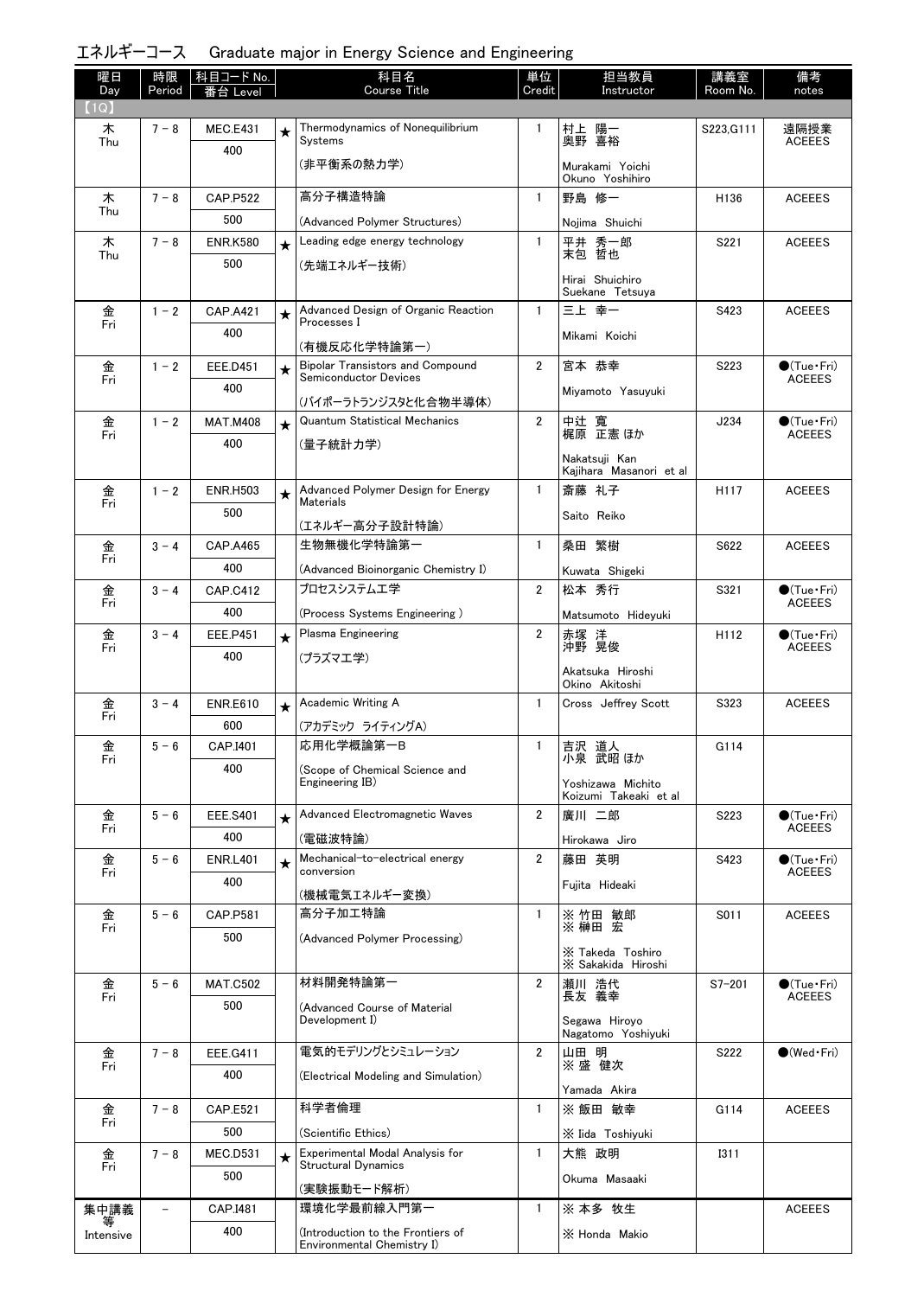| エネルギーコース Graduate major in Energy Science and Engineering |  |  |  |  |  |
|-----------------------------------------------------------|--|--|--|--|--|
|-----------------------------------------------------------|--|--|--|--|--|

| 曜日                 | 時限                       | 科目コード No.       |         | 科目名                                                   | 単位             | 担当教員                                           | 講義室              | 備考                  |
|--------------------|--------------------------|-----------------|---------|-------------------------------------------------------|----------------|------------------------------------------------|------------------|---------------------|
| Day<br>(1Q)        | Period                   | Level           |         | <b>Course Title</b>                                   | Credit         | Instructor                                     | Room No.         | notes               |
| 集中講義               |                          | ENR.E612-01     | $\star$ | International energy project                          | 2              | 指導教員                                           |                  |                     |
| Intensive          |                          | 600             |         | (エネルギー国際派遣プロジェクト)                                     |                | Academic Supervisor                            |                  |                     |
| インターン              | $\overline{\phantom{0}}$ | CAP.E411-01     |         | 応用化学Advanced Internship第一                             | $\mathbf{1}$   | 各教員                                            |                  |                     |
| シップ<br>Internship  |                          | 400             |         | (Advanced Internship in Chemical                      |                | Academic Supervisor                            |                  |                     |
|                    |                          |                 |         | Science and Engineering I)                            |                |                                                |                  |                     |
| インターン<br>シップ       |                          | ENR.B503-01     |         | エネルギーエ学インターンシップA                                      | $\mathbf{1}$   | 指導教員                                           |                  | コース標準学修<br>課程外      |
| Internship         |                          | 500             |         | (Energy Engineering Internship A)                     |                | Academic Supervisor                            |                  |                     |
| インターン<br>シップ       |                          | ENR.B504-01     |         | エネルギーエ学インターンシップB                                      | 2              | 指導教員                                           |                  | コース標準学修<br>課程外      |
| Internship         |                          | 500             |         | (Energy Engineering Internship B)                     |                | Academic Supervisor                            |                  |                     |
| (2Q)               |                          |                 |         |                                                       |                |                                                |                  |                     |
| 未定<br>To be        |                          | <b>ENR.B512</b> | $\star$ | TSE Energy Off-Campus Project S B                     | 1              | 指導教員                                           |                  |                     |
| announced          |                          | 500             |         | (融合系エネルギーオフキャンパスプロジェクト<br>SB)                         |                | Academic Supervisor                            |                  |                     |
| 未定<br>To be        |                          | <b>ENR.B516</b> | $\star$ | TSE Energy Off-Campus Project L B                     | $\overline{2}$ | 指導教員                                           |                  |                     |
| announced          |                          | 500             |         | (融合系エネルギーオフキャンパスプロジェクトL<br>B)                         |                | Academic Supervisor                            |                  |                     |
| 未定                 | $\overline{\phantom{0}}$ | <b>ENR.B520</b> | $\star$ | TSE Energy International Workshop B                   | $\mathbf{1}$   | 指導教員                                           |                  |                     |
| To be<br>announced |                          | 500             |         | (融合系エネルギー国際発表(修士)B)                                   |                | Academic Supervisor                            |                  |                     |
| 未定                 |                          | ENR.E601-02     |         | 実践プレゼンテーションA                                          | $\mathbf{1}$   | 指導教員                                           |                  |                     |
| To be<br>announced |                          | 600             |         | (Practical Presentation A)                            |                | Academic Supervisor                            |                  |                     |
| 未定                 |                          | ENR.E602-02     |         | 実践プレゼンテーションB                                          | $\mathbf{1}$   | 指導教員                                           |                  |                     |
| To be<br>announced |                          | 600             |         | (Practical Presentation B)                            |                | Academic Supervisor                            |                  |                     |
| 未定                 |                          | ENR.E603-02     |         | 実践プレゼンテーションC                                          | $\mathbf{1}$   | 指導教員                                           |                  |                     |
| To be<br>announced |                          | 600             |         | (Practical Presentation C)                            |                | Academic Supervisor                            |                  |                     |
| 未定                 |                          | ENR.E604-02     | $\star$ | International scientific presentation A               | $\mathbf{1}$   | 指導教員                                           |                  |                     |
| To be<br>announced |                          | 600             |         | (国際学術プレゼンテーションA)                                      |                | Academic Supervisor                            |                  |                     |
| 未定                 |                          | ENR.E605-02     | $\star$ | International scientific presentation B               | $\mathbf{1}$   | 指導教員                                           |                  |                     |
| To be<br>announced |                          | 600             |         | (国際学術プレゼンテーションB)                                      |                | Academic Supervisor                            |                  |                     |
| 未定                 |                          | ENR.E606-02     | $\star$ | International scientific presentation C               | $\mathbf{1}$   | 指導教員                                           |                  |                     |
| To be<br>announced |                          | 600             |         | (国際学術プレゼンテーションC)                                      |                | Academic Supervisor                            |                  |                     |
| 未定                 |                          | ENR.E609-02     |         | アカデミック ティーチング                                         | $\mathbf{1}$   | 指導教員                                           |                  |                     |
| To be<br>announced |                          | 600             |         | (Academic teaching)                                   |                | Academic Supervisor                            |                  |                     |
| 未定                 | -                        | ENR.E613-02     |         | エネルギー学理実践研究C                                          | $\mathbf{1}$   | 指導教員                                           |                  |                     |
| To be<br>announced |                          | 600             |         | (Practical research in energy science C)              |                | Academic Supervisor                            |                  |                     |
| 未定                 | $\overline{\phantom{a}}$ | ENR.E614-02     |         | エネルギー学理実践研究D                                          | $\mathbf{1}$   | 指導教員                                           |                  |                     |
| To be<br>announced |                          | 600             |         | (Practical research in energy science D)              |                | Academic Supervisor                            |                  |                     |
| 月                  | $1 - 2$                  | <b>EEE.C442</b> | $\star$ | VLSI Technology II                                    | $\overline{2}$ | 若林 整                                           | G221             | $\bullet$ (Mon•Thu) |
| Mon                |                          | 400             |         | (VLSI工学第二)                                            |                | ※ 石原 昇 ほか                                      |                  | <b>ACEEES</b>       |
|                    |                          |                 |         |                                                       |                | Wakabayashi Hitoshi<br>X Ishihara Noboru et al |                  |                     |
| 月                  | $1 - 2$                  | <b>ENR.H430</b> |         | 光化学概論第二                                               | $\mathbf{1}$   | 長井 圭治<br>宍戸 厚                                  | G113             | <b>ACEEES</b>       |
| Mon                |                          | 400             |         | (Introduction to Photochemistry II)                   |                |                                                |                  |                     |
|                    |                          |                 |         |                                                       |                | Nagai Keiji<br>Shishido Atsushi                |                  |                     |
| 月                  | $1 - 2$                  | <b>MAT.C402</b> |         | 量子光物性特論                                               | $\overline{2}$ | 中村 一隆                                          | G112             | $\bullet$ (Mon•Thu) |
| Mon                |                          | 400             |         | (Quantum Physics in Optical Response of<br>Materials) |                | Nakamura Kazutaka                              |                  | ACEEES              |
| 月                  | $1 - 2$                  | <b>MAT.M410</b> |         | 固体の変形と強度                                              | $\overline{2}$ | 尾中 晋                                           | J234             | $\bullet$ (Mon•Thu) |
| Mon                |                          | 400             |         | (Deformation and Strength of Solids)                  |                | 寺田 芳弘                                          |                  | ACEEES              |
|                    |                          |                 |         |                                                       |                | Onaka Susumu<br>Terada Yoshihiro               |                  |                     |
| 月                  | $1 - 2$                  | <b>CAP.A562</b> |         | 有機遷移金属錯体化学第二                                          | $\mathbf{1}$   | 髙尾 俊郎                                          | S423             | <b>ACEEES</b>       |
| Mon                |                          | 500             |         | (Advanced Chemistry of Transition Metal               |                | Takao Toshiro                                  |                  |                     |
|                    |                          | <b>CAP.A462</b> |         | Complexes II)<br>無機固体化学特論第二                           | $\mathbf{1}$   | 大友 明                                           | H <sub>104</sub> |                     |
| 月<br>Mon           | $3 - 4$                  | 400             |         |                                                       |                |                                                |                  | <b>ACEEES</b>       |
|                    |                          |                 |         | (Advanced Solid State Chemistry II)                   |                | Ohtomo Akira                                   |                  |                     |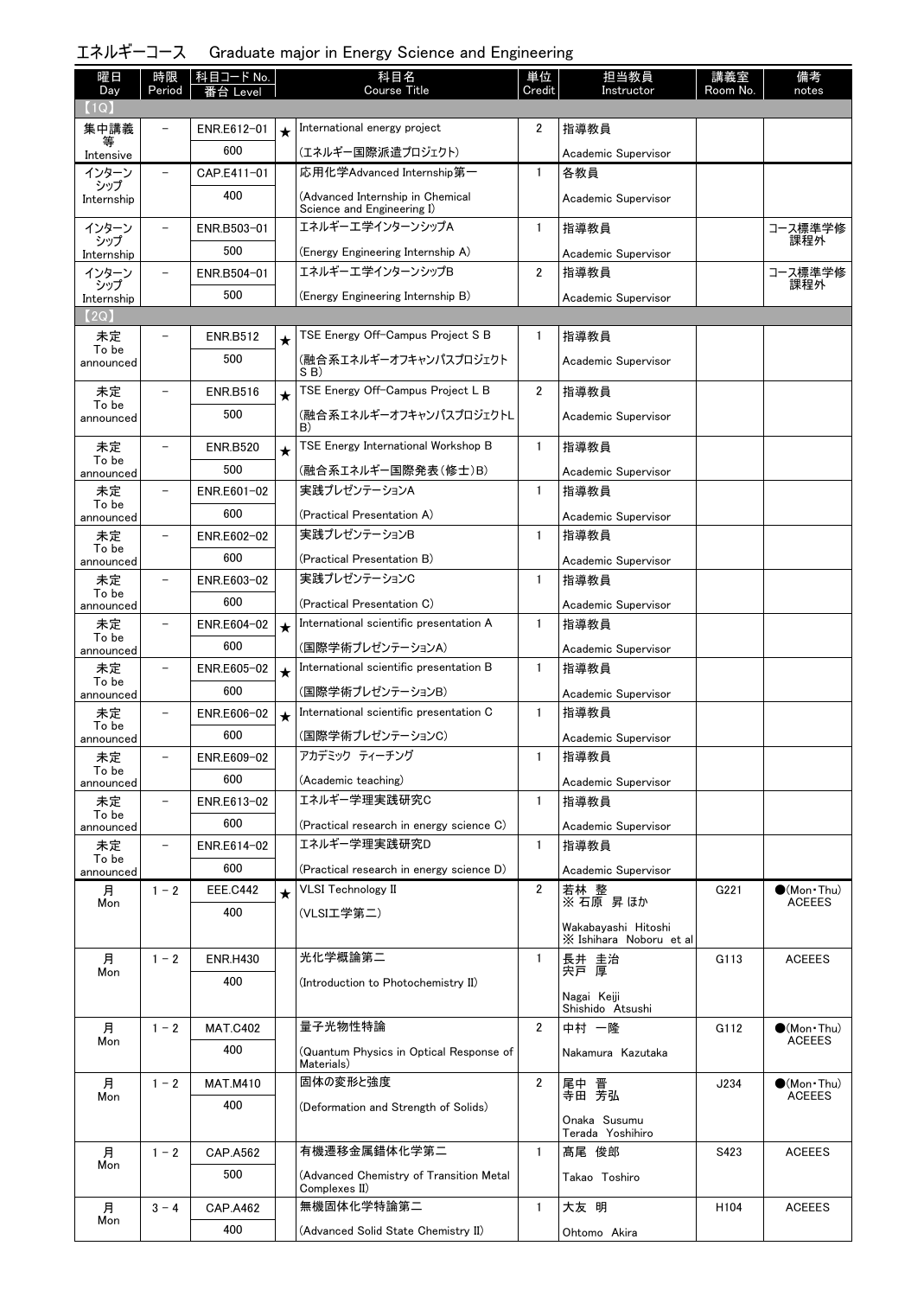エネルギーコース Graduate major in Energy Science and Engineering

| 曜日<br>Day | 時限<br>Period | │科目コード No.<br>台 Level |         | 科目名<br><b>Course Title</b>                                   | 単位<br>Credit   | 担当教員<br>Instructor                     | 講義室<br>Room No.      | 備考<br>notes                           |
|-----------|--------------|-----------------------|---------|--------------------------------------------------------------|----------------|----------------------------------------|----------------------|---------------------------------------|
| (2Q)      |              |                       |         |                                                              |                |                                        |                      |                                       |
| 月         | $3 - 4$      | <b>CAP.C421</b>       |         | エネルギー操作特論                                                    | 2              | 関口 秀俊                                  | S422                 | $\bullet$ (Mon Thu)                   |
| Mon       |              | 400                   |         | (Advanced Energy Transfer Operation)                         |                | Sekiguchi Hidetoshi                    |                      | <b>ACEEES</b>                         |
| 月         | $3 - 4$      | <b>ENR.H404</b>       |         | 先進電気化学特論第二                                                   | $\mathbf{1}$   | 菅野 了次                                  | G114                 | <b>ACEEES</b>                         |
| Mon       |              | 400                   |         | (Advanced Electrochemistry II)                               |                | 荒井 創ほか                                 |                      |                                       |
|           |              |                       |         |                                                              |                | Kanno Ryoji                            |                      |                                       |
| 月         | $3 - 4$      | <b>ENR.J405</b>       |         | 材料組織の形成と拡散                                                   | $\overline{2}$ | Arai Hajime et al<br>木村 好里             | J234                 | $\bigcirc$ (Mon · Thu)                |
| Mon       |              | 400                   |         |                                                              |                | 中田 伸生                                  |                      | <b>ACEEES</b>                         |
|           |              |                       |         | (Microstructure Evolution and Diffusion in<br>Metals)        |                | Kimura Yoshisato                       |                      |                                       |
|           |              |                       |         |                                                              |                | Nakada Nobuo                           |                      |                                       |
| 月<br>Mon  | $3 - 4$      | <b>MAT.C403</b>       |         | セラミックス薄膜エ学特論                                                 | $\overline{2}$ | 片瀬 貴義<br>東 康男 ほか                       | $S7 - 202$ .<br>G511 | $\bigcirc$ (Mon Thu)<br><b>ACEEES</b> |
|           |              | 400                   |         | (Advanced Course of Ceramic Thin Film<br>Technology)         |                | Katase Takayoshi                       |                      |                                       |
|           |              |                       |         |                                                              |                | Azuma Yasuo et al                      |                      |                                       |
| 月<br>Mon  | $3 - 4$      | <b>MAT.M405</b>       | ★       | Advanced Microstructure Design of<br>Ferrous Materials       | $\overline{2}$ | 小林 覚<br>竹山 雅夫                          | $S8 - 501$           | $\bullet$ (Mon Thu)<br><b>ACEEES</b>  |
|           |              | 400                   |         | (鉄鋼材料設計学特論)                                                  |                | Kobavashi Satoru                       |                      |                                       |
|           |              |                       |         |                                                              |                | Takeyama Masao                         |                      |                                       |
| 月         | $3 - 4$      | <b>MAT.P401</b>       |         | 有機光学材料物理                                                     | $\mathbf{1}$   | 石川謙                                    | $S8 - 623$           | <b>ACEEES</b>                         |
| Mon       |              | 400                   |         | (Organic Optical Materials physics)                          |                | Ishikawa Ken                           |                      |                                       |
| 月         | $3 - 4$      | <b>MEC.C431</b>       | $\star$ | Mechanics of Composite Materials                             | $\mathbf{1}$   | 轟章                                     | I121                 |                                       |
| Mon       |              | 400                   |         | (複合材料力学特論)                                                   |                | Todoroki Akira                         |                      |                                       |
| 月         | $3 - 4$      | <b>MAT.C504</b>       |         | 機能デバイス特論                                                     | $\overline{2}$ | 北本 仁孝<br>舟窪 浩                          | J233                 | $\bigcirc$ (Mon · Thu)                |
| Mon       |              | 500                   |         | (Functional Devices)                                         |                |                                        |                      | ACEEES                                |
|           |              |                       |         |                                                              |                | Kitamoto Yoshitaka<br>Funakubo Hiroshi |                      |                                       |
| 月         | $5 - 6$      | CAP.I436              |         | 高分子物性概論第一                                                    | $\mathbf{1}$   | 今岡 享稔<br>長井 圭治                         | G114                 | <b>ACEEES</b>                         |
| Mon       |              | 400                   |         | (Introduction to Polymer Physical                            |                |                                        |                      |                                       |
|           |              |                       |         | Properties I)                                                |                | Imaoka Takane<br>Nagai Keiji           |                      |                                       |
| 月         | $5 - 6$      | <b>CHM.B401</b>       |         | 無機 分析化学基礎特論                                                  | $\overline{2}$ | 河野 正規                                  | H <sub>135</sub>     | $\bullet$ (Mon•Thu)                   |
| Mon       |              | 400                   |         | (Basic Concepts of Inorganic Chemistry)                      |                | 川口 博之 ほか                               |                      | <b>ACEEES</b>                         |
|           |              |                       |         |                                                              |                | Kawano Masaki                          |                      |                                       |
|           |              |                       |         |                                                              |                | Kawaguchi Hiroyuki et<br>al            |                      |                                       |
| 月         | $5 - 6$      | <b>ENR.L410</b>       |         | Introduction to Photovoltaics                                | $\overline{2}$ | 宮島 晋介                                  | <b>S321</b>          | $\bullet$ (Mon · Thu)                 |
| Mon       |              | 400                   |         | (光起電力の基礎)                                                    |                | Miyajima Shinsuke                      | $\rightarrow$ 1123   | <b>ACEEES</b>                         |
| 月         | $5 - 6$      | <b>MAT.M401</b>       |         | 回折結晶学                                                        | $\overline{2}$ | 中村 吉男<br>藤居 俊之                         | $S8 - 501$           | $\bullet$ (Mon · Thu)                 |
| Mon       |              | 400                   |         | (Applied Diffraction Crystallography in                      |                |                                        |                      | <b>ACEEES</b>                         |
|           |              |                       |         | Metals and Alloys)                                           |                | Nakamura Yoshio<br>Fujii Toshiyuki     |                      |                                       |
| 月         | $5 - 6$      | <b>MAT.P402</b>       |         | ソフトマテリアル物理化学                                                 | $\mathbf{1}$   | 大内 幸雄                                  | $S8 - 623$           | <b>ACEEES</b>                         |
| Mon       |              | 400                   |         | (Soft Materials Physical Chemistry)                          |                | Ouchi Yukio                            |                      |                                       |
| 月         | $7 - 8$      | <b>CAP.P421</b>       |         | 高分子機能解析特論                                                    | $\mathbf{1}$   | 安藤 慎治                                  | S423                 | <b>ACEEES</b>                         |
| Mon       |              | 400                   |         | (Special Lecture on Characterization of                      |                | Ando Shinji                            |                      |                                       |
|           |              |                       |         | Polymer Structures and Properties)                           |                |                                        |                      |                                       |
| 月<br>Mon  | $7 - 8$      | <b>EEE.S451</b>       | $\star$ | Wireless Communication Engineering                           | $\overline{2}$ | 阪口 啓                                   | S223                 | $\bullet$ (Mon Thu)<br><b>ACEEES</b>  |
|           |              | 400                   |         | (無線通信工学)                                                     |                | Sakaguchi Kei                          |                      |                                       |
| 火<br>Tue  | $1 - 2$      | ENR.A402-01           | $\star$ | Interdisciplinary scientific principles of<br>energy 2【大岡山】  | $\mathbf{1}$   | 伊原 学<br>沖本 洋一                          | W241, G115           | <b>ACEEES</b>                         |
|           |              | 400                   |         | (エネルギー基礎学理第二【大岡山】)                                           |                | Ihara Manabu                           |                      |                                       |
|           |              |                       |         |                                                              |                | Okimoto Yoichi                         |                      |                                       |
| 火<br>Tue  | $1 - 2$      | ENR.A402-02           | $\star$ | Interdisciplinary scientific principles of<br>energy 2【すずかけ】 | 1              | 山田 明<br>荒井 創ほか                         | W241, G115           | <b>ACEEES</b>                         |
|           |              | 400                   |         | (エネルギー基礎学理第二【すずかけ】)                                          |                |                                        |                      |                                       |
|           |              |                       |         |                                                              |                | Yamada Akira<br>Arai Hajime et al      |                      |                                       |
| 火         | $1 - 2$      | <b>MAT.M406</b>       |         | 非鉄金属材料設計学特論                                                  | $\overline{2}$ | 熊井 真次                                  | $S8 - 501$           | $\bigcirc$ (Tue · Fri)                |
| Tue       |              | 400                   |         | (Advanced Microstructure Design of                           |                | 村石 信二 ほか                               |                      | <b>ACEEES</b>                         |
|           |              |                       |         | Non-ferrous Materials)                                       |                | Kumai Shinji<br>Muraishi Shinji et al  |                      |                                       |
| 火         | $3 - 4$      | <b>CAP.C424</b>       |         | 反応プロセス工学特論                                                   | $\mathbf{1}$   | 多湖 輝興                                  | S421                 | <b>ACEEES</b>                         |
| Tue       |              | 400                   |         | (Advanced Reaction Process Engineering)                      |                | Tago Teruoki                           |                      |                                       |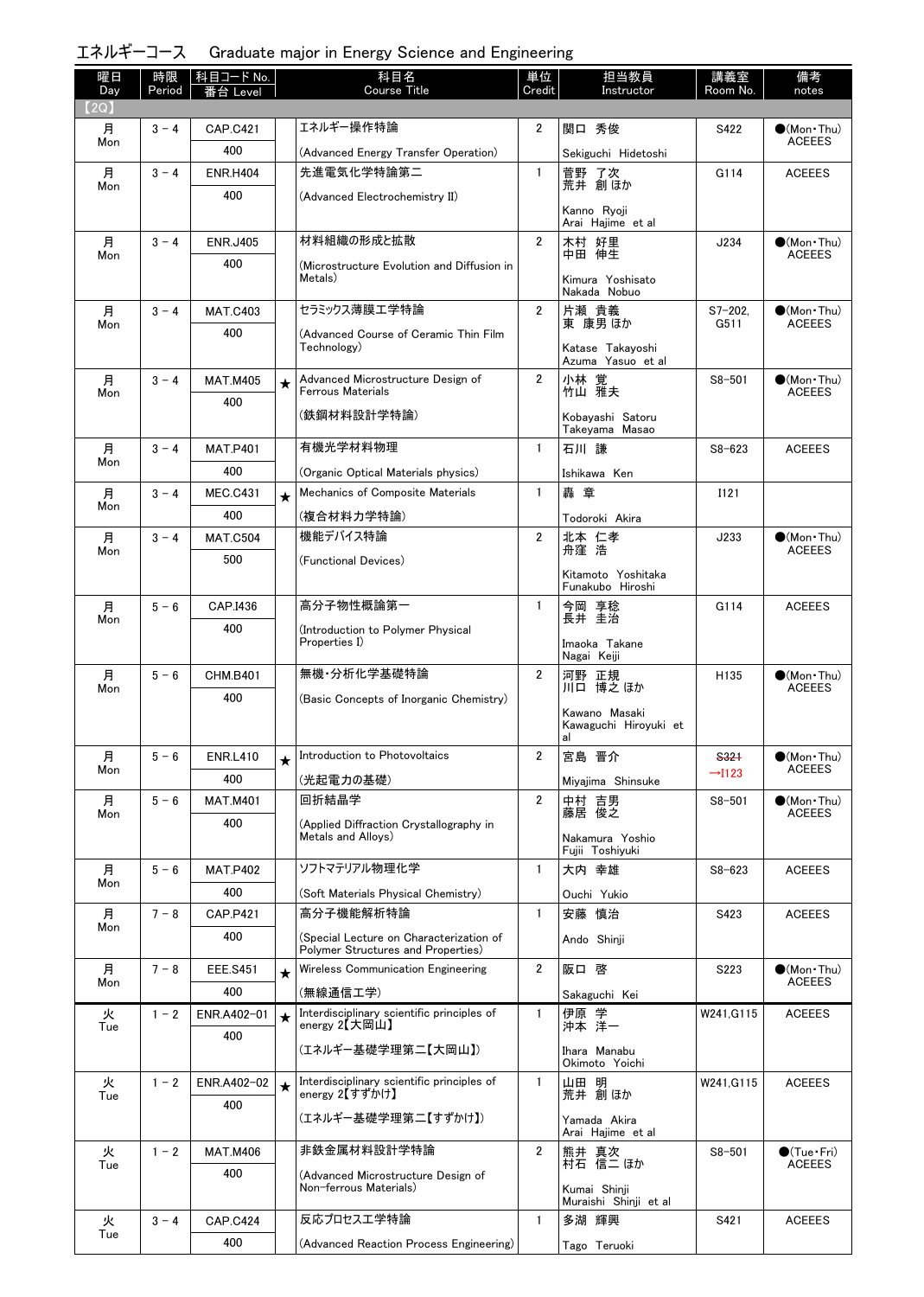エネルギーコース Graduate major in Energy Science and Engineering

| 曜日          | 時限      | 科目コード <u>No.</u>   |         | 科目名                                                                                     | 単位             | 担当教員                                          | 講義室                      | 備考                                      |
|-------------|---------|--------------------|---------|-----------------------------------------------------------------------------------------|----------------|-----------------------------------------------|--------------------------|-----------------------------------------|
| Day<br>(2Q) | Period  | Leve               |         | Course Title                                                                            | Credit         | Instructor                                    | Room No.                 | notes                                   |
| 火           | $3 - 4$ | CAP.P413           |         | 逐次重合特論                                                                                  | $\mathbf{1}$   | 小西 玄一                                         | H112                     |                                         |
| Tue         |         | 400                |         | (Advanced Course of Step-growth                                                         |                | Konishi Gennichi                              |                          |                                         |
| 火           | $3 - 4$ | CAP.I416           |         | Polymerization)<br>環境調和触媒                                                               | $\mathbf{1}$   | 馬場 俊秀                                         | G114                     |                                         |
| Tue         |         | 400                |         | (Catalysis for the Environmental Issues)                                                |                | 本倉 健 ほか                                       |                          |                                         |
|             |         |                    |         |                                                                                         |                | Baba Toshihide<br>Motokura Ken et al          |                          |                                         |
| 火<br>Tue    | $3 - 4$ | <b>EEE.P401</b>    | $\star$ | Electric Power and Motor Drive System<br>Analysis                                       | $\overline{2}$ | 藤田 英明                                         | S224                     | $\bigcirc$ (Tue · Fri)<br><b>ACEEES</b> |
|             |         | 400                |         | (電力・電機システム解析)                                                                           |                | Fuiita Hideaki                                |                          |                                         |
| 火<br>Tue    | $3 - 4$ | ENR.A404-01        | $\star$ | Interdisciplinary principles of energy<br>devices 2【大岡山】                                | $\mathbf{1}$   | 伊原 学<br>笹部 崇ほか                                | W241, G115               | <b>ACEEES</b>                           |
|             |         | 400                |         | (エネルギーデバイス論第二【大岡山】)                                                                     |                | Ihara Manabu                                  |                          |                                         |
|             |         |                    |         |                                                                                         |                | Sasabe Takashi et al                          |                          |                                         |
| 火<br>Tue    | $3 - 4$ | ENR.A404-02<br>400 | $\star$ | Interdisciplinary principles of energy<br>devices 2【すずかけ】                               | $\mathbf{1}$   | 山田 明<br>北村 房男 ほか                              | W241.G115                | <b>ACEEES</b>                           |
|             |         |                    |         | (エネルギーデバイス論第二【すずかけ】)                                                                    |                | Yamada Akira<br>Kitamura Fusao et al          |                          |                                         |
| 火           | $3 - 4$ | <b>MAT.M424</b>    |         | 金属物理学演習                                                                                 | $\mathbf{1}$   | 細田 秀樹<br>稲邑 朋也                                | J233                     |                                         |
| Tue         |         | 400                |         | (Exercise in Physical Metallurgy)                                                       |                |                                               |                          |                                         |
|             |         |                    |         |                                                                                         |                | Hosoda Hideki<br>Inamura Tomonari             |                          |                                         |
| 火<br>Tue    | $3 - 4$ | <b>MAT.M426</b>    | $\star$ | Transport Phenomena at High<br>Temperature - Momentum and Heat Flow                     | $\mathbf{1}$   | 林 幸<br>河村 憲一 ほか                               | $S8 - 501$               | <b>ACEEES</b>                           |
|             |         | 400                |         | (移動速度論ー運動量と熱の流れー)                                                                       |                | Hayashi Miyuki                                |                          |                                         |
| 火           | $3 - 4$ | <b>NCL.N403</b>    | $\star$ | <b>Nuclear Materials and Structures</b>                                                 | $\overline{2}$ | Kawamura Kenichi et al<br>小林 能直               | 原講571                    | $\bullet$ (Tue•Fri)                     |
| Tue         |         | 400                |         | (原子力材料と構造工学)                                                                            |                | 吉田 克己                                         | North No.2<br>$5F - 571$ | <b>ACEEES</b>                           |
|             |         |                    |         |                                                                                         |                | Kobayashi Yoshinao<br>Yoshida Katsumi         |                          |                                         |
| 火<br>Tue    | $3 - 4$ | <b>MAT.C503</b>    | $\star$ | Advanced Course of Material<br>Development II                                           | $\overline{2}$ | 川路 均<br>東 正樹 ほか                               | J234                     | $\bigcirc$ (Tue · Fri)<br><b>ACEEES</b> |
|             |         | 500                |         | (材料開発特論第二)                                                                              |                | Kawaji Hitoshi                                |                          |                                         |
|             |         |                    |         |                                                                                         |                | Azuma Masaki et al                            |                          |                                         |
| 火<br>Tue    | $5 - 6$ | <b>EEE.D411</b>    | $\star$ | <b>Semiconductor Physics</b>                                                            | $\overline{2}$ | 山田 明                                          | S222                     | $\bigcirc$ (Tue · Fri)<br><b>ACEEES</b> |
|             |         | 400                |         | (半導体物性論)                                                                                |                | Yamada Akira                                  |                          |                                         |
| 火<br>Tue    | $5 - 6$ | <b>ENR.I420</b>    |         | 固体構造物性特論                                                                                | $\mathbf{1}$   | 八島 正知                                         | H119B                    | <b>ACEEES</b>                           |
|             |         | 400                |         | (Advanced Lecture on Crystal Structure<br>and Correlation with Properties of<br>Solids) |                | Yashima Masatomo                              |                          |                                         |
| 火           | $7 - 8$ | <b>CAP.P422</b>    |         | 高分子物性特論                                                                                 | $\mathbf{1}$   | 戸木田 雅利                                        | H113                     | <b>ACEEES</b>                           |
| Tue         |         | 400                |         | (Advanced Polymer Properties)                                                           |                | Tokita Masatoshi                              |                          |                                         |
| 火<br>Tue    | $7 - 8$ | EEE.D481           |         | パワーデバイス特論                                                                               | $\overline{2}$ | ※ 寺島 知秀<br>※大井 健史 ほか                          | S223                     | $\bullet$ (Tue · Wed)<br><b>ACEEES</b>  |
|             |         | 400                |         | (Advanced Power Semiconductor<br>Devices)                                               |                | X Terashima Tomohide                          |                          |                                         |
| 水           | $1 - 2$ | <b>EEE.D481</b>    |         | パワーデバイス特論                                                                               | $\overline{2}$ | X Oi Takeshi et al<br>※ 寺島 知秀                 | S223                     | $\bullet$ (Tue $\cdot$ Wed)             |
| Wed         |         | 400                |         | (Advanced Power Semiconductor                                                           |                | ※大井健史ほか                                       |                          | <b>ACEEES</b>                           |
|             |         |                    |         | Devices)                                                                                |                | X Terashima Tomohide<br>X Oi Takeshi et al    |                          |                                         |
| 水<br>Wed    | $5 - 8$ | <b>CAP.E402</b>    |         | 化学環境安全教育第二                                                                              | $\mathbf{1}$   | 岡本 昌樹<br>田中 浩士ほか                              | W541, J221               | □<br><b>ACEEES</b>                      |
|             |         | 400                |         | (Environment Preservation and Chemical<br>Safety II)                                    |                | Okamoto Masaki<br>Tanaka Hiroshi et al        |                          |                                         |
| 木           | $1 - 2$ | <b>CAP.A442</b>    |         | 電気化学特論第二                                                                                | $\mathbf{1}$   | 山中 一郎                                         | S421                     | <b>ACEEES</b>                           |
| Thu         |         | 400                |         | (Advanced Electrochemistry II)                                                          |                | Yamanaka Ichiro                               |                          |                                         |
| 木           | $1 - 2$ | CAP.I427           |         | 高分子化学概論                                                                                 | $\overline{2}$ | 冨田 育義<br>山元 公寿 ほか                             | G111                     | <b>ACEEES</b>                           |
| Thu         |         | 400                |         | (Introduction to Polymer Chemistry)                                                     |                |                                               |                          |                                         |
|             |         |                    |         |                                                                                         |                | Tomita Ikuyoshi<br>Yamamoto Kimihisa et<br>al |                          |                                         |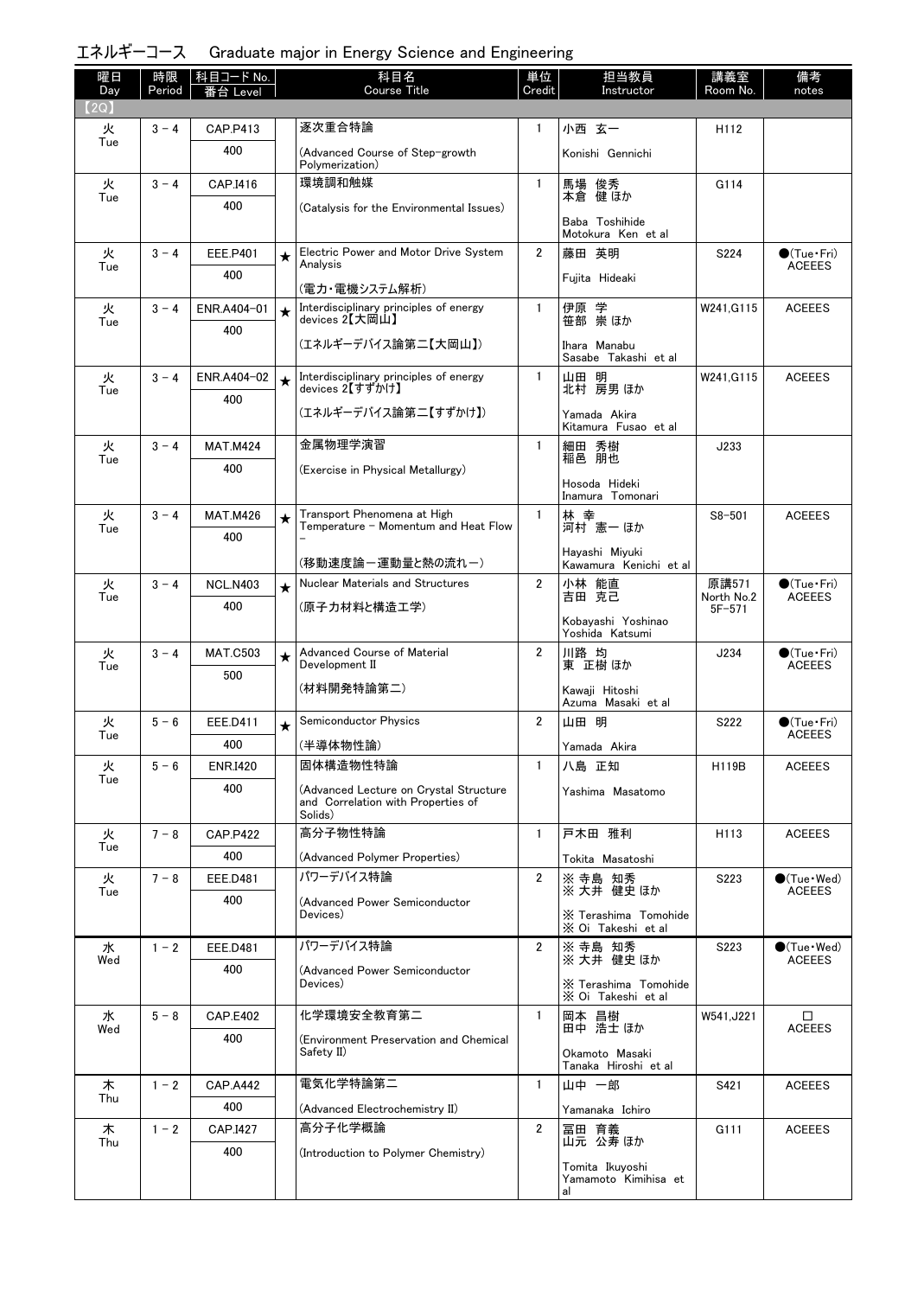エネルギーコース Graduate major in Energy Science and Engineering

| 曜日<br>Day | 時限<br>Period | │科目コード No.<br>番台 Level |         | 科目名<br><b>Course Title</b>                                    | 単位<br>Credit   | 担当教員<br>Instructor                             | 講義室<br>Room No.    | 備考<br>notes                          |
|-----------|--------------|------------------------|---------|---------------------------------------------------------------|----------------|------------------------------------------------|--------------------|--------------------------------------|
| 【2Q】      |              |                        |         | <b>VLSI Technology II</b>                                     | $\overline{2}$ |                                                |                    |                                      |
| 木<br>Thu  | $1 - 2$      | <b>EEE.C442</b><br>400 | $\star$ | (VLSI工学第二)                                                    |                | 若林 整<br>※ 石原 昇ほか                               | G221               | $\bullet$ (Mon•Thu)<br><b>ACEEES</b> |
|           |              |                        |         |                                                               |                | Wakabayashi Hitoshi<br>X Ishihara Noboru et al |                    |                                      |
| 木<br>Thu  | $1 - 2$      | <b>MAT.C402</b>        |         | 量子光物性特論                                                       | $\overline{2}$ | 中村 一隆                                          | G112               | $\bullet$ (Mon Thu)<br><b>ACEEES</b> |
|           |              | 400                    |         | (Quantum Physics in Optical Response of<br>Materials)         |                | Nakamura Kazutaka                              |                    |                                      |
| 木<br>Thu  | $1 - 2$      | <b>MAT.M410</b>        |         | 固体の変形と強度                                                      | $\overline{2}$ | 尾中 晋<br>寺田 芳弘                                  | J234               | $\bullet$ (Mon Thu)<br><b>ACEEES</b> |
|           |              | 400                    |         | (Deformation and Strength of Solids)                          |                | Onaka Susumu<br>Terada Yoshihiro               |                    |                                      |
| 木         | $3 - 4$      | <b>CAP.C421</b>        |         | エネルギー操作特論                                                     | $\overline{2}$ | 関口 秀俊                                          | S422               | $(Mon\cdot Thu)$                     |
| Thu       |              | 400                    |         | (Advanced Energy Transfer Operation)                          |                | Sekiguchi Hidetoshi                            |                    | <b>ACEEES</b>                        |
| 木         | $3 - 4$      | CAP.I419               |         | 環境化学実験法                                                       | $\mathbf{1}$   | 吉田 尚弘                                          | G114               | <b>ACEEES</b>                        |
| Thu       |              | 400                    |         | (Analytical Techniques for Environmental                      |                | 豊田 栄ほか                                         |                    |                                      |
|           |              |                        |         | Chemistry)                                                    |                | Yoshida Naohiro<br>Toyoda Sakae et al          |                    |                                      |
| 木<br>Thu  | $3 - 4$      | <b>CAP.A444</b>        |         | 固体物理化学特論第二                                                    | $\mathbf{1}$   | 一杉 太郎                                          | S515               | <b>ACEEES</b>                        |
|           |              | 400                    |         | (Advanced Solid-state Physical<br>Chemistry II)               |                | Hitosugi Taro                                  |                    |                                      |
| 木<br>Thu  | $3 - 4$      | <b>ENR.H406</b>        |         | エネルギー無機材料化学特論第二                                               | $\mathbf{1}$   | 菅野 了次<br>脇 慶子 ほか                               | G111               | <b>ACEEES</b>                        |
|           |              | 400                    |         | (Advanced Inorganic Materials Chemistry<br>$_{II}$            |                | Kanno Ryoji<br>Waki Keiko et al                |                    |                                      |
| 木         | $3 - 4$      | <b>ENR.J405</b>        |         | 材料組織の形成と拡散                                                    | $\overline{2}$ | 木村 好里                                          | J234               | $\bigcirc$ (Mon Thu)                 |
| Thu       |              | 400                    |         | (Microstructure Evolution and Diffusion in<br>Metals)         |                | 中田 伸生<br>Kimura Yoshisato<br>Nakada Nobuo      |                    | <b>ACEEES</b>                        |
| 木         | $3 - 4$      | <b>MAT.C403</b>        |         | セラミックス薄膜工学特論                                                  | $\overline{2}$ | 片瀬 貴義                                          | $S7 - 202$         | $\bigcirc$ (Mon•Thu)                 |
| Thu       |              | 400                    |         | (Advanced Course of Ceramic Thin Film                         |                | 東 康男 ほか                                        | G511               | <b>ACEEES</b>                        |
|           |              |                        |         | Technology)                                                   |                | Katase Takayoshi<br>Azuma Yasuo et al          |                    |                                      |
| 木         | $3 - 4$      | <b>MAT.M405</b>        | $\star$ | Advanced Microstructure Design of<br><b>Ferrous Materials</b> | $\overline{2}$ | 小林 覚<br>竹山 雅夫                                  | $S8 - 501$         | $\bullet$ (Mon Thu)                  |
| Thu       |              | 400                    |         | (鉄鋼材料設計学特論)                                                   |                |                                                |                    | <b>ACEEES</b>                        |
|           |              |                        |         |                                                               |                | Kobayashi Satoru<br>Takeyama Masao             |                    |                                      |
| 木<br>Thu  | $3 - 4$      | <b>MEC.G431</b>        | $\star$ | <b>Mechanical Processing</b>                                  | $\mathbf{1}$   | 吉岡 勇人<br>平田 敦ほか                                | W531, G115         | 遠隔授業                                 |
|           |              | 400                    |         | (機械加工学)                                                       |                | Yoshioka Havato                                |                    |                                      |
|           |              |                        |         |                                                               |                | Hirata Atsushi et al                           |                    |                                      |
| 木<br>Thu  | $3 - 4$      | <b>MAT.C504</b>        |         | 機能デバイス特論                                                      | $\overline{2}$ | 北本 仁孝<br>舟窪 浩                                  | J233               | $(Mon\cdot Thu)$<br><b>ACEEES</b>    |
|           |              | 500                    |         | (Functional Devices)                                          |                | Kitamoto Yoshitaka<br>Funakubo Hiroshi         |                    |                                      |
| 木         | $5 - 6$      | CAP.I420               |         | 超分子科学特論                                                       | $\mathbf{1}$   | 福島 孝典<br>吉沢 道人                                 | G114               | <b>ACEEES</b>                        |
| Thu       |              | 400                    |         | (Advanced Supramolecular Science)                             |                |                                                |                    |                                      |
|           |              |                        |         |                                                               |                | Fukushima Takanori<br>Yoshizawa Michito        |                    |                                      |
| 木         | $5 - 6$      | <b>CHM.B401</b>        |         | 無機 分析化学基礎特論                                                   | $\overline{2}$ | 河野 正規                                          | H135               | $(Mon\cdot Thu)$<br><b>ACEEES</b>    |
| Thu       |              | 400                    |         | (Basic Concepts of Inorganic Chemistry)                       |                | 川口 博之 ほか                                       |                    |                                      |
|           |              |                        |         |                                                               |                | Kawano Masaki<br>Kawaguchi Hiroyuki et<br>al   |                    |                                      |
| 木         | $5 - 6$      | <b>ENR.L410</b>        | $\star$ | Introduction to Photovoltaics                                 | 2              | 宮島 晋介                                          | S321               | $\bullet$ (Mon•Thu)                  |
| Thu       |              | 400                    |         | (光起電力の基礎)                                                     |                | Miyajima Shinsuke                              | $\rightarrow$ 1123 | <b>ACEEES</b>                        |
| 木         | $5 - 6$      | <b>MAT.M401</b>        |         | 回折結晶学                                                         | $\overline{2}$ | 中村 吉男<br>藤居 俊之                                 | $S8 - 501$         | $(Mon\cdot Thu)$                     |
| Thu       |              | 400                    |         | (Applied Diffraction Crystallography in                       |                |                                                |                    | <b>ACEEES</b>                        |
|           |              |                        |         | Metals and Alloys)                                            |                | Nakamura Yoshio<br>Fujii Toshiyuki             |                    |                                      |
| 木         | $5 - 6$      | <b>MAT.P491</b>        |         | 材料工学環境論                                                       | $\mathbf{1}$   | ※ 国岡 正雄<br>※ 石井 聡子 ほか                          | $S8 - 623$         |                                      |
| Thu       |              | 400                    |         | (Materials Engineering and Ecology)                           |                |                                                |                    |                                      |
|           |              |                        |         |                                                               |                | X Kunioka Masao<br>X Ishii Satoko et al        |                    |                                      |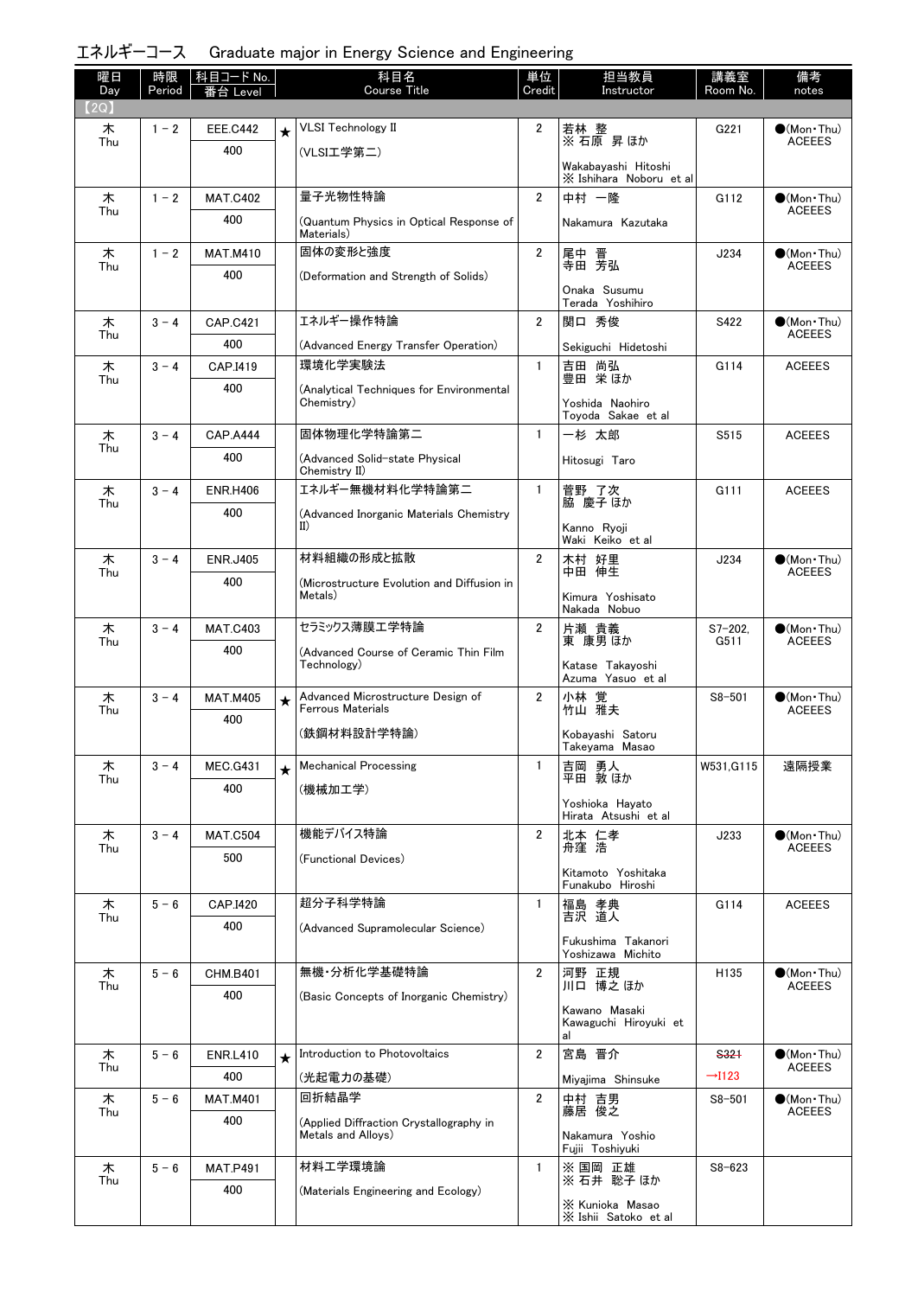エネルギーコース Graduate major in Energy Science and Engineering

| 曜日<br>Day      | 時限<br>Period             | 科目コード No.       |         | 科目名<br>Course Title                                                           | 単位<br>Credit   | 担当教員<br>Instructor                       | 講義室<br>Room No.          | 備考<br>notes                          |
|----------------|--------------------------|-----------------|---------|-------------------------------------------------------------------------------|----------------|------------------------------------------|--------------------------|--------------------------------------|
| (2Q)           |                          | Level           |         |                                                                               |                |                                          |                          |                                      |
| 木              | $5 - 6$                  | <b>MEC.F431</b> | $\star$ | Computational Thermo-Fluid Dynamics                                           | $\mathbf{1}$   | 堀内 潔                                     | G111, W241               | 遠隔授業                                 |
| Thu            |                          | 400             |         | (計算熱流体力学)                                                                     |                | 肖 鋒                                      |                          | <b>ACEEES</b>                        |
|                |                          |                 |         |                                                                               |                | Horiuti Kiyosi<br>Xiao Feng              |                          |                                      |
| 木              | $7 - 8$                  | <b>EEE.S451</b> | $\star$ | Wireless Communication Engineering                                            | $\overline{2}$ | 阪口 啓                                     | S223                     | $\bullet$ (Mon•Thu)                  |
| Thu            |                          | 400             |         | (無線通信工学)                                                                      |                | Sakaguchi Kei                            |                          | <b>ACEEES</b>                        |
| 木              | $7 - 8$                  | <b>MEC.F532</b> | $\star$ | Rarefied Gas Dynamics                                                         | $\mathbf{1}$   | 井上 剛良<br>岡村 哲至                           | W241, G111               | 遠隔授業<br><b>ACEEES</b>                |
| Thu            |                          | 500             |         | (希薄気体力学)                                                                      |                |                                          |                          |                                      |
|                |                          |                 |         |                                                                               |                | Inoue Takayoshi<br>Okamura Tetsuji       |                          |                                      |
| 金<br>Fri       | $1 - 2$                  | <b>CAP.A422</b> | $\star$ | Advanced Design of Organic Reaction<br>Processes II                           | $\mathbf{1}$   | 三上 幸一                                    | S423                     | <b>ACEEES</b>                        |
|                |                          | 400             |         | (有機反応化学特論第二)                                                                  |                | Mikami Koichi                            |                          |                                      |
| 金              | $1 - 2$                  | <b>CAP.C423</b> | $\star$ | <b>Computational Fluid Dynamics</b>                                           | $\mathbf{1}$   | 大川原 真一                                   | 南4号館 3                   | <b>ACEEES</b>                        |
| Fri            |                          | 400             |         | (数値流体力学)                                                                      |                | Okawara Shinichi                         | 階 情報ネッ<br>トワーク演習         |                                      |
|                |                          |                 |         |                                                                               |                |                                          | 室 第1演習<br>室              |                                      |
| 金              | $1 - 2$                  | <b>MAT.M406</b> |         | 非鉄金属材料設計学特論                                                                   | $\overline{2}$ | 熊井 真次<br>村石 信二 ほか                        | $S8 - 501$               | $\bullet$ (Tue•Fri)                  |
| Fri            |                          | 400             |         | (Advanced Microstructure Design of                                            |                |                                          |                          | <b>ACEEES</b>                        |
|                |                          |                 |         | Non-ferrous Materials)                                                        |                | Kumai Shinji<br>Muraishi Shinji et al    |                          |                                      |
| 金              | $3 - 4$                  | CAP.A466        | $\star$ | Advanced Bioinorganic Chemistry II                                            | $\mathbf{1}$   | 桑田 繁樹                                    | S622                     | <b>ACEEES</b>                        |
| Fri            |                          | 400             |         | (生物無機化学特論第二)                                                                  |                | Kuwata Shigeki                           |                          |                                      |
| 金              | $3 - 4$                  | <b>CAP.C425</b> |         | 生物プロセスエ学特論                                                                    | $\mathbf{1}$   | 大河内 美奈                                   | S421                     |                                      |
| Fri            |                          | 400             |         | (Advanced Bioprocess Engineering)                                             |                | Okochi Mina                              |                          |                                      |
| 金<br>Fri       | $3 - 4$                  | EEE.P401        | $\star$ | Electric Power and Motor Drive System<br>Analysis                             | $\overline{2}$ | 藤田 英明                                    | S224                     | $\bullet$ (Tue•Fri)<br><b>ACEEES</b> |
|                |                          | 400             |         | (電力・電機システム解析)                                                                 |                | Fujita Hideaki                           |                          |                                      |
| 金              | $3 - 4$                  | <b>MAT.M427</b> | $\star$ | Transport Phenomena at High                                                   | $\mathbf{1}$   | 河村 憲一                                    | $S8 - 501$               |                                      |
| Fri            |                          | 400             |         | Temperature - Flow of charged particles<br>in solid $-$                       |                | 林 幸 ほか                                   |                          |                                      |
|                |                          |                 |         | (移動速度論ー荷電粒子の流れー)                                                              |                | Kawamura Kenichi<br>Hayashi Miyuki et al |                          |                                      |
| 金              | $3 - 4$                  | <b>NCL.N403</b> | $\star$ | Nuclear Materials and Structures                                              | $\overline{2}$ | 小林 能直                                    | 原講571                    | $\bullet$ (Tue•Fri)                  |
| Fri            |                          | 400             |         | (原子力材料と構造工学)                                                                  |                | 吉田 克己                                    | North No.2<br>$5F - 571$ | <b>ACEEES</b>                        |
|                |                          |                 |         |                                                                               |                | Kobayashi Yoshinao<br>Yoshida Katsumi    |                          |                                      |
| 金              | $3 - 4$                  | CAP.I537        |         | 材料システム設計論                                                                     | 1              | 山口 猛央                                    | G113                     | <b>ACEEES</b>                        |
| Fri            |                          | 500             |         | (Systematic Material Design                                                   |                | 田巻 孝敬                                    |                          |                                      |
|                |                          |                 |         | Methodology)                                                                  |                | Yamaguchi Takeo<br>Tamaki Takanori       |                          |                                      |
| 金              | $3 - 4$                  | <b>MAT.C503</b> | $\star$ | Advanced Course of Material                                                   | $\overline{2}$ | 川路 均                                     | J234                     | $\bullet$ (Tue•Fri)                  |
| Fri            |                          | 500             |         | Development II                                                                |                | 東 正樹 ほか                                  |                          | <b>ACEEES</b>                        |
|                |                          |                 |         | (材料開発特論第二)                                                                    |                | Kawaji Hitoshi<br>Azuma Masaki et al     |                          |                                      |
| 金<br>Fri       | $3 - 4$                  | <b>ENR.E611</b> | $\star$ | Academic Writing B                                                            | $\mathbf{1}$   | Cross Jeffrey Scott                      | S323                     | <b>ACEEES</b>                        |
|                |                          | 600             |         | (アカデミック ライティングB)                                                              |                |                                          |                          |                                      |
| 金<br>Fri       | $5 - 6$                  | EEE.D411        | $\star$ | <b>Semiconductor Physics</b>                                                  | $\overline{2}$ | 山田 明                                     | S222                     | $\bullet$ (Tue•Fri)<br><b>ACEEES</b> |
|                |                          | 400             |         | (半導体物性論)                                                                      |                | Yamada Akira                             |                          |                                      |
| 金<br>Fri       | $5 - 6$                  | <b>ENR.J407</b> |         | ソフトマテリアル設計                                                                    | $\mathbf{1}$   | 松本 英俊                                    | $S8 - 623$               | <b>ACEEES</b>                        |
|                |                          | 400             |         | (Soft Materials Design)                                                       |                | Matsumoto Hidetoshi                      |                          |                                      |
| 集中講義<br>等      | $\overline{\phantom{0}}$ | CAP.I482        |         | 環境化学最前線入門第二                                                                   | $\mathbf{1}$   | ※吉岡 秀佳                                   |                          | <b>ACEEES</b>                        |
| Intensive      |                          | 400             |         | (Introduction to the Frontiers of<br>Environmental Chemistry II)              |                | X Yoshioka Hideyoshi                     |                          |                                      |
| 集中講義           |                          | <b>ENR.B431</b> | $\star$ | Recent technologies of fuel cells, solar<br>cells butteries and energy system | $\mathbf{1}$   | 伊原 学<br>山田 明ほか                           |                          | <b>ACEEES</b>                        |
| 等<br>Intensive |                          | 400             |         | (燃料電池・太陽電池・蓄電電池・エネル                                                           |                | Ihara Manabu                             |                          |                                      |
|                |                          |                 |         | ギーシステムの最新技術)                                                                  |                | Yamada Akira et al                       |                          |                                      |
| 集中講義<br>∓      |                          | <b>ENR.B436</b> |         | <del>エネルギー経済・政策特別講義</del>                                                     | $+$            | 時松 宏治<br>村山 武彦 ほか                        |                          | <b>AGEEES</b>                        |
| Intensive      |                          | 400             |         | (Special lecture of economics and politics<br>$\frac{1}{2}$ in energy)        |                | <del>Tokimatsu Koji</del>                |                          | →4Q開講予定                              |
|                |                          |                 |         |                                                                               |                | Murayama Takehiko et<br>a۱               |                          |                                      |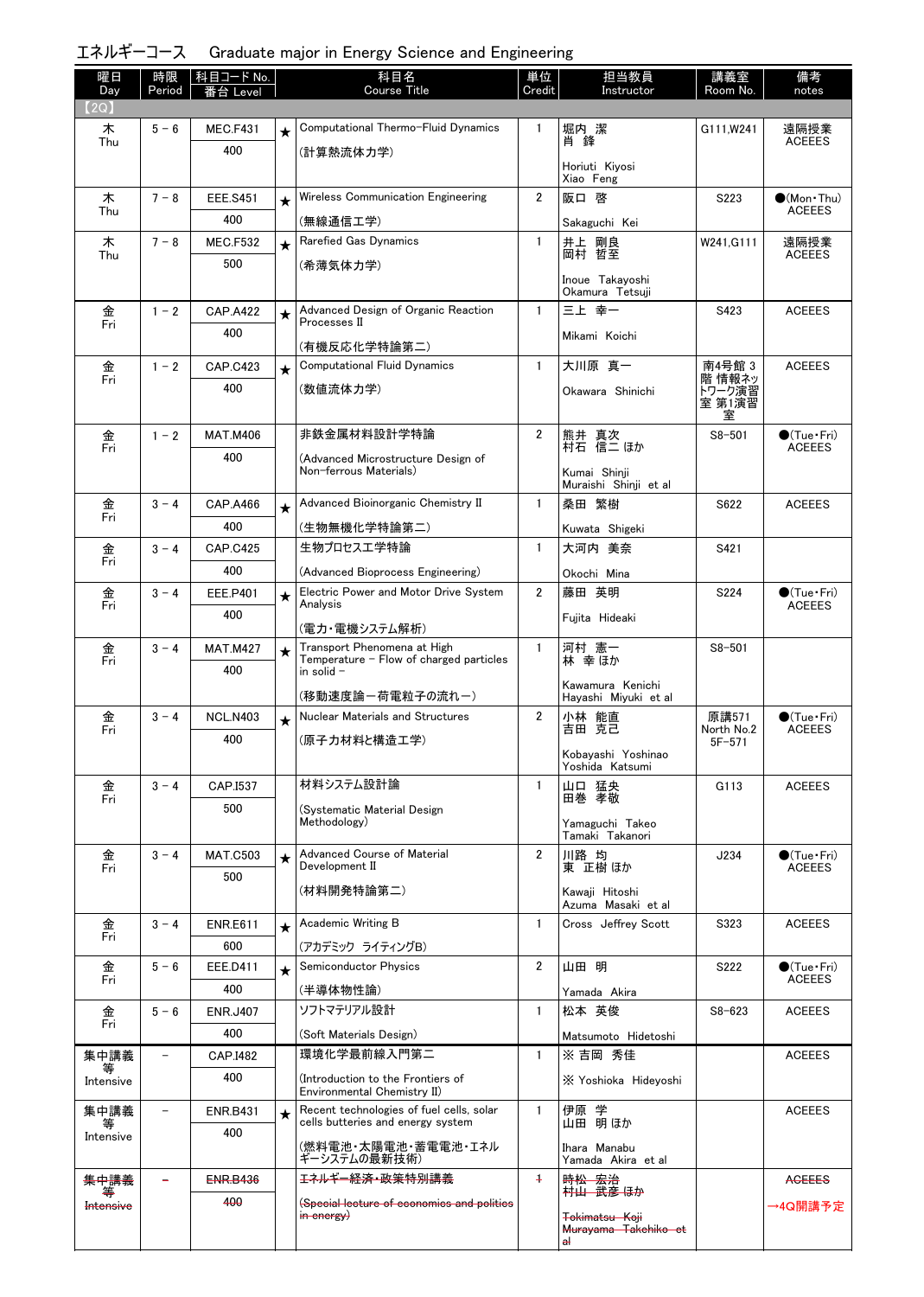エネルギーコース Graduate major in Energy Science and Engineering

| 曜日                | 時限                       | 科目コード No.       |            | 科目名                                                            | 単位             | 担当教員                                    | 講義室      | 備考             |
|-------------------|--------------------------|-----------------|------------|----------------------------------------------------------------|----------------|-----------------------------------------|----------|----------------|
| Day               | Period                   | 番台 Level        |            | <b>Course Title</b>                                            | Credit         | Instructor                              | Room No. | notes          |
| [2Q]              |                          |                 |            |                                                                |                |                                         |          |                |
| 集中講義<br>等         | $\overline{\phantom{0}}$ | <b>GEG.E421</b> | $\star$    | Energy&Environment-1                                           |                | 時松 宏治<br>吉川 邦夫 ほか                       |          |                |
| Intensive         |                          | 400             |            | (エネルギーと環境 第1)                                                  |                |                                         |          |                |
|                   |                          |                 |            |                                                                |                | Tokimatsu Koii<br>Yoshikawa Kunio et al |          |                |
| 集中講義              |                          | CAP.P582        |            | 高分子特論第一                                                        |                | 未定                                      |          | <b>ACEEES</b>  |
| 等<br>Intensive    |                          | 500             |            | (Advanced Polymer Science I)                                   |                | Undecided                               |          |                |
| 集中講義<br>等         |                          | CAP.C521        | $\bigstar$ | Chemical Engineering in Global Business                        | 1              | 未定                                      |          |                |
| Intensive         |                          | 500             |            | (グローバルビジネス化学工学)                                                |                | Undecided                               |          |                |
| 集中講義<br>等         | $\overline{\phantom{m}}$ | ENR.E612-02     | $\star$    | International energy project                                   | 2              | 指導教員                                    |          |                |
| Intensive         |                          | 600             |            | (エネルギー国際派遣プロジェクト)                                              |                | Academic Supervisor                     |          |                |
| インターン<br>シップ      | -                        | CAP.E411-02     |            | 応用化学Advanced Internship第一                                      |                | 各教員                                     |          |                |
| Internship        |                          | 400             |            | (Advanced Internship in Chemical<br>Science and Engineering I) |                | Academic Supervisor                     |          |                |
| インターン             | $\overline{\phantom{0}}$ | ENR.B503-02     |            | エネルギーエ学インターンシップA                                               | 1              | 指導教員                                    |          | コース標準学修        |
| シップ<br>Internship |                          | 500             |            | (Energy Engineering Internship A)                              |                | Academic Supervisor                     |          | 課程外            |
| インターン             | $\overline{\phantom{0}}$ | ENR.B504-02     |            | エネルギーエ学インターンシップB                                               | $\overline{2}$ | 指導教員                                    |          | コース標準学修<br>課程外 |
| シップ<br>Internship |                          | 500             |            | (Energy Engineering Internship B)                              |                | Academic Supervisor                     |          |                |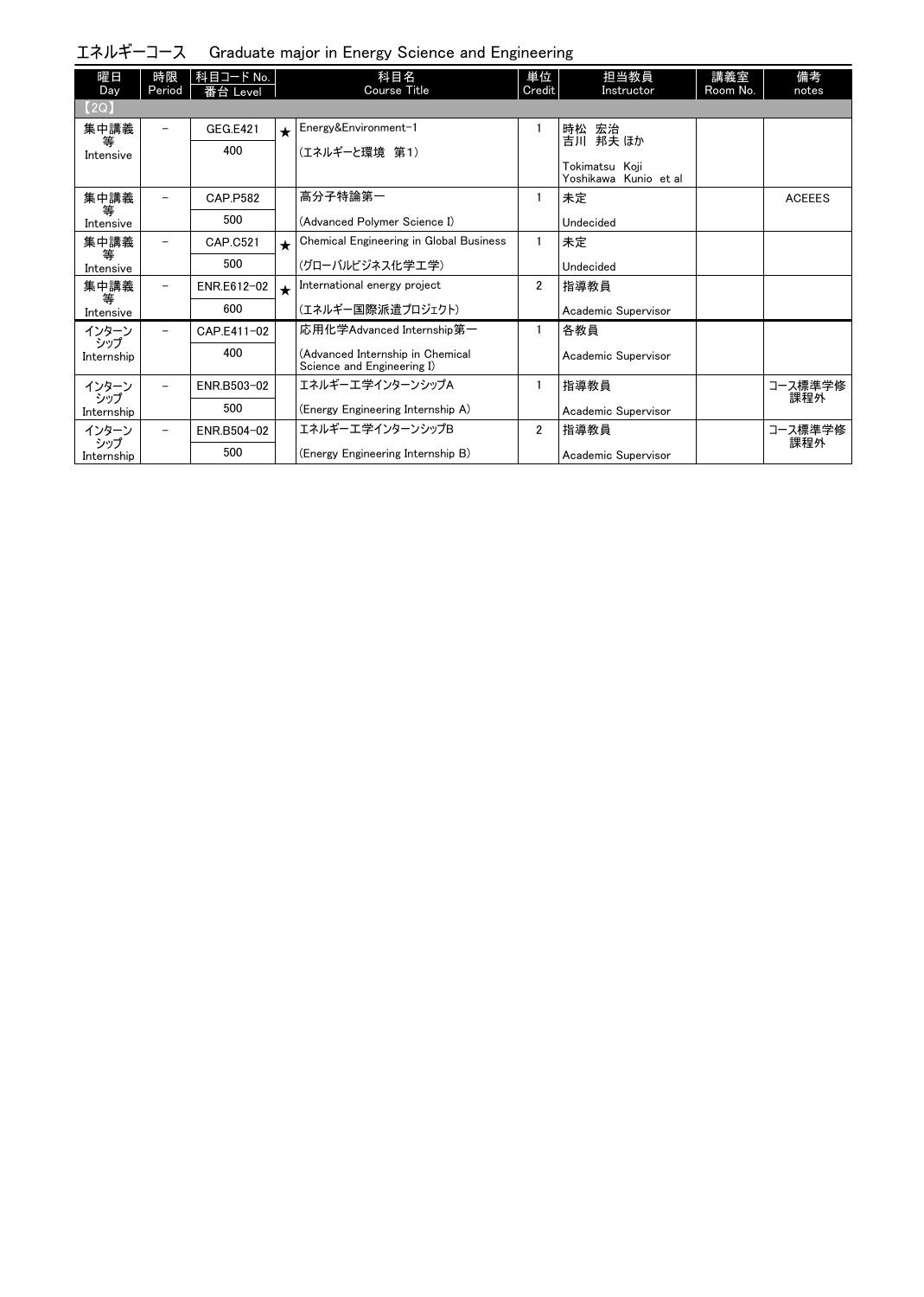### エンジニアリングデザインコース Graduate major in Engineering Sciences and Design

| 曜日<br>Day          | 時限<br>Period             | 科目コード No.<br>番台 Level |         | 科目名<br><b>Course Title</b>          | 単位<br>Credit   | 担当教員<br>Instructor                      | 講義室<br>Room No.     | 備考<br>notes   |
|--------------------|--------------------------|-----------------------|---------|-------------------------------------|----------------|-----------------------------------------|---------------------|---------------|
| $(1\sim 2Q)$       |                          |                       |         |                                     |                |                                         |                     |               |
| 未定                 |                          | ESD.S611-01           | $\star$ | Engineering Science & Design        | 2              | コース主任                                   |                     | $O(1\sim 2Q)$ |
| To be<br>announced |                          | 600                   |         | Presentation <sup>[S]</sup>         |                | Head                                    |                     |               |
|                    |                          |                       |         | (エンジニアリングデザインプレゼンテーション<br>(s)       |                |                                         |                     |               |
| 月                  | $11 - 12$                | <b>ESD.H402</b>       |         | 社会起業                                | $\overline{2}$ | 石黒 順子                                   | W931                | $O(1\sim 2Q)$ |
| Mon                |                          | 400                   |         | (Social Entrepreneurship)           |                | Ishiguro Junko                          |                     |               |
| 木                  | $11 - 12$                | <b>ESD.H403</b>       |         | 営業戦略・組織                             | $\overline{2}$ | 北澤 孝太郎                                  | W936                | $O(1\sim 2Q)$ |
| Thu                |                          | 400                   |         | (Sales Strategy and Organization)   |                | Kitazawa Kotaro                         |                     | <b>ACEEES</b> |
| 集中講義               |                          | ESD.S610-01           |         | 研究対話プロジェクト【S】                       | 1              | 各教員                                     |                     | $O(1\sim 2Q)$ |
| 等<br>Intensive     |                          | 600                   |         | (Research Dialog S)                 |                | Academic Supervisor                     |                     |               |
| 講究等                |                          | ESD.Z491              |         | エンジニアリングデザイン講究S1                    | $\mathbf{1}$   | 指導教員                                    |                     | $O(1\sim 2Q)$ |
| Seminar            |                          | 400                   |         | (Seminar in Engineering Design S1)  |                | Academic Supervisor                     |                     |               |
| 講究等                |                          | ESD.Z591              |         | エンジニアリングデザイン講究S2                    | $\overline{2}$ | 指導教員                                    |                     | $O(1\sim 2Q)$ |
| Seminar            |                          | 500                   |         | (Seminar in Engineering Design S2)  |                | Academic Supervisor                     |                     |               |
| 講究等                | $\overline{\phantom{a}}$ | ESD.Z691              |         | エンジニアリングデザイン講究S3                    | $\overline{2}$ | 指導教員                                    |                     | $O(1\sim 2Q)$ |
| Seminar            |                          | 600                   |         | (Seminar in Engineering Design S3)  |                | Academic Supervisor                     |                     |               |
| 講究等                | -                        | ESD.Z693              |         | エンジニアリングデザイン講究S4                    | $\overline{2}$ | 指導教員                                    |                     | $O(1\sim 2Q)$ |
| Seminar            |                          | 600                   |         | (Seminar in Engineering Design S4)  |                | Academic Supervisor                     |                     |               |
| 講究等                |                          | ESD.Z695              |         | エンジニアリングデザイン講究S5                    | $\overline{2}$ | 指導教員                                    |                     | $O(1\sim 2Q)$ |
| Seminar            |                          | 600                   |         | (Seminar in Engineering Design S5)  |                | Academic Supervisor                     |                     |               |
| (1Q)               |                          |                       |         |                                     |                |                                         |                     |               |
| 月                  | $5 - 8$                  | ESD.A402-01           | $\star$ | Design Thinking Fundamentals [A]    | $\overline{2}$ | 齌藤<br>滋規                                | Ishikawadai         | □             |
| Mon                |                          | 400                   |         | (デザイン思考基礎【A】)                       |                | 坂本 啓 ほか                                 | Bldg.5<br>Desaign   | <b>ACEEES</b> |
|                    |                          |                       |         |                                     |                | Saito Shigeki<br>Sakamoto Hiraku et al  | Factory and<br>S323 |               |
| 水                  | $3 - 4$                  | <b>ESD.A401</b>       | $\star$ | <b>Engineering Design Challenge</b> | $\mathbf{1}$   | 因幡 和晃                                   | W931                | <b>ACEEES</b> |
| Wed                |                          | 400                   |         | (エンジニアリングデザイン基礎)                    |                | 吉田 和弘 ほか                                |                     |               |
|                    |                          |                       |         |                                     |                | Inaba Kazuaki<br>Yoshida Kazuhiro et al |                     |               |
| 木                  | $5 - 8$                  | <b>ESD.E501</b>       |         | Theory of Business Architecture     | $\overline{2}$ | 飯島 淳一                                   | W934                | □             |
| Thu                |                          | 500                   |         | (ビジネスアーキテクチャ論)                      |                | Iijima Junichi                          |                     | <b>ACEEES</b> |
| 木                  | $11 - 12$                | <b>TIM.B410</b>       |         | イノベーション論 I                          | $\mathbf{1}$   | 藤村 修三                                   | CIC913              | <b>ACEEES</b> |
| Thu                |                          | 400                   |         | (Innovation Management I)           |                | Fujimura Shuzo                          |                     |               |
| 金                  | $5 - 8$                  | ESD.C401              | $\star$ | Design Theories                     | $\overline{2}$ | 藤井 晴行                                   | S323                | □             |
| Fri                |                          | 400                   |         | (デザイン理論)                            |                | Fujii Haruyuki                          |                     | <b>ACEEES</b> |
| 集中講義               |                          | ESD.A402-02           | $\star$ | Design Thinking Fundamentals [B]    | $\overline{2}$ | 角 征典                                    | Ishikawadai         | <b>ACEEES</b> |
| Intensive          |                          | 400                   |         | (デザイン思考基礎【B】)                       |                | 土方 亘ほか                                  | Bldg.5<br>Design    |               |
|                    |                          |                       |         |                                     |                | Kado Masanori<br>Hijikata Wataru et al  | Factory             |               |
| 集中講義               |                          | ESD.B501              |         | オフキャンパスプロジェクトA                      | $\overline{2}$ | 各教員                                     |                     |               |
| Intensive          |                          | 500                   |         | (Off-Campus Project A)              |                | Academic Supervisor                     |                     |               |
| 集中講義               | $\overline{\phantom{0}}$ | ESD.B505              |         | 短期リサーチプロジェクトM1                      | $\mathbf{1}$   | 各教員                                     |                     |               |
| 等<br>Intensive     |                          | 500                   |         | (Short term Research Project M1)    |                | Academic Supervisor                     |                     |               |
| 集中講義               |                          | <b>ESD.A601</b>       |         | 教授方法トレーニングセミナーA                     | $\mathbf{1}$   | 各教員                                     |                     |               |
| 等<br>Intensive     |                          | 600                   |         | (Pedagogical Seminar for Graduate   |                | Academic Supervisor                     |                     |               |
|                    |                          |                       |         | Students A)                         |                |                                         |                     |               |
| 集中講義<br>等          | $\overline{\phantom{0}}$ | ESD.B601              |         | オフキャンパスプロジェクトE                      | $\mathbf{1}$   | 各教員                                     |                     |               |
| Intensive          |                          | 600                   |         | (Off-Campus Project E)              |                | Academic Supervisor                     |                     |               |
| 集中講義<br>等          | $\overline{\phantom{0}}$ | ESD.B605              |         | 長期オフキャンパスプロジェクトD1                   | 2              | 各教員                                     |                     |               |
| Intensive          |                          | 600                   |         | (Long term Off-Campus Project D1)   |                | Academic Supervisor                     |                     |               |
| 集中講義               |                          | <b>ESD.S601</b>       |         | 企業プラクティスD1                          | $\mathbf{1}$   | 各教員                                     |                     |               |
| Intensive          |                          | 600                   |         | (Business Practice D1)              |                | Academic Supervisor                     |                     |               |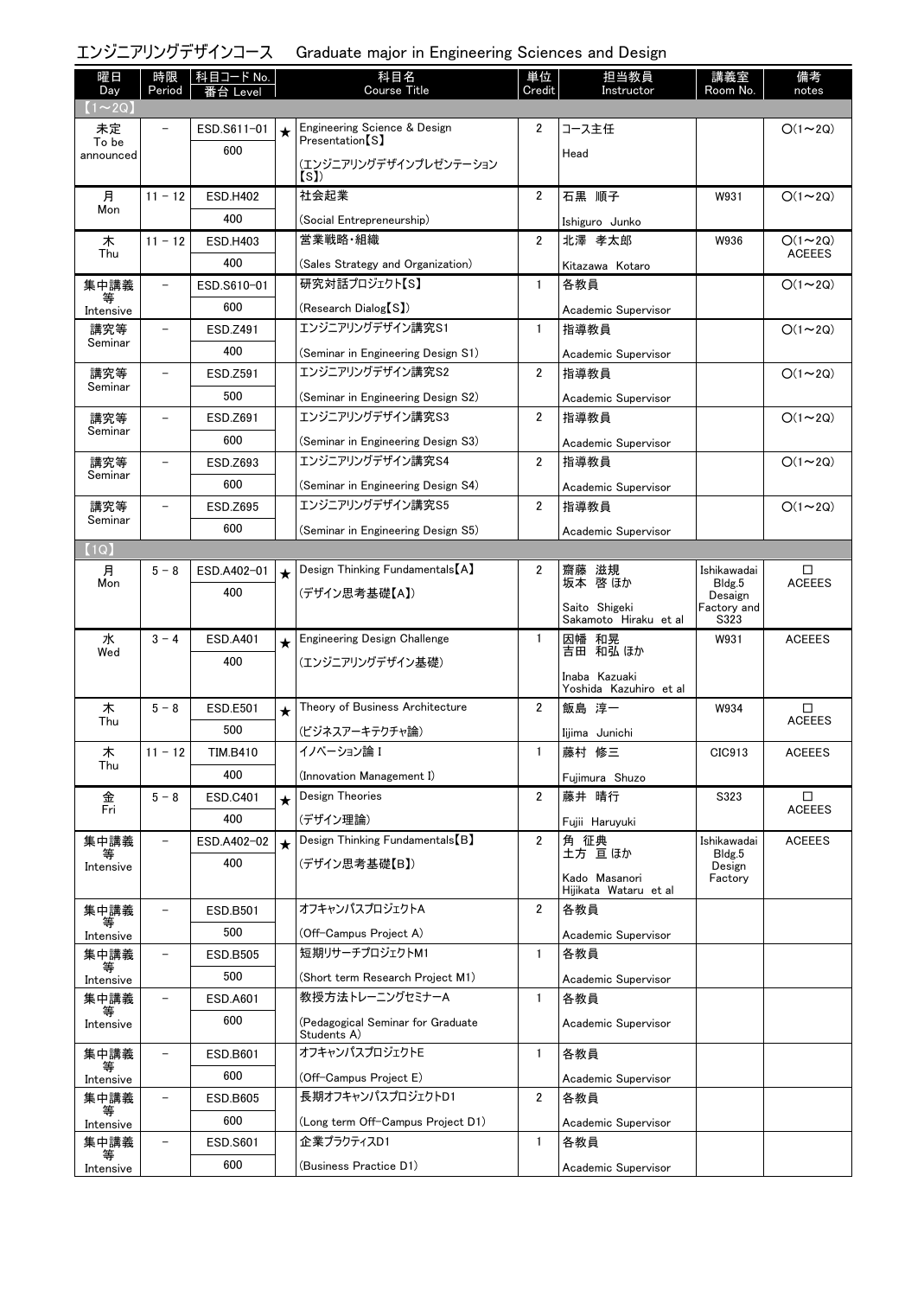エンジニアリングデザインコース Graduate major in Engineering Sciences and Design

| 曜日<br>Day           | 時限<br>Period             | │科目コード No.<br>Level |         | 科目名<br>Course Title                       | 単位<br>Credit   | 担当教員<br>Instructor                     | 講義室<br>Room No.       | 備考<br>notes              |
|---------------------|--------------------------|---------------------|---------|-------------------------------------------|----------------|----------------------------------------|-----------------------|--------------------------|
| (2Q)                |                          |                     |         |                                           |                |                                        |                       |                          |
| 木                   | $5 - 8$                  | ESD.D401            | $\star$ | Material Selection for Engineering Design | 2              | 因幡 和晃                                  | S322                  | □                        |
| Thu                 |                          | 400                 |         | (エンジニアリングデザインにおける材料選定)                    |                | 水谷 義弘                                  |                       | <b>ACEEES</b>            |
|                     |                          |                     |         |                                           |                | Inaba Kazuaki<br>Mizutani Yoshihiro    |                       |                          |
| 未                   | $5 - 8$                  | <b>ESD.E401</b>     |         | エネルギービジネスにおける参加のデザイン                      | $\overline{2}$ | 西條 美紀                                  | EEI211                | □                        |
| <b>Thu</b><br>▸集中講義 |                          | 400                 |         | (Participatory Design in Energy Business) |                | 大橋 匠                                   |                       | $6/28($ 木)<br>$7/19($ 木) |
|                     |                          |                     |         |                                           |                | Saiio Miki<br>Ohashi Takumi            |                       | $7/26$ (木)<br>$8/2($ 木)  |
| 木<br>Thu            | $11 - 12$                | <b>TIM.B411</b>     |         | イノベーション論 II                               | $\mathbf{1}$   | 藤村 修三                                  | CIC913                | <b>ACEEES</b>            |
|                     |                          | 400                 |         | (Innovation Management II)                |                | Fujimura Shuzo                         |                       |                          |
| 金<br>Fri            | $1 - 4$                  | <b>ESD.D503</b>     | $\star$ | Civil Engineering Design I                | $\overline{2}$ | 北詰 昌樹<br>竹村 次朗 ほか                      | M321                  | □<br><b>ACEEES</b>       |
|                     |                          | 500                 |         | (土木工学におけるデザイン実例1)                         |                |                                        |                       |                          |
|                     |                          |                     |         |                                           |                | Kitazume Masaki<br>Takemura Jiro et al |                       |                          |
| 集中講義                |                          | <b>ESD.E402</b>     |         | 洞察をひきだすための対話技法                            | $\overline{2}$ | 西條 美紀<br>大橋 匠                          |                       |                          |
| Intensive           |                          | 400                 |         | (Dialogue for elucidating insights)       |                | Saijo Miki                             |                       |                          |
|                     |                          |                     |         |                                           |                | Ohashi Takumi                          |                       |                          |
| 集中講義<br>等           | $\overline{\phantom{0}}$ | <b>ESD.H401</b>     |         | アントレプレナーシップ論                              | 2              | 藤 祐司<br>Park Jaehyun                   |                       | <b>ACEEES</b>            |
| Intensive           |                          | 400                 |         | (Disciplined Entrepreneurship)            |                |                                        |                       |                          |
|                     |                          |                     |         |                                           |                | Toh Yuji<br>Park Jaehyun               |                       |                          |
| 集中講義                |                          | <b>ESD.H405</b>     |         | 製品設計·開発                                   | $\overline{2}$ | 未定                                     |                       |                          |
| Intensive           |                          | 400                 |         | (Product Design and Development)          |                | Undecided                              |                       |                          |
| 集中講義                |                          | ESD.A501-02         |         | エンジニアリングデザインプロジェクトA【B】                    | $\overline{2}$ | 坂本 啓<br>角 征典 ほか                        | Ishikawadai<br>Bldg.5 |                          |
| Intensive           |                          | 500                 |         | (Engineering Design Project A(B))         |                | Sakamoto Hiraku                        | Design<br>Factory     |                          |
|                     |                          |                     |         |                                           |                | Kado Masanori et al                    |                       |                          |
| 集中講義<br>等           | -                        | <b>ESD.B502</b>     |         | オフキャンパスプロジェクトB                            | 2              | 各教員                                    |                       |                          |
| Intensive           |                          | 500                 |         | (Off-Campus Project B)                    |                | Academic Supervisor                    |                       |                          |
| 集中講義<br>等           |                          | <b>ESD.B506</b>     |         | 短期リサーチプロジェクトM2                            | $\mathbf{1}$   | 各教員                                    |                       |                          |
| Intensive           |                          | 500                 |         | (Short term Research Project M2)          |                | Academic Supervisor                    |                       |                          |
| 集中講義                |                          | <b>GEG.P501</b>     | C       | コンセプト・デザイニング                              | $\overline{2}$ | 野原 佳代子                                 | 武蔵野美大<br>(六本木デ        | 7月最終週から<br>8月第1週まで       |
| Intensive           |                          | 500                 |         | (Concept Designing)                       |                | Nohara Kayoko                          | ザインハブ)<br>с           | の5日間、午後<br>のみ、土曜日を       |
|                     |                          |                     |         |                                           |                |                                        | 東工大S5-<br>407A        | 含む ACEEES                |
| 集中講義                |                          | <b>ESD.A602</b>     |         | 教授方法トレーニングセミナーB                           | $\mathbf{1}$   | 各教員                                    |                       |                          |
| 等<br>Intensive      |                          | 600                 |         | (Pedagogical Seminar for Graduate         |                | Academic Supervisor                    |                       |                          |
|                     |                          |                     |         | Students B)                               |                |                                        |                       |                          |
| 集中講義<br>等           | $\overline{\phantom{0}}$ | <b>ESD.B602</b>     |         | オフキャンパスプロジェクトF                            | $\mathbf{1}$   | 各教員                                    |                       |                          |
| Intensive           |                          | 600                 |         | (Off-Campus Project F)                    |                | Academic Supervisor                    |                       |                          |
| 集中講義                | $\overline{\phantom{a}}$ | <b>ESD.B606</b>     |         | 長期オフキャンパスプロジェクトD2                         | 2              | 各教員                                    |                       |                          |
| Intensive           |                          | 600                 |         | (Long term Off-Campus Project D2)         |                | Academic Supervisor                    |                       |                          |
| 集中講義<br>等           | $\overline{\phantom{0}}$ | <b>ESD.S602</b>     |         | 企業プラクティスD2                                | $\mathbf{1}$   | 各教員                                    |                       |                          |
| Intensive           |                          | 600                 |         | (Business Practice D2)                    |                | Academic Supervisor                    |                       |                          |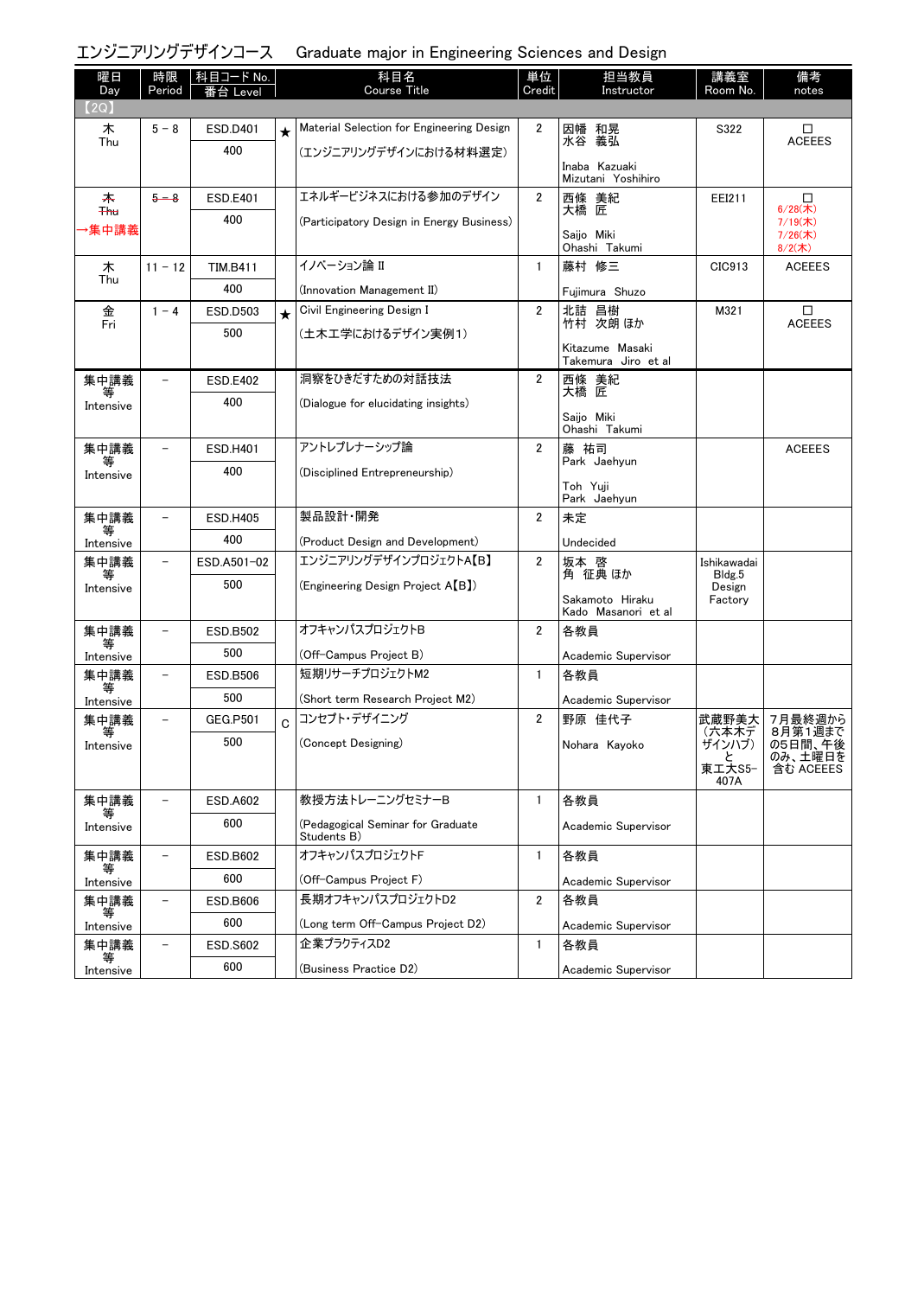# ライフエンジニアリングコース Graduate major in Human Centered Science and Biomedical Engineering

| 曜日<br>Day                     | 時限<br>Period             | │ 科目コード No.<br>番台 Level |         | 科目名<br>Course Title                        | 単位<br>Credit            | 担当教員<br>Instructor                        | 講義室<br>Room No. | 備考<br>notes                   |
|-------------------------------|--------------------------|-------------------------|---------|--------------------------------------------|-------------------------|-------------------------------------------|-----------------|-------------------------------|
| $(1\!\thicksim\!2\mathrm{Q})$ |                          |                         |         |                                            |                         |                                           |                 |                               |
| 集中講義                          |                          | MAT.M402-02             | $\star$ | Characterization of Nanomaterials [b]      | $\overline{2}$          | 中村 吉男                                     |                 | $O(1\sim 2Q)$                 |
| 等<br>Intensive                |                          | 400                     |         | (ナノ材料計測【b】)                                |                         | 史蹟                                        |                 | 清華大開講科<br>目 ACEEES            |
|                               |                          |                         |         |                                            |                         | Nakamura Yoshio<br>Shi Ji                 |                 |                               |
| 集中講義                          | $\overline{\phantom{a}}$ | HCB.C542-01             | $\star$ | International Presentation I               | $\mathbf{1}$            | 各教員                                       |                 | $O(1\sim 2Q)$                 |
| 等<br>Intensive                |                          | 500                     |         | (ライフエンジニアリング国際プレゼンテーション<br>第一)             |                         | Academic Supervisor                       |                 |                               |
| 集中講義                          | $\overline{\phantom{a}}$ | HCB.C543-01             | $\star$ | International Presentation II              | $\mathbf{1}$            | 各教員                                       |                 | $O(1\sim 2Q)$                 |
| 等<br>Intensive                |                          | 500                     |         | (ライフエンジニアリング国際プレゼンテーション<br>第二              |                         | Academic Supervisor                       |                 |                               |
| 集中講義                          | $\overline{\phantom{a}}$ | HCB.C641-01             | $\star$ | International Presentation III             | $\mathbf{1}$            | 各教員                                       |                 | $O(1\sim 2Q)$                 |
| 等<br>Intensive                |                          | 600                     |         | (ライフエンジニアリング国際プレゼンテーション                    |                         | Academic Supervisor                       |                 |                               |
| 集中講義                          | $\overline{\phantom{a}}$ | HCB.C642-01             |         | 第三)<br>International Presentation IV       | $\mathbf{1}$            | 各教員                                       |                 | $O(1\sim 2Q)$                 |
| 等                             |                          | 600                     | $\star$ | (ライフエンジニアリング国際プレゼンテーション                    |                         |                                           |                 |                               |
| Intensive                     |                          |                         |         | 第四)                                        |                         | Academic Supervisor                       |                 |                               |
| インターン<br>シップ                  | $\overline{\phantom{0}}$ | HCB.C431-01             |         | ライフエンジニアリング学外研修第一                          | $\mathbf{1}$            | 各教員                                       |                 | $O(1 \sim 2Q)$<br><b>ACLS</b> |
| Internship                    |                          | 400                     |         | (Off Campus Training I)                    |                         | Academic Supervisor                       |                 |                               |
| インターン<br>シップ                  | $\overline{\phantom{0}}$ | HCB.C531-01             |         | ライフエンジニアリング学外研修第二                          | 2                       | 各教員                                       |                 | $O(1\sim 2Q)$<br>ACLS         |
| Internship                    |                          | 500                     |         | (Off Campus Training II)                   |                         | Academic Supervisor                       |                 |                               |
| インターン<br>シップ                  | $\overline{\phantom{0}}$ | HCB.C532-01             |         | ライフエンジニアリング学外研修第三                          | 4                       | 各教員                                       |                 | $O(1\sim 2Q)$<br><b>ACLS</b>  |
| Internship                    |                          | 500                     |         | (Off Campus Training III)                  |                         | Academic Supervisor                       |                 |                               |
| インターン<br>シップ                  |                          | HCB.C631-01             | $\star$ | HCB International Internship               | 4                       | 各教員                                       |                 | $O(1\sim 2Q)$<br><b>ACLS</b>  |
| Internship                    |                          | 600                     |         | (ライフエンジニアリング実践インターンシップ)                    |                         | Academic Supervisor                       |                 |                               |
| インターン<br>シップ                  | $\overline{\phantom{a}}$ | HCB.C632-01             |         | ライフエンジニアリング企業実習                            | 4                       | 各教員                                       |                 | $O(1\sim 2Q)$                 |
| Internship                    |                          | 600                     |         | (Research Working in Company)              |                         | Academic Supervisor                       |                 |                               |
| インターン<br>シップ                  | $\overline{\phantom{a}}$ | HCB.C633-01             |         | ライフエンジニアリング実践研修第一                          | 1                       | 各教員                                       |                 | $O(1\sim 2Q)$                 |
| Internship                    |                          | 600                     |         | (HCB off-campus advanced training 1)       |                         | Academic Supervisor                       |                 |                               |
| インターン<br>シップ                  | -                        | HCB.C634-01             |         | ライフエンジニアリング実践研修第二                          | 2                       | 各教員                                       |                 | $O(1\sim 2Q)$                 |
| Internship                    |                          | 600                     |         | (HCB off-campus advanced training 2)       |                         | Academic Supervisor                       |                 |                               |
| 講究等<br>Seminar                |                          | <b>HCB.Z491</b>         | $\star$ | <b>HCB Seminar S1</b>                      | $\overline{2}$          | 各教員                                       |                 | $O(1\sim 2Q)$                 |
|                               |                          | 400                     |         | (ライフエンジニアリング講究S1)                          |                         | Academic Supervisor                       |                 |                               |
| 講究等<br>Seminar                |                          | <b>HCB.Z591</b>         | $\star$ | <b>HCB Seminar S2</b>                      | $\overline{2}$          | 各教員                                       |                 | $O(1\sim 2Q)$                 |
|                               | $\overline{\phantom{0}}$ | 500                     |         | (ライフエンジニアリング講究S2)<br><b>HCB Seminar S3</b> | $\overline{\mathbf{2}}$ | Academic Supervisor                       |                 |                               |
| 講究等<br>Seminar                |                          | <b>HCB.Z691</b><br>600  | $\star$ |                                            |                         | 各教員                                       |                 | $O(1\sim 2Q)$                 |
| 講究等                           | $\overline{\phantom{0}}$ |                         |         | (ライフエンジニアリング講究S3)<br><b>HCB Seminar S4</b> | 2                       | Academic Supervisor                       |                 | $O(1\sim 2Q)$                 |
| Seminar                       |                          | <b>HCB.Z693</b><br>600  | $\star$ |                                            |                         | 各教員                                       |                 |                               |
| 講究等                           |                          | <b>HCB.Z695</b>         |         | (ライフエンジニアリング講究S4)<br><b>HCB Seminar S5</b> | 2                       | Academic Supervisor<br>各教員                |                 | $O(1\sim 2Q)$                 |
| Seminar                       |                          | 600                     | $\star$ |                                            |                         |                                           |                 |                               |
| (1Q)                          |                          |                         |         | (ライフエンジニアリング講究S5)                          |                         | Academic Supervisor                       |                 |                               |
| 月                             | $1 - 2$                  | <b>LST.A502</b>         | $\star$ | Science of Biological Resources            | $\overline{2}$          |                                           | B223, S223      | $\bullet$ (Mon Thu)           |
| Mon                           |                          | 500                     |         | (生物資源科学)                                   |                         | 田中 寛<br>久堀 徹ほか                            |                 |                               |
|                               |                          |                         |         |                                            |                         | Tanaka Kan<br>Hisabori Toru et al         |                 |                               |
| 月                             | $3 - 4$                  | EEE.D431                |         | 光と物質基礎論 I                                  | $\overline{2}$          | 梶川 浩太郎                                    | G221            | $\bullet$ (Mon · Thu)         |
| Mon                           |                          | 400                     |         | (Fundamentals of Light and Matter I)       |                         | 宗片 比呂夫 ほか                                 |                 | <b>ACEEES</b>                 |
|                               |                          |                         |         |                                            |                         | Kajikawa Kotaro<br>Munekata Hiro et al    |                 |                               |
| 月                             | $3 - 4$                  | HCB.C411-02             | $\star$ | Interdisciplinary Research Fundamentals I  | $\mathbf{1}$            | ※ 阿部 英喜                                   | B226            |                               |
| Mon                           |                          | 400                     |         | $\left\lceil \frac{2}{2} \right\rceil$     |                         | X Abe Hideki                              |                 |                               |
|                               |                          |                         |         | (ライフエンジニアリング他分野専門基礎第一<br>(2)               |                         |                                           |                 |                               |
| 月                             | $3 - 4$                  | <b>LST.A412</b>         | $\star$ | <b>Biomaterial Science and Engineering</b> | $\overline{2}$          | 丸山 厚                                      | J221,W631       | $\bullet$ (Mon Thu)           |
| Mon                           |                          | 400                     |         | (応用生体材料工学)                                 |                         | 田川 陽一 ほか                                  |                 |                               |
|                               |                          |                         |         |                                            |                         | Maruyama Atsushi<br>Tagawa Yoh-Ichi et al |                 |                               |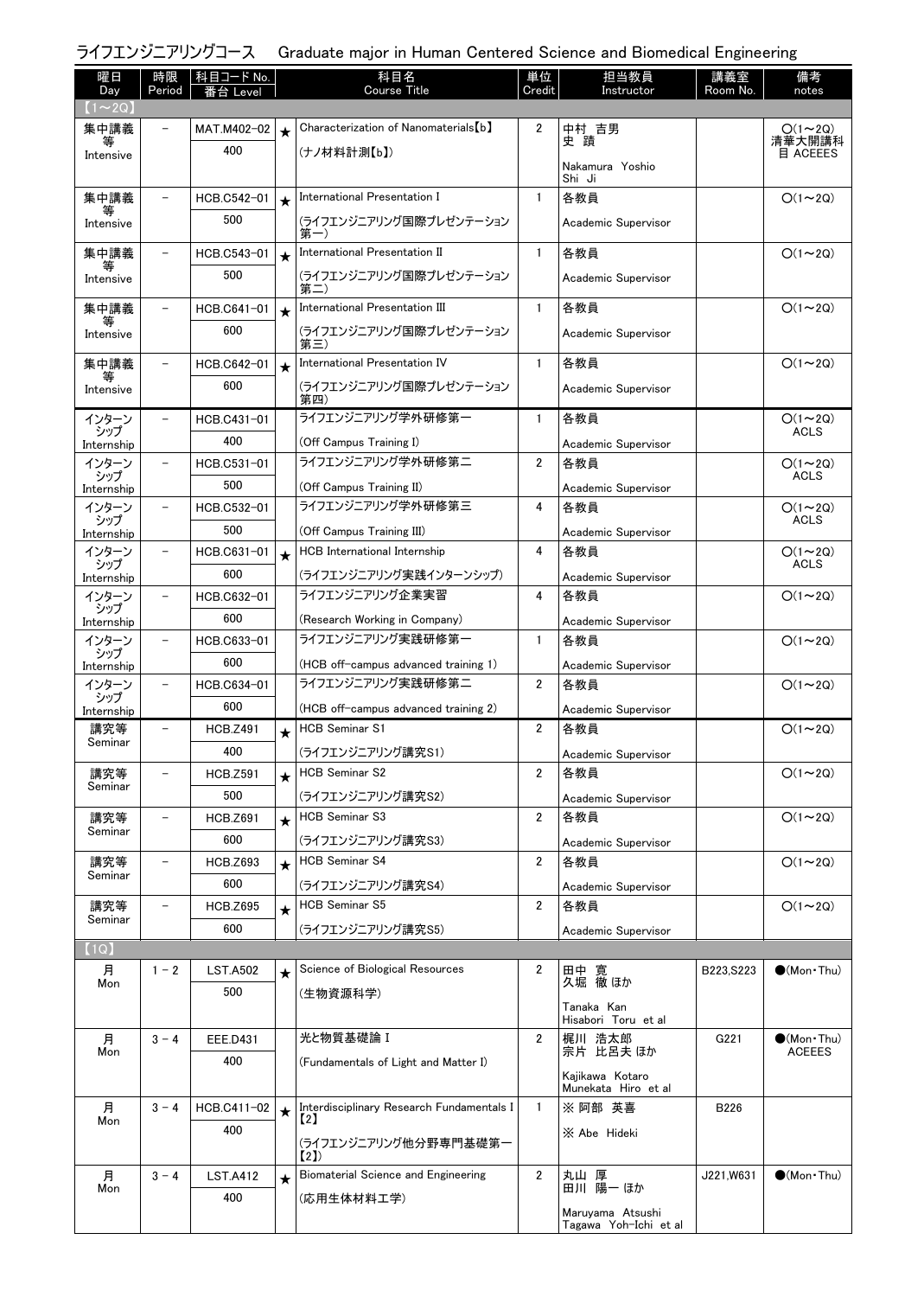|  |  | ライフエンジニアリングコース Graduate major in Human Centered Science and Biomedical Engineering |  |  |
|--|--|------------------------------------------------------------------------------------|--|--|
|--|--|------------------------------------------------------------------------------------|--|--|

| 曜日          | 時限      | 科目コード <u>No.</u>       |         | 科目名                                                                            | 単位             | 担当教員                                     | 講義室                            | 備考                                      |
|-------------|---------|------------------------|---------|--------------------------------------------------------------------------------|----------------|------------------------------------------|--------------------------------|-----------------------------------------|
| Day<br>(1Q) | Period  | Leve                   |         | Course Title                                                                   | Credit         | Instructor                               | Room No.                       | notes                                   |
| 月           | $3 - 4$ | <b>LST.A501</b>        |         | Biomolecular Analysis                                                          | $\overline{2}$ | 藤井 正明                                    | B223, W831                     | $\bullet$ (Mon Thu)                     |
| Mon         |         | 500                    | $\star$ | (生体分子計測)                                                                       |                | 長田 俊哉 ほか                                 |                                |                                         |
|             |         |                        |         |                                                                                |                | Fuiii Masaaki                            |                                |                                         |
|             | $5 - 6$ |                        |         | 有機材料機能化学                                                                       | $\mathbf{1}$   | Osada Toshiya et al<br>早川 晃鏡             | $S8 - 623$                     | <b>ACEEES</b>                           |
| 月<br>Mon    |         | <b>MAT.P413</b><br>400 |         |                                                                                |                |                                          |                                |                                         |
|             |         |                        |         | (Soft Materials Functional Chemistry)<br>Outline of Human Centered Science and | $\mathbf{1}$   | Hayakawa Teruaki                         | B223, 石川                       |                                         |
| 火<br>Tue    | $1 - 2$ | <b>HCB.C421</b><br>400 | $\star$ | <b>Biomedical Engineering I</b>                                                |                | 伊能 教夫<br>梶原 将ほか                          | <del>台3号館306</del>             | $\rightarrow$ I124<br>(大岡山のみ            |
|             |         |                        |         | (ライフエンジニアリング概論第一)                                                              |                | Inou Norio                               | 号室(13-<br>$306+$               | 変更)                                     |
|             |         |                        |         |                                                                                |                | Kajiwara Susumu et al                    |                                |                                         |
| 火<br>Tue    | $1 - 2$ | <b>LST.A401</b>        | $\star$ | Molecular and Cellular Biology                                                 | $\overline{2}$ | 岩﨑 博史<br>木村 宏ほか                          | J221, S222                     | $\bullet$ (Tue · Fri)<br><b>ACLS</b>    |
|             |         | 400                    |         | (分子細胞生物学)                                                                      |                | Iwasaki Hiroshi                          |                                |                                         |
|             |         |                        |         |                                                                                |                | Kimura Hiroshi et al                     |                                |                                         |
| 火<br>Tue    | $3 - 4$ | EEE.P451               | $\star$ | Plasma Engineering                                                             | $\overline{2}$ | 赤塚 洋<br>沖野 晃俊                            | H112                           | $\bullet$ (Tue · Fri)<br><b>ACEEES</b>  |
|             |         | 400                    |         | (プラズマエ学)                                                                       |                | Akatsuka Hiroshi                         |                                |                                         |
|             |         |                        |         |                                                                                |                | Okino Akitoshi                           |                                |                                         |
| 火<br>Tue    | $3 - 4$ | <b>MAT.C407</b>        | $\star$ | Advanced Course of Nano-Bionics                                                | $\overline{2}$ | 生駒 俊之                                    | $S7 - 201$                     | $\bigcirc$ (Tue · Fri)<br><b>ACEEES</b> |
|             |         | 400                    |         | (ナノバイオニクス特論)                                                                   |                | Ikoma Toshiyuki                          |                                |                                         |
| 火<br>Tue    | $3 - 4$ | <b>HCB.M561</b>        |         | 医療ロボティクス                                                                       | 1              | 小俣 透<br>只野 耕太郎                           | B221, 石川<br><del>台3号館306</del> | $\rightarrow$ I124<br>(大岡山のみ            |
|             |         | 500                    |         | (Medical Robotics)                                                             |                | Omata Toru                               | 号室(13-<br><del>306)</del>      | 変更)                                     |
|             |         |                        |         |                                                                                |                | Tadano Kotaro                            |                                |                                         |
| 火<br>Tue    | $5 - 8$ | <b>HCB.C402</b>        |         | デザイン創造基礎                                                                       | $\overline{2}$ | 林 智広<br>中村 信大 ほか                         | すずかけ台<br>S1棟105号               | □                                       |
|             |         | 400                    |         | (Fundamentals of Creative Design)                                              |                |                                          | 室<br>(Suzukaked                |                                         |
|             |         |                        |         |                                                                                |                | Hayashi Tomohiro<br>Nakamura Nobuhiro et | ai S1-105)                     |                                         |
| 水           | $7 - 8$ | HCB.C411-03            |         | Interdisciplinary Research Fundamentals I                                      | $\mathbf{1}$   | al<br>※ 大嶋 沢子                            | <b>B226</b>                    |                                         |
| Wed         |         | 400                    | $\star$ | $\left[3\right]$                                                               |                |                                          |                                |                                         |
|             |         |                        |         | (ライフエンジニアリング他分野専門基礎第一                                                          |                | X Ohshima Sawako                         |                                |                                         |
| 木           | $1 - 2$ | <b>HCB.C521</b>        |         | (3)<br>Advanced Human Centered Science and                                     | $\mathbf{1}$   |                                          | J234, <del>石川</del>            |                                         |
| Thu         |         | 500                    | $\star$ | <b>Biomedical Engineering I</b>                                                |                | 小俣 透<br>初澤 毅ほか                           | <del>台3号館306</del>             | $\rightarrow$ I124<br>(大岡山のみ            |
|             |         |                        |         | (先端ライフエンジニアリング第一)                                                              |                | Omata Toru                               | 号室(I3-<br>306                  | 変更)                                     |
|             |         |                        |         |                                                                                |                | Hatsuzawa Takeshi et<br>al               |                                |                                         |
| 木           | $1 - 2$ | <b>LST.A502</b>        | $\star$ | Science of Biological Resources                                                | $\overline{2}$ | 田中 寛                                     | B223.S223                      | $\bigcirc$ (Mon Thu)                    |
| Thu         |         | 500                    |         | (生物資源科学)                                                                       |                | 久堀 徹 ほか                                  |                                |                                         |
|             |         |                        |         |                                                                                |                | Tanaka Kan<br>Hisabori Toru et al        |                                |                                         |
| 木           | $3 - 4$ | EEE.D431               |         | 光と物質基礎論 I                                                                      | $\overline{2}$ | 梶川 浩太郎                                   | G221                           | $\bullet$ (Mon•Thu)                     |
| Thu         |         | 400                    |         | (Fundamentals of Light and Matter I)                                           |                | 宗片 比呂夫 ほか                                |                                | <b>ACEEES</b>                           |
|             |         |                        |         |                                                                                |                | Kajikawa Kotaro<br>Munekata Hiro et al   |                                |                                         |
| 木           | $3 - 4$ | HCB.C441-01            | $\star$ | Presentation for Science and Engineering                                       | $\mathbf{1}$   | ※ Chu Ray <sub>クラス増設</sub>               | J232                           | <b>ACLS</b>                             |
| Thu<br>ᄌ    |         | 400                    |         |                                                                                |                | X Chu Ray                                | −01:講義室変更なし                    |                                         |
| <b>Thu</b>  | $1 - 2$ | HCB.C411-02            |         | (プレゼンテーション実践第一)<br>Biomaterial Science and Engineering                         | $\overline{2}$ |                                          | $-02:J232$                     |                                         |
| 木<br>Thu    | $3 - 4$ | <b>LST.A412</b>        | $\star$ |                                                                                |                | 丸山 厚<br>田川 陽一 ほか                         | J221,W631                      | $\bullet$ (Mon Thu)                     |
|             |         | 400                    |         | (応用生体材料工学)                                                                     |                | Maruyama Atsushi                         |                                |                                         |
|             |         |                        |         |                                                                                |                | Tagawa Yoh-Ichi et al                    |                                |                                         |
| 木<br>Thu    | $3 - 4$ | <b>LST.A501</b>        | $\star$ | <b>Biomolecular Analysis</b>                                                   | $\overline{2}$ | 藤井 正明<br>長田 俊哉 ほか                        | B223,W831                      | $\bullet$ (Mon Thu)                     |
|             |         | 500                    |         | (生体分子計測)                                                                       |                | Fujii Masaaki                            |                                |                                         |
|             |         |                        |         |                                                                                |                | Osada Toshiya et al                      |                                |                                         |
| 木<br>Thu    | $5 - 7$ | <b>HCB.M461</b>        |         | 脳の計測                                                                           | $\mathbf{1}$   | 葭田 貴子<br>赤間 啓之 ほか                        | 南4号館<br>情報ネット                  | □                                       |
|             |         | 400                    |         | (Laboratory Training on Human Brain<br>Functions and Their Measurements)       |                | Yoshida Takako                           | ワーク演習<br>室第2演習                 |                                         |
|             |         |                        |         |                                                                                |                | Akama Hiroyuki et al                     | 室                              |                                         |
| 木<br>Thu    | $7 - 8$ | <b>HCB.C541</b>        | $\star$ | <b>International Writing</b>                                                   | $\mathbf{1}$   | X TAKEUCHI, Craig                        | J232                           | <b>ACLS</b>                             |
|             |         | 500                    |         | (国際ライティング実践)                                                                   |                | X Takeuchi Craig                         |                                |                                         |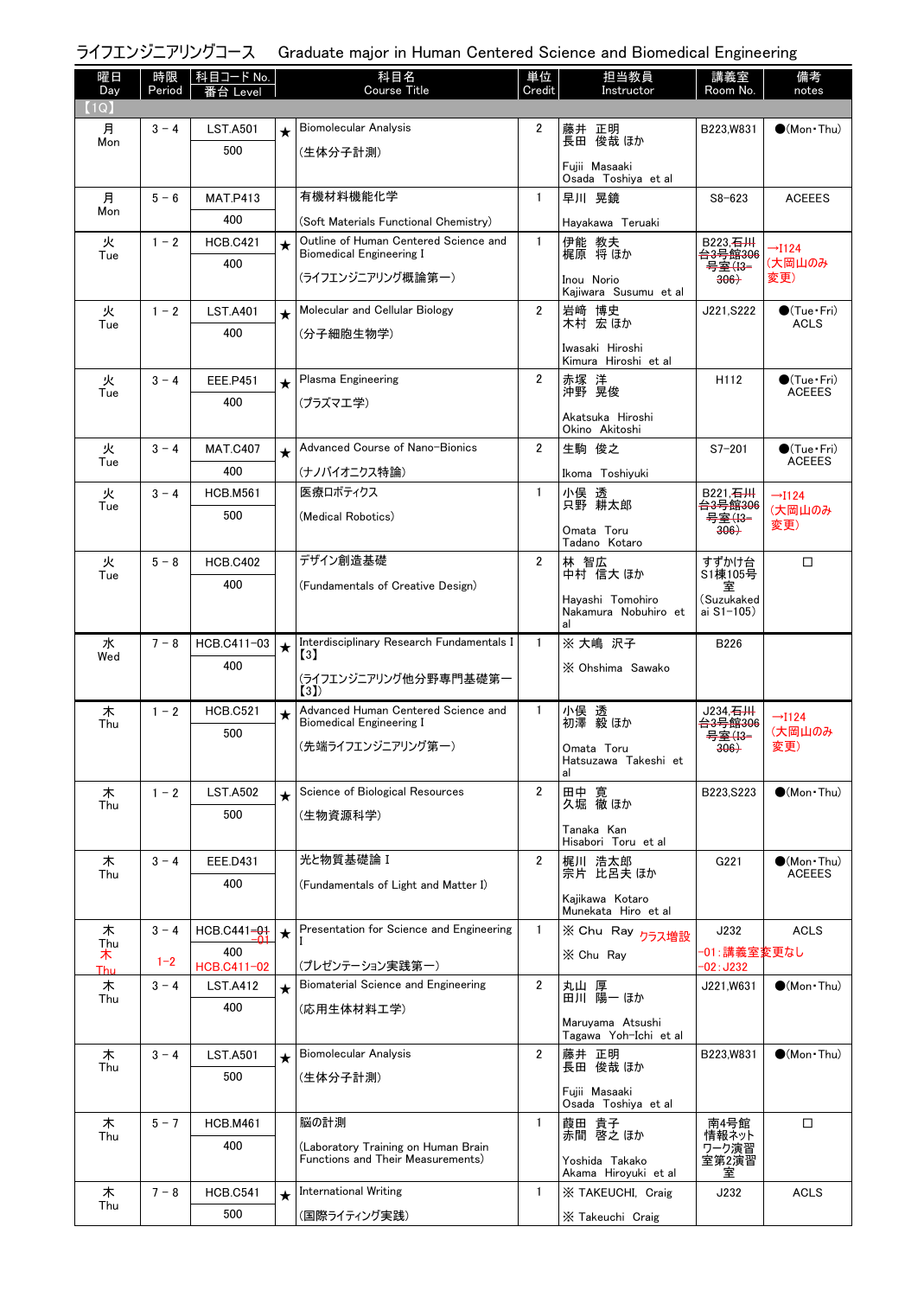# ライフエンジニアリングコース Graduate major in Human Centered Science and Biomedical Engineering

| 曜日<br>Day | 時限<br>Period      | │科目コード No. │<br>番台 Level |         | 科目名<br><b>Course Title</b>                                   | 単位<br>Credit   | 担当教員<br>Instructor                      | 講義室<br>Room No. | 備考<br>notes                                  |
|-----------|-------------------|--------------------------|---------|--------------------------------------------------------------|----------------|-----------------------------------------|-----------------|----------------------------------------------|
| (1Q)      |                   |                          |         |                                                              |                |                                         |                 |                                              |
| 金<br>Fri  | $1 - 2$           | <b>LST.A401</b>          | $\star$ | Molecular and Cellular Biology                               | $\overline{2}$ | 岩﨑 博史<br>木村 宏ほか                         | J221, S222      | $\bullet$ (Tue•Fri)<br><b>ACLS</b>           |
|           |                   | 400                      |         | (分子細胞生物学)                                                    |                | Iwasaki Hiroshi<br>Kimura Hiroshi et al |                 |                                              |
|           | $3 - 4$           | <b>EEE.P451</b>          | $\star$ | Plasma Engineering                                           | $\overline{2}$ |                                         | H112            | $\bullet$ (Tue•Fri)                          |
| 金<br>Fri  |                   | 400                      |         | (プラズマエ学)                                                     |                | 赤塚 洋<br>沖野 晃俊                           |                 | <b>ACEEES</b>                                |
|           |                   |                          |         |                                                              |                | Akatsuka Hiroshi<br>Okino Akitoshi      |                 |                                              |
| 金<br>Fri  | $3 - 4$           | <b>HCB.M462</b>          |         | 生体システムとモデリング                                                 | $\mathbf{1}$   | 伊能 教夫                                   | B223, W831      |                                              |
|           |                   | 400                      |         | (Biological Systems and Modeling)                            |                | Inou Norio                              |                 |                                              |
| 金<br>Fri  | $3 - 4$           | <b>MAT.C407</b>          | $\star$ | Advanced Course of Nano-Bionics                              | $\overline{2}$ | 生駒 俊之                                   | $S7 - 201$      | $\bullet$ (Tue $\cdot$ Fri)<br><b>ACEEES</b> |
|           |                   | 400                      |         | (ナノバイオニクス特論)                                                 |                | Ikoma Toshiyuki                         |                 |                                              |
| 集中講義<br>等 | $\qquad \qquad -$ | HCB.C411-01              | $\star$ | Interdisciplinary Research Fundamentals I<br>11              | $\mathbf{1}$   | 藤井 正明<br>栁田 保子 ほか                       |                 |                                              |
| Intensive |                   | 400                      |         | (ライフエンジニアリング他分野専門基礎第一<br>(1)                                 |                | Fuiii Masaaki<br>Yanagida Yasuko et al  |                 |                                              |
| 集中講義      | $\qquad \qquad -$ | <b>HCB.C551</b>          |         | ライフエンジニアリング特別講義第三                                            | $\mathbf{1}$   | ※ 浦野 泰照                                 |                 |                                              |
| Intensive |                   | 500                      |         | (Advanced Research Topics for Life                           |                | X Urano Yasuteru                        |                 |                                              |
| (2Q)      |                   |                          |         | Innovation III)                                              |                |                                         |                 |                                              |
| 月         | $1 - 2$           | <b>LST.A411</b>          | $\star$ | <b>Biomolecular Engineering</b>                              | $\overline{2}$ | 福居 俊昭<br>上田 宏ほか                         | J221.W831       | $\bigcirc$ (Mon · Thu)                       |
| Mon       |                   | 400                      |         | (生体分子工学)                                                     |                |                                         |                 | <b>ACLS</b>                                  |
|           |                   |                          |         |                                                              |                | Fukui Toshiaki<br>Ueda Hiroshi et al    |                 |                                              |
| 月<br>Mon  | $1 - 2$           | <b>LST.A504</b>          | $\star$ | Medical Biotechnology                                        | $\overline{2}$ | 近藤 科江<br>梶原 将 ほか                        | B223, S223      | $\bigcirc$ (Mon Thu)                         |
|           |                   | 500                      |         | (医用生物工学)                                                     |                | Kondoh Shinae                           |                 |                                              |
|           |                   |                          |         |                                                              |                | Kajiwara Susumu et al                   |                 |                                              |
| 月<br>Mon  | $3 - 4$           | <b>LST.A405</b>          | $\star$ | Design of Bioactive Molecules                                | $\overline{2}$ | 占部 弘和<br>小林 雄一ほか                        | J221, S223      | $(Mon\cdot Thu)$<br>ACLS                     |
|           |                   | 400                      |         | (生物活性分子設計)                                                   |                | Urabe Hirokazu                          |                 |                                              |
|           |                   |                          |         |                                                              |                | Kobayashi Yuichi et al                  |                 |                                              |
| 月<br>Mon  | $3 - 4$           | <b>MAT.C504</b>          |         | 機能デバイス特論                                                     | $\overline{2}$ | 北本 仁孝<br>舟窪 浩                           | J233            | $\bullet$ (Mon Thu)<br><b>ACEEES</b>         |
|           |                   | 500                      |         | (Functional Devices)                                         |                | Kitamoto Yoshitaka                      |                 |                                              |
|           |                   |                          |         |                                                              |                | Funakubo Hiroshi                        |                 |                                              |
| 月<br>Mon  | $5 - 6$           | <b>ICT.H409</b>          | $\star$ | Optics in Information Processing                             | $\mathbf{1}$   | 山口 雅浩                                   | G224            |                                              |
|           |                   | 400                      |         | (光情報工学)                                                      |                | Yamaguchi Masahiro                      |                 |                                              |
| 火<br>Tue  | $1 - 2$           | <b>MAT.M406</b>          |         | 非鉄金属材料設計学特論                                                  | $\overline{2}$ | 熊井 真次<br>村石 信二 ほか                       | $S8 - 501$      | $\bullet$ (Tue $\cdot$ Fri)<br><b>ACEEES</b> |
|           |                   | 400                      |         | (Advanced Microstructure Design of<br>Non-ferrous Materials) |                | Kumai Shinji<br>Muraishi Shinji et al   |                 |                                              |
| 火         | $3 - 4$           | CAP.I416                 |         | 環境調和触媒                                                       | 1              | 馬場 俊秀                                   | G114            |                                              |
| Tue       |                   | 400                      |         | (Catalysis for the Environmental Issues)                     |                | 本倉 健 ほか                                 |                 |                                              |
|           |                   |                          |         |                                                              |                | Baba Toshihide<br>Motokura Ken et al    |                 |                                              |
| 火         | $3 - 4$           | <b>HCB.M562</b>          |         | バイオMEMSの製作応用技術                                               | $\mathbf{1}$   | 初澤 毅                                    | B221, W833      |                                              |
| Tue       |                   | 500                      |         | (Fabrication and Application Technology)<br>of Bio-MEMS)     |                | Hatsuzawa Takeshi                       |                 |                                              |
| 木         | $1 - 2$           | HCB.C412-02              | $\star$ | Interdisciplinary Research Fundamentals                      | $\mathbf{1}$   | X Sandhu Adarsh                         | B226            |                                              |
| Thu       |                   | 400                      |         | II (2)                                                       |                |                                         |                 |                                              |
|           |                   |                          |         | (ライフエンジニアリング他分野専門基礎第二<br>(21)                                |                |                                         |                 |                                              |
| 木         | $1 - 2$           | <b>LST.A411</b>          | $\star$ | <b>Biomolecular Engineering</b>                              | $\overline{2}$ | 福居 俊昭                                   | J221,W831       | $\bullet$ (Mon Thu)                          |
| Thu       |                   | 400                      |         | (生体分子工学)                                                     |                | 上田 宏 ほか                                 |                 | ACLS                                         |
|           |                   |                          |         |                                                              |                | Fukui Toshiaki<br>Ueda Hiroshi et al    |                 |                                              |
| 木         | $1 - 2$           | <b>LST.A504</b>          | $\star$ | Medical Biotechnology                                        | 2              | 近藤 科江                                   | B223, S223      | $\bullet$ (Mon Thu)                          |
| Thu       |                   | 500                      |         | (医用生物工学)                                                     |                | 梶原 将ほか                                  |                 |                                              |
|           |                   |                          |         |                                                              |                | Kondoh Shinae<br>Kajiwara Susumu et al  |                 |                                              |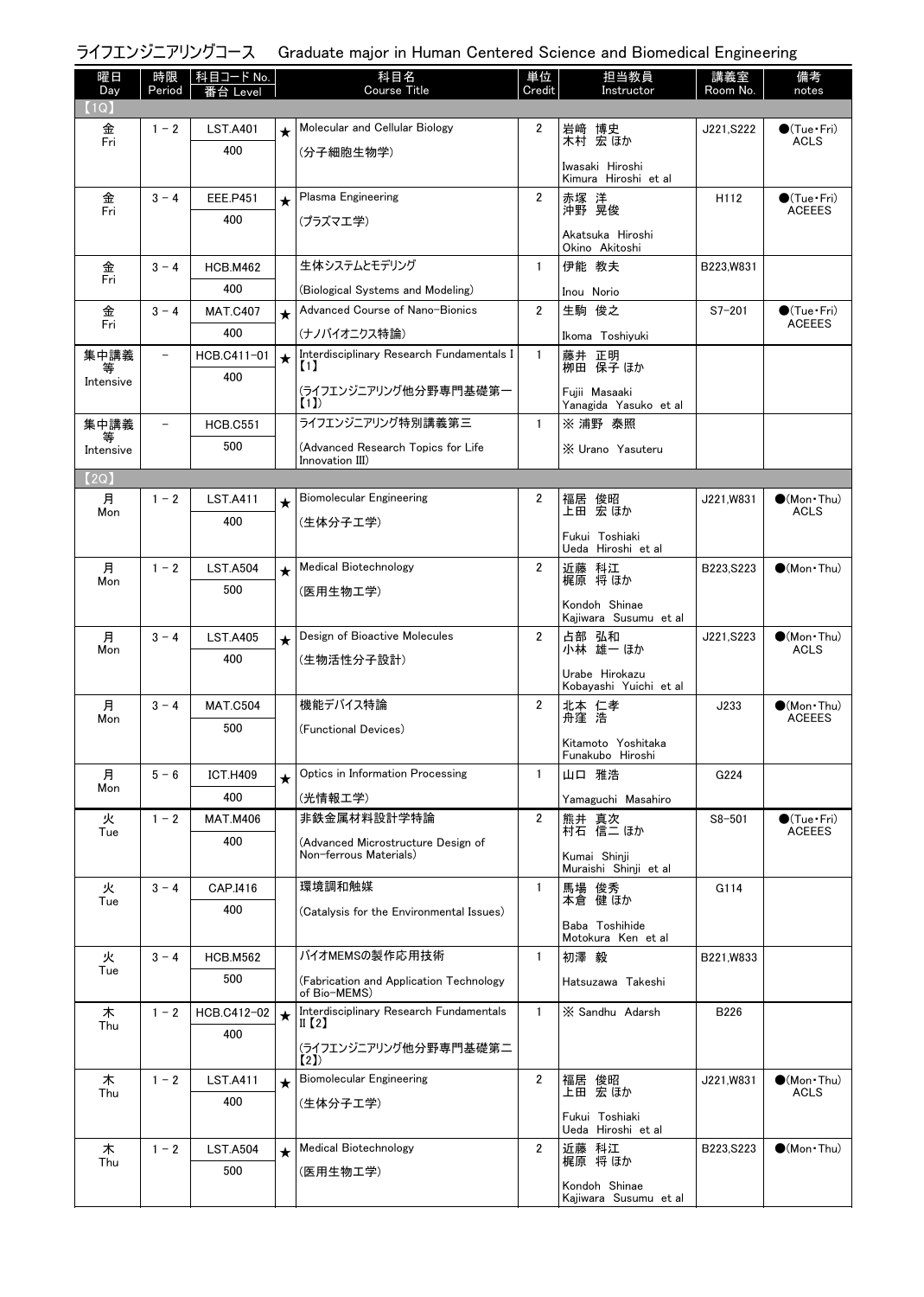# ライフエンジニアリングコース Graduate major in Human Centered Science and Biomedical Engineering

| 曜日<br>Day      | 時限<br>Period             | 科目コード No.              |         | 科目名<br>Course Title                                            | 単位<br>Credit   | 担当教員<br>Instructor                       | 講義室<br>Room No. | 備考<br>notes                          |
|----------------|--------------------------|------------------------|---------|----------------------------------------------------------------|----------------|------------------------------------------|-----------------|--------------------------------------|
| (2Q)           |                          |                        |         |                                                                |                |                                          |                 |                                      |
| 木              | $3 - 4$                  | <b>LST.A405</b>        | $\star$ | Design of Bioactive Molecules                                  | 2              | 占部 弘和<br>小林 雄一ほか                         | J221, S223      | $\bullet$ (Mon Thu)                  |
| Thu            |                          | 400                    |         | (生物活性分子設計)                                                     |                |                                          |                 | <b>ACLS</b>                          |
|                |                          |                        |         |                                                                |                | Urabe Hirokazu<br>Kobayashi Yuichi et al |                 |                                      |
| 木<br>Thu       | $3 - 4$                  | <b>MAT.C504</b>        |         | 機能デバイス特論                                                       | $\overline{2}$ | 北本 仁孝<br>舟窪 浩                            | J233            | $\bullet$ (Mon Thu)<br><b>ACEEES</b> |
|                |                          | 500                    |         | (Functional Devices)                                           |                | Kitamoto Yoshitaka                       |                 |                                      |
|                |                          |                        |         |                                                                |                | Funakubo Hiroshi                         |                 |                                      |
| 木<br>Thu       | $5 - 6$                  | HCB.C412-03            | $\star$ | Interdisciplinary Research Fundamentals<br>II 【3】              | $\mathbf{1}$   | ※ 金宮 好和                                  | B226            |                                      |
|                |                          | 400                    |         | (ライフエンジニアリング他分野専門基礎第二                                          |                | X Kanamiya Yoshikazu                     |                 |                                      |
|                |                          |                        |         | (3)                                                            |                |                                          |                 |                                      |
| 木<br>Thu       | $5 - 6$                  | <b>ICT.H411</b>        | ★       | <b>Basic Sensation Informatics</b>                             | $\mathbf{1}$   | 金子 寛彦<br>柏野 牧夫 ほか                        | G321            |                                      |
|                |                          | 400                    |         | (感覚情報学基礎)                                                      |                | Kaneko Hirohiko                          |                 |                                      |
|                |                          |                        |         |                                                                |                | Kashino Makio et al                      |                 |                                      |
| 木<br>Thu       | $5 - 6$                  | <b>MAT.P491</b>        |         | 材料工学環境論                                                        | $\mathbf{1}$   | ※ 国岡 正雄<br>※ 石井 聡子 ほか                    | $S8 - 623$      |                                      |
|                |                          | 400                    |         | (Materials Engineering and Ecology)                            |                | X Kunioka Masao                          |                 |                                      |
|                |                          |                        |         |                                                                |                | X Ishii Satoko et al                     |                 |                                      |
| 金<br>Fri       | $1 - 2$                  | <b>MAT.M406</b>        |         | 非鉄金属材料設計学特論                                                    | $\overline{2}$ | 熊井 真次<br>村石 信二 ほか                        | $S8 - 501$      | $\bullet$ (Tue•Fri)<br><b>ACEEES</b> |
|                |                          | 400                    |         | (Advanced Microstructure Design of<br>Non-ferrous Materials)   |                | Kumai Shinji                             |                 |                                      |
|                |                          |                        |         | ソフトマテリアル設計                                                     |                | Muraishi Shinji et al                    |                 |                                      |
| 金<br>Fri       | $5 - 6$                  | <b>ENR.J407</b>        |         |                                                                | $\mathbf{1}$   | 松本 英俊                                    | $S8 - 623$      | <b>ACEEES</b>                        |
| 金              | $7 - 8$                  | 400<br><b>EEE.D533</b> |         | (Soft Materials Design)<br>光と物質基礎論Ⅱc                           | $\mathbf{1}$   | Matsumoto Hidetoshi<br>梶川 浩太郎            | G221            | <b>ACEEES</b>                        |
| Fri            |                          | 500                    |         | (Fundamentals of Light and Matter IIc)                         |                | Kajikawa Kotaro                          |                 |                                      |
| 集中講義           |                          | <b>HCB.C403</b>        |         | デザイン創造フィールドワーク                                                 | $\overline{2}$ |                                          |                 | コース標準学修                              |
| 等<br>Intensive |                          | 400                    |         | (Field Works for Creative Design)                              |                | 八木 透<br>小倉 俊一郎 ほか                        |                 | 課程外                                  |
|                |                          |                        |         |                                                                |                | Yagi Tohru<br>Ogura Shunichiro et al     |                 |                                      |
| 集中講義           | $\overline{\phantom{a}}$ | HCB.C412-01            | $\star$ | Interdisciplinary Research Fundamentals                        | $\mathbf{1}$   | 只野 耕太郎                                   |                 |                                      |
| 等<br>Intensive |                          | 400                    |         | $\mathbb{I}$ (1)                                               |                | 若林 憲一 ほか                                 |                 |                                      |
|                |                          |                        |         | (ライフエンジニアリング他分野専門基礎第二<br>(1)                                   |                | Tadano Kotaro<br>Wakabavashi Ken-Ichi    |                 |                                      |
|                |                          |                        |         |                                                                |                | et al                                    |                 |                                      |
| 集中講義           |                          | HCB.C413-01            |         | Interdisciplinary Research Training                            | $\overline{2}$ | 各教員                                      |                 | <b>ACLS</b>                          |
| Intensive      |                          | 400                    |         | (ライフエンジニアリング実践プロジェクト)<br>Research Planning for Master Thesis I | 1              | Academic Supervisor<br>各教員               |                 |                                      |
| 集中講義<br>等      |                          | HCB.C471-01<br>400     | $\star$ |                                                                |                |                                          |                 |                                      |
| Intensive      |                          |                        |         | (ライフエンジニアリング修士論文研究計画論<br>第一)                                   |                | Academic Supervisor                      |                 |                                      |
| 集中講義<br>等      |                          | <b>HCB.C552</b>        |         | ライフエンジニアリング特別講義第四                                              | 1              | ※ 遠藤 守信                                  |                 |                                      |
| Intensive      |                          | 500                    |         | (Advanced Research Topics for Life<br>Innovation IV)           |                | X Endo Morinobu                          |                 |                                      |
| 集中講義           |                          | HCB.C571-01            | $\star$ | Research Planning for Master Thesis II                         | 1              | 各教員                                      |                 |                                      |
| ₩<br>Intensive |                          | 500                    |         | (ライフエンジニアリング修士論文研究計画論                                          |                | Academic Supervisor                      |                 |                                      |
|                |                          |                        |         | 第二)<br>ライフエンジニアリング教育指導法                                        | $\overline{2}$ | 各教員                                      |                 |                                      |
| 集中講義<br>₩      |                          | <b>HCB.C601</b><br>600 |         | (Teaching methods for Human Centered                           |                |                                          |                 |                                      |
| Intensive      |                          |                        |         | Science and Biomedical Engineering)                            |                | Academic Supervisor                      |                 |                                      |
| 集中講義           |                          | HCB.C671-01            | $\star$ | Research Planning for Doctoral Thesis I                        | $\overline{2}$ | 各教員                                      |                 |                                      |
| Intensive      |                          | 600                    |         | (ライフエンジニアリング博士論文研究計画論<br>第一)                                   |                | Academic Supervisor                      |                 |                                      |
| 集中講義           |                          | HCB.C672-01            | $\star$ | Research Planning for Doctoral Thesis II                       | $\overline{2}$ | 各教員                                      |                 |                                      |
| 等<br>Intensive |                          | 600                    |         | (ライフエンジニアリング博士論文研究計画論                                          |                | Academic Supervisor                      |                 |                                      |
|                |                          |                        |         | 第二)                                                            |                |                                          |                 |                                      |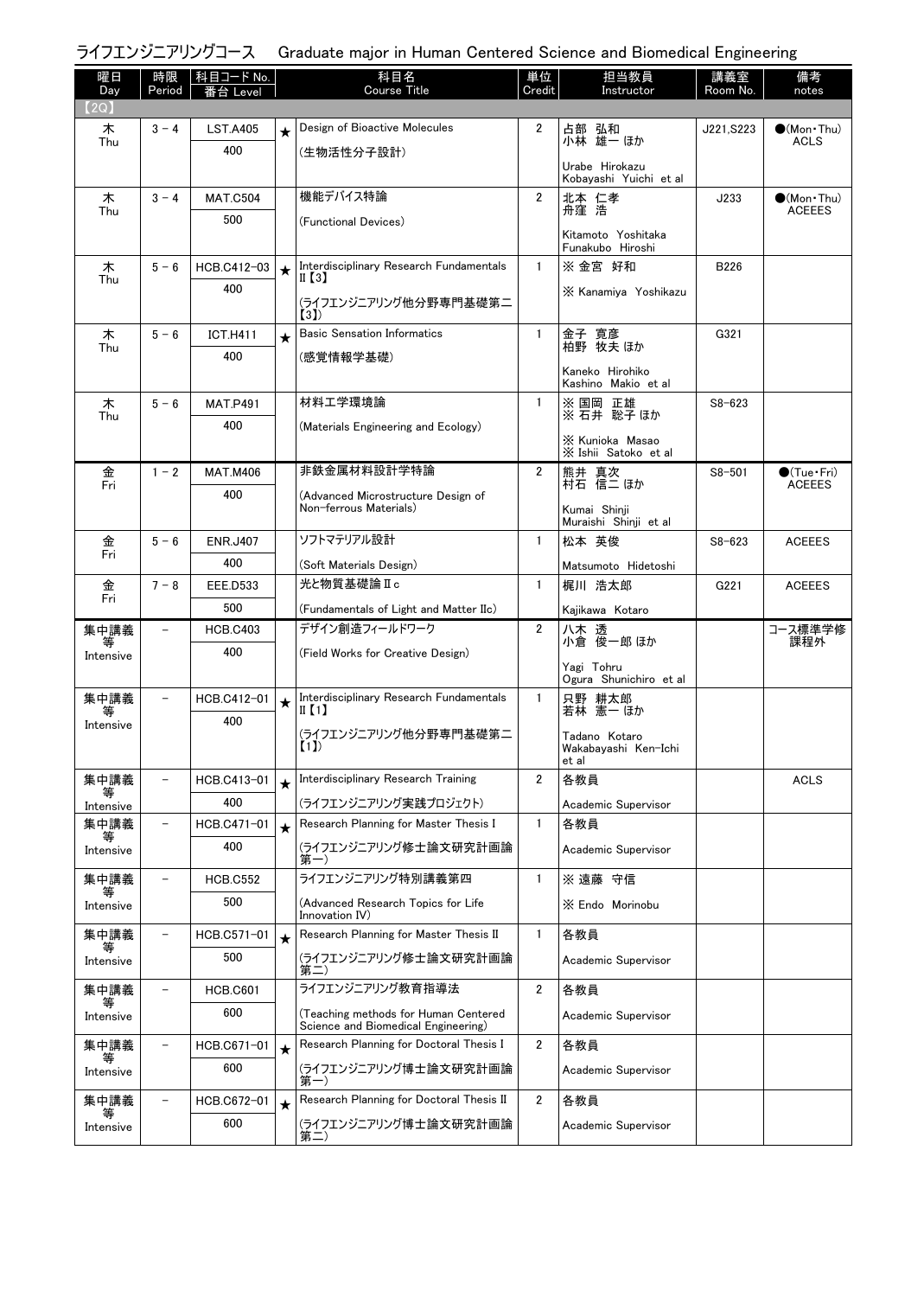### 原子核工学コース Graduate major in Nuclear Engineering

| 曜日<br>Day      | 時限<br>Period             | │科目コード No.      |            | 科目名<br><b>Course Title</b>                           | 単位<br>Credit   | 担当教員<br>Instructor                      | 講義室<br>Room No.     | 備考<br>notes                          |
|----------------|--------------------------|-----------------|------------|------------------------------------------------------|----------------|-----------------------------------------|---------------------|--------------------------------------|
| $(1\sim2Q)$    |                          | 番台 Level        |            |                                                      |                |                                         |                     |                                      |
| 金              | $9 - 10$                 | <b>NCL.F451</b> |            | 原子力基礎工学第一                                            | $\overline{2}$ | 大貫 敏彦<br>千葉 敏ほか                         | 北2-6F会              | $O(1\sim 2Q)$                        |
| Fri            |                          | 400             |            | (Nuclear Engineering Science I)                      |                |                                         | 議室<br>North No.2    | 開講時間<br>$16:45 \sim 18:15$           |
|                |                          |                 |            |                                                      |                | Ohnuki Toshihiko<br>Chiba Satoshi et al | $6F - 671$          |                                      |
| 講究等            | $\qquad \qquad -$        | <b>NCL.Z491</b> | $\star$    | Seminar in Nuclear Engineering S1                    | $\overline{2}$ | 指導教員                                    |                     | $O(1\sim 2Q)$                        |
| Seminar        |                          | 400             |            | (原子核工学講究S1)                                          |                | Academic Supervisor                     |                     |                                      |
| 講究等<br>Seminar | $\overline{\phantom{0}}$ | <b>NCL.Z591</b> | $\star$    | Seminar in Nuclear Engineering S2                    | $\overline{2}$ | 指導教員                                    |                     | $O(1\sim 2Q)$                        |
|                |                          | 500             |            | (原子核工学講究S2)                                          |                | Academic Supervisor                     |                     |                                      |
| 講究等<br>Seminar |                          | <b>NCL.Z691</b> | $\star$    | Seminar in Nuclear Engineering S3                    | $\overline{2}$ | 指導教員                                    |                     | $O(1\sim 2Q)$                        |
|                |                          | 600             |            | (原子核工学講究S3)                                          |                | Academic Supervisor                     |                     |                                      |
| 講究等<br>Seminar |                          | <b>NCL.Z693</b> | $\star$    | Seminar in Nuclear Engineering S4                    | $\overline{2}$ | 指導教員                                    |                     | $O(1\sim 2Q)$                        |
|                |                          | 600             |            | (原子核工学講究S4)                                          |                | Academic Supervisor                     |                     |                                      |
| 講究等<br>Seminar |                          | <b>NCL.Z695</b> | $\star$    | Seminar in Nuclear Engineering S5                    | $\overline{2}$ | 指導教員                                    |                     | $O(1\sim 2Q)$                        |
|                |                          | 600             |            | (原子核工学講究S5)                                          |                | Academic Supervisor                     |                     |                                      |
| (1Q)           |                          |                 |            | Nuclear Reactor Thermal-hydraulics                   |                |                                         |                     |                                      |
| 月<br>Mon       | $1 - 2$                  | <b>NCL.N405</b> | $\bigstar$ |                                                      | $\overline{2}$ | 加藤 之貴<br>木倉 宏成 ほか                       | 原講571<br>North No.2 | $\bullet$ (Mon Thu)<br><b>ACEEES</b> |
|                |                          | 400             |            | (原子力熱流体工学)                                           |                | Kato Yukitaka                           | $5F - 571$          |                                      |
|                |                          |                 |            |                                                      |                | Kikura Hiroshige et al                  |                     |                                      |
| 月<br>Mon       | $3 - 4$                  | <b>NCL.N401</b> | $\star$    | <b>Basic Nuclear Physics</b>                         | $\overline{2}$ | 小栗 慶之<br>千葉 敏ほか                         | 原講571<br>North No.2 | $(Mon\cdot Thu)$<br><b>ACEEES</b>    |
|                |                          | 400             |            | (原子核物理基礎)                                            |                | Oguri Yoshiyuki                         | $5F - 571$          |                                      |
|                |                          |                 |            |                                                      |                | Chiba Satoshi et al                     |                     |                                      |
| 月<br>Mon       | $5 - 8$                  | <b>NCL.N402</b> | $\star$    | Neutron Transport Theory                             | $\overline{2}$ | 小原 徹<br>西山 潤                            | 原講571<br>North No.2 | $\Box$<br><b>ACEEES</b>              |
|                |                          | 400             |            | (中性子輸送理論)                                            |                | Obara Toru                              | $5F - 571$          |                                      |
|                |                          |                 |            |                                                      |                | Nishiyama Jun                           |                     |                                      |
| 火<br>Tue       | $1 - 2$                  | <b>NCL.A403</b> | $\star$    | Particle Accelerator Engineering                     | $\mathbf{1}$   | 林崎 規託                                   | 原講571<br>North No.2 |                                      |
|                |                          | 400             |            | (加速器工学)                                              |                | Hayashizaki Noriyosu                    | $5F - 571$          |                                      |
| 火<br>Tue       | $3 - 4$                  | <b>NCL.F401</b> |            | 原子力安全と倫理                                             | $\mathbf{1}$   | 加藤 之貴<br> 相樂 洋ほか                        | 原講571<br>North No.2 |                                      |
|                |                          | 400             |            | (Nuclear Safety and Engineering Ethics)              |                | Kato Yukitaka                           | $5F - 571$          |                                      |
|                |                          |                 |            |                                                      |                | Sagara Hiroshi et al                    |                     |                                      |
| 火<br>Tue       | $7 - 8$                  | <b>NCL.0513</b> | $\star$    | Global Environment and Energy Systems                | 2              | 加藤 之貴<br>※氏田博士ほか                        | 原講571<br>North No.2 | $\bullet$ (Tue · Fri)                |
|                |                          | 500             |            | (地球環境とエネルギーシステム)                                     |                | Kato Yukitaka                           | $5F - 571$          |                                      |
|                |                          |                 |            |                                                      |                | X Ujita Hiroshi et al                   |                     |                                      |
| 木<br>Thu       | $1 - 2$                  | <b>NCL.N405</b> | $\star$    | Nuclear Reactor Thermal-hydraulics                   | 2              | 加藤 之貴<br>木倉 宏成 ほか                       | 原講571<br>North No.2 | $\bullet$ (Mon Thu)<br><b>ACEEES</b> |
|                |                          | 400             |            | (原子力熱流体工学)                                           |                | Kato Yukitaka                           | $5F-571$            |                                      |
|                |                          |                 |            |                                                      |                | Kikura Hiroshige et al                  |                     |                                      |
| 木<br>Thu       | $3 - 4$                  | <b>NCL.N401</b> | $\star$    | <b>Basic Nuclear Physics</b>                         | $\overline{2}$ | 小栗 慶之<br>千葉 敏ほか                         | 原講571<br>North No.2 | $\bullet$ (Mon Thu)<br><b>ACEEES</b> |
|                |                          | 400             |            | (原子核物理基礎)                                            |                | Oguri Yoshiyuki                         | $5F - 571$          |                                      |
|                |                          |                 |            |                                                      |                | Chiba Satoshi et al                     |                     |                                      |
| 金<br>Fri       | $5 - 6$                  | <b>NCL.D501</b> |            | 原子炉廃止措置工学特論                                          | $\mathbf{1}$   | 竹下 健二<br>加藤 之貴                          | 原講571<br>North No.2 |                                      |
|                |                          | 500             |            | (Special Lecture on Reactor<br>Decommissioning)      |                | Takeshita Kenji                         | $5F - 571$          |                                      |
|                |                          |                 |            |                                                      |                | Kato Yukitaka                           |                     |                                      |
| 金<br>Fri       | $7 - 8$                  | <b>NCL.0513</b> | $\star$    | Global Environment and Energy Systems                | $\overline{2}$ | 加藤 之貴<br>※氏田博士ほか                        | 原講571<br>North No.2 | $\bullet$ (Tue•Fri)                  |
|                |                          | 500             |            | (地球環境とエネルギーシステム)                                     |                | Kato Yukitaka                           | $5F - 571$          |                                      |
|                |                          |                 |            |                                                      |                | X Ujita Hiroshi et al                   |                     |                                      |
| 金<br>Fri       | $7 - 8$                  | <b>NCL.N603</b> | $\star$    | Special Lecture on Nuclear Reactor<br>Technology III | $\mathbf{1}$   | 小原 徹<br>片渕 竜也 ほか                        | 原講523<br>North No.2 |                                      |
|                |                          | 600             |            | (原子炉工学特論第三)                                          |                | Obara Toru                              | $5F - 523$          |                                      |
|                |                          |                 |            |                                                      |                | Katabuchi Tatsuya et al                 |                     |                                      |
| インターン<br>シップ   |                          | NCL.I501-01     |            | 原子核工学国内インターンシップ第一                                    | $\mathbf{1}$   | 指導教員                                    |                     |                                      |
| Internship     |                          | 500             |            | (Internship in Nuclear Engineering I)                |                | Academic Supervisor                     |                     |                                      |
| インターン<br>シップ   | $\qquad \qquad -$        | NCL.I502-01     |            | 原子核工学国内インターンシップ第二                                    | $\overline{2}$ | 指導教員                                    |                     |                                      |
| Internship     |                          | 500             |            | (Internship in Nuclear Engineering II)               |                | Academic Supervisor                     |                     |                                      |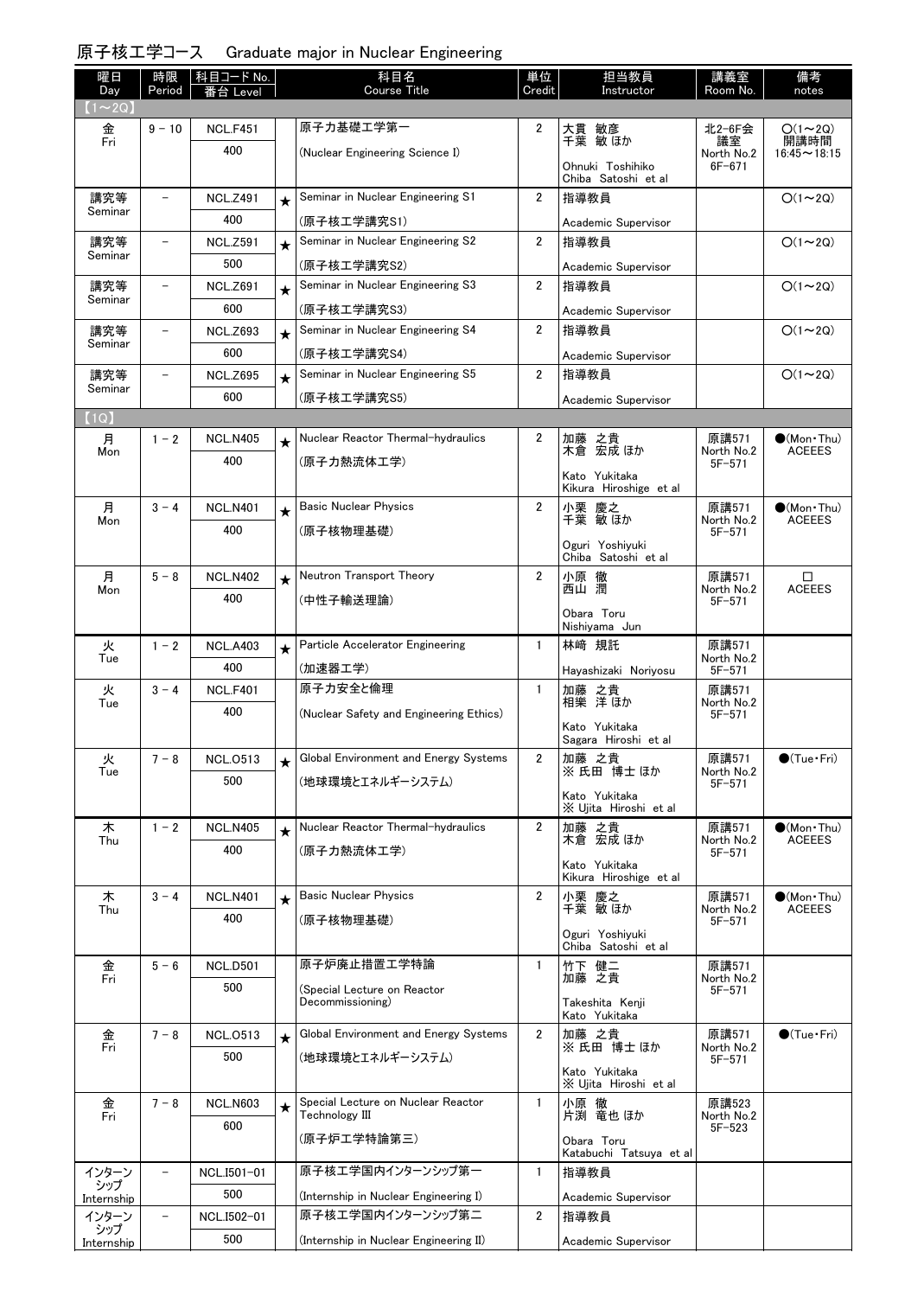## 原子核工学コース Graduate major in Nuclear Engineering

| 曜日<br>Day         | 時限<br>Period             | 科目コード No.<br>Level |         | 科目名<br><b>Course Title</b>                                           | 単位<br>Credit   | 担当教員<br>Instructor                   | 講義室<br>Room No.          | 備考<br>notes                          |
|-------------------|--------------------------|--------------------|---------|----------------------------------------------------------------------|----------------|--------------------------------------|--------------------------|--------------------------------------|
| $\mathsf{1Q}$     |                          |                    |         |                                                                      |                |                                      |                          |                                      |
| インターン<br>シップ      |                          | NCL.I503-01        |         | 原子炉廃止措置インターンシップ第一                                                    | 1              | 指導教員                                 |                          |                                      |
| Internship        |                          | 500                |         | (Internship in Nuclear Reactor<br>Decommissioning I)                 |                | Academic Supervisor                  |                          |                                      |
| インターン<br>シップ      |                          | NCL.I504-01        |         | 原子炉廃止措置インターンシップ第二                                                    | $\overline{2}$ | 指導教員                                 |                          |                                      |
| Internship        |                          | 500                |         | (Internship in Nuclear Reactor<br>Decommissioning II)                |                | Academic Supervisor                  |                          |                                      |
| インターン<br>シップ      |                          | NCL.I505-01        | $\star$ | International Internship in Nuclear<br>Engineering I                 | $\overline{2}$ | 指導教員                                 |                          |                                      |
| Internship        |                          | 500                |         | (原子核工学国際インターンシップ第一)                                                  |                | Academic Supervisor                  |                          |                                      |
| インターン             |                          | NCL.I506-01        | $\star$ | International Internship in Nuclear<br>Engineering II                | $\overline{2}$ | 指導教員                                 |                          |                                      |
| シップ<br>Internship |                          | 500                |         | (原子核工学国際インターンシップ第二)                                                  |                | Academic Supervisor                  |                          |                                      |
| インターン             |                          | NCL.I507-01        | $\star$ | International Internship in Nuclear                                  | $\overline{2}$ | 指導教員                                 |                          |                                      |
| シップ<br>Internship |                          | 500                |         | Engineering III                                                      |                | Academic Supervisor                  |                          |                                      |
|                   |                          | NCL.I508-01        |         | (原子核工学国際インターンシップ第三)<br>International Internship in Nuclear           | $\overline{2}$ | 指導教員                                 |                          |                                      |
| インターン<br>シップ      |                          | 500                | $\star$ | Engineering IV                                                       |                |                                      |                          |                                      |
| Internship        |                          |                    |         | (原子核工学国際インターンシップ第四)                                                  |                | Academic Supervisor                  |                          |                                      |
| インターン<br>シップ      |                          | NCL.I601-01        | $\star$ | Nuclear Engineering Off-Campus Project                               | 4              | 指導教員                                 |                          |                                      |
| Internship        |                          | 600                |         | (原子核エ学派遣プロジェクト)                                                      |                | Academic Supervisor                  |                          |                                      |
| インターン<br>シップ      | $\overline{\phantom{0}}$ | NCL.I602-01        |         | 原子核工学特別国内インターンシップ第一                                                  | $\mathbf{1}$   | 指導教員                                 |                          |                                      |
| Internship        |                          | 600                |         | (Special Internship in Nuclear Engineering<br>I)                     |                | Academic Supervisor                  |                          |                                      |
| インターン<br>シップ      | $\equiv$                 | NCL.I603-01        |         | 原子核工学特別国内インターンシップ第二                                                  | $\overline{2}$ | 指導教員                                 |                          |                                      |
| Internship        |                          | 600                |         | (Special Internship in Nuclear Engineering<br>$_{\rm II}$            |                | Academic Supervisor                  |                          |                                      |
| インターン<br>シップ      |                          | NCL.I604-01        | $\star$ | International Special Internship in Nuclear<br>Engineering I         | $\overline{2}$ | 指導教員                                 |                          |                                      |
| Internship        |                          | 600                |         | (原子核工学特別国際インターンシップ第一)                                                |                | Academic Supervisor                  |                          |                                      |
| インターン<br>シップ      |                          | NCL.I605-01        | $\star$ | International Special Internship in Nuclear<br>Engineering II        | $\overline{2}$ | 指導教員                                 |                          |                                      |
| Internship        |                          | 600                |         | (原子核エ学特別国際インターンシップ第二)                                                |                | Academic Supervisor                  |                          |                                      |
| インターン             |                          | NCL.I606-01        | $\star$ | International Special Internship in Nuclear                          | $\overline{2}$ | 指導教員                                 |                          |                                      |
| シップ<br>Internship |                          | 600                |         | Engineering III                                                      |                | Academic Supervisor                  |                          |                                      |
| インターン             |                          | NCL.I607-01        |         | (原子核エ学特別国際インターンシップ第三)<br>International Special Internship in Nuclear | $\overline{2}$ | 指導教員                                 |                          |                                      |
| シップ               |                          | 600                | $\star$ | Engineering IV                                                       |                | Academic Supervisor                  |                          |                                      |
| Internship        |                          |                    |         | (原子核工学特別国際インターンシップ第四)                                                |                |                                      |                          |                                      |
| 【2Q】              |                          |                    |         |                                                                      |                |                                      |                          |                                      |
| 月<br>Mon          | $3 - 4$                  | <b>NCL.N407</b>    | $\star$ | Nuclear Safety Engineering                                           | $\overline{2}$ | 木倉 宏成<br>相樂 洋                        | 原講571<br>North No.2      | $(Mon\cdot Thu)$<br><b>ACEEES</b>    |
|                   |                          | 400                |         | (原子力安全工学)                                                            |                | Kikura Hiroshige<br>Sagara Hiroshi   | $5F - 571$               |                                      |
| 月                 | $5 - 8$                  | <b>NCL.N406</b>    | $\star$ | Nuclear Reactor Theory                                               | $\overline{2}$ | 小原 徹                                 | 原講571                    | □                                    |
| Mon               |                          | 400                |         | (原子炉理論)                                                              |                | 西山 潤                                 | North No.2<br>$5F - 571$ | <b>ACEEES</b>                        |
|                   |                          |                    |         |                                                                      |                | Obara Toru<br>Nishiyama Jun          |                          |                                      |
| 火<br>Tue          | $3 - 4$                  | <b>NCL.N403</b>    | $\star$ | <b>Nuclear Materials and Structures</b>                              | $\overline{2}$ | 小林 能直<br>吉田 克己                       | 原講571<br>North No.2      | $\bullet$ (Tue•Fri)<br><b>ACEEES</b> |
|                   |                          | 400                |         | (原子力材料と構造工学)                                                         |                | Kobayashi Yoshinao                   | $5F - 571$               |                                      |
|                   |                          |                    |         |                                                                      |                | Yoshida Katsumi                      |                          |                                      |
| 火<br>Tue          | $5 - 6$                  | <b>NCL.A402</b>    | $\star$ | Nuclear Fusion Reactor Engineering                                   | $\overline{2}$ | 飯尾 俊二<br>筒井 広明ほか                     | 原講571<br>North No.2      | $\bullet$ (Tue · Fri)                |
|                   |                          | 400                |         | (核融合炉工学)                                                             |                | Iio Shunji                           | $5F - 571$               |                                      |
| 木                 | $1 - 2$                  | <b>NCL.A404</b>    |         | Application of Accelerators and Radiation                            | $\mathbf{1}$   | Tsutsui Hiroaki et al<br>小栗 慶之       | 原講571                    |                                      |
| Thu               |                          | 400                |         | (加速器·放射線応用)                                                          |                | 片渕 竜也                                | North No.2<br>$5F - 571$ |                                      |
|                   |                          |                    |         |                                                                      |                | Oguri Yoshiyuki<br>Katabuchi Tatsuya |                          |                                      |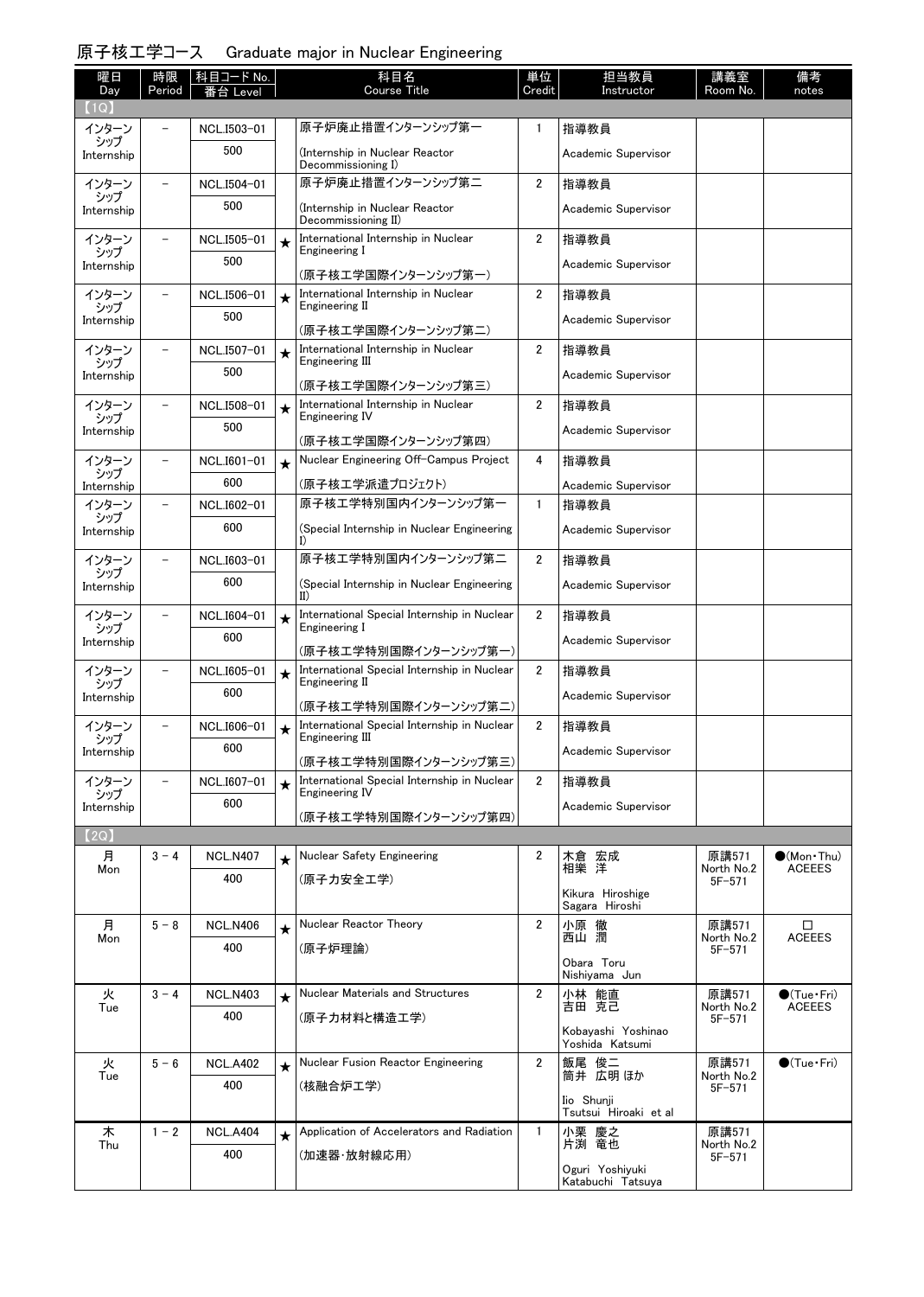| 原子核工学コース Graduate major in Nuclear Engineering |  |
|------------------------------------------------|--|
|                                                |  |

| 曜日                | 時限                       | 科目コード No.       |         | 科目名                                                             | 単位             | 担当教員                                         | 講義室                      | 備考                          |
|-------------------|--------------------------|-----------------|---------|-----------------------------------------------------------------|----------------|----------------------------------------------|--------------------------|-----------------------------|
| Day<br>(2Q)       | Period                   | ≸台 Level        |         | <b>Course Title</b>                                             | Credit         | Instructor                                   | Room No.                 | notes                       |
| 木                 | $3 - 4$                  | <b>NCL.N407</b> | $\star$ | Nuclear Safety Engineering                                      | 2              | 木倉 宏成<br>相樂 洋                                | 原講571                    | $\bullet$ (Mon · Thu)       |
| Thu               |                          | 400             |         | (原子力安全工学)                                                       |                |                                              | North No.2<br>$5F - 571$ | <b>ACEEES</b>               |
|                   |                          |                 |         |                                                                 |                | Kikura Hiroshige<br>Sagara Hiroshi           |                          |                             |
| 木<br>Thu          | $5 - 6$                  | <b>NCL.N410</b> | $\star$ | Nuclear Reactor Physics and Radiation<br>Measurement Laboratory | $\overline{2}$ | 各教員                                          | 原講571<br>North No.2      |                             |
|                   |                          | 400             |         | (原子炉物理·放射線計測実験)                                                 |                | Academic Supervisor                          | $5F - 571$               |                             |
| 木                 | $5 - 6$                  | <b>NCL.N608</b> | $\star$ | Nuclear Reactor Physics and Radiation                           | $\overline{2}$ | 各教員                                          | 原講571                    |                             |
| Thu               |                          | 600             |         | Measurement Special Laboratory                                  |                | Academic Supervisor                          | North No.2<br>$5F - 571$ |                             |
| 金                 | $3 - 4$                  | <b>NCL.N403</b> |         | (原子炉物理·放射線計測実践特論)<br>Nuclear Materials and Structures           | $\overline{2}$ | 小林 能直                                        | 原講571                    | $\bullet$ (Tue•Fri)         |
| Fri               |                          | 400             | $\star$ | (原子力材料と構造工学)                                                    |                | 吉田 克己                                        | North No.2<br>$5F - 571$ | <b>ACEEES</b>               |
|                   |                          |                 |         |                                                                 |                | Kobayashi Yoshinao<br>Yoshida Katsumi        |                          |                             |
| 金                 | $5 - 6$                  | <b>NCL.A402</b> | $\star$ | Nuclear Fusion Reactor Engineering                              | $\overline{2}$ | 飯尾 俊二                                        | 原講571                    | $\bullet$ (Tue $\cdot$ Fri) |
| Fri               |                          | 400             |         | (核融合炉工学)                                                        |                | 筒井 広明 ほか                                     | North No.2<br>$5F - 571$ |                             |
|                   |                          |                 |         |                                                                 |                | Iio Shunii<br>Tsutsui Hiroaki et al          |                          |                             |
| 金                 | $7 - 8$                  | <b>NCL.0510</b> | $\star$ | World Politics and Nonproliferation in the                      | $\mathbf{1}$   | 林﨑 規託<br>池上 雅子ほか                             | 原講571                    |                             |
| Fri               |                          | 500             |         | Nuclear Age                                                     |                |                                              | North No.2<br>$5F - 571$ |                             |
|                   |                          |                 |         | (核時代の国際政治と核不拡散)                                                 |                | Hayashizaki Noriyosu<br>Ikegami Masako et al |                          |                             |
| 金<br>Fri          | $7 - 8$                  | <b>NCL.C603</b> | $\star$ | Special Lecture on Nuclear Fuel Cycle III                       | $\mathbf{1}$   | 塚原 剛彦<br>小林 能直 ほか                            | 原講523<br>North No.2      |                             |
|                   |                          | 600             |         | (核燃料サイクルエ学特論第三)                                                 |                | Tsukahara Takehiko                           | $5F - 523$               |                             |
|                   |                          |                 |         |                                                                 |                | Kobavashi Yoshinao et<br>al                  |                          |                             |
| 集中講義              | $\overline{\phantom{0}}$ | <b>NCL.F454</b> |         | 原子力の安全性と地域共生                                                    | $\overline{2}$ | 大貫 敏彦                                        | 学外                       | 開講日時未定                      |
| 等<br>Intensive    |                          | 400             |         | (Safety and Regional Symbiosis for                              |                | Ohnuki Toshihiko                             |                          |                             |
| 集中講義              | $\overline{\phantom{0}}$ | <b>NCL.B501</b> |         | Nuclear Energy)<br>放射線健康影響 防護実習                                 | $\overline{2}$ | 松本 義久                                        | 学外                       | 開講日時未定                      |
| 等<br>Intensive    |                          | 500             |         | (Radiation Health Effects and Protection                        |                | Matsumoto Yoshihisa                          |                          |                             |
|                   |                          |                 |         | Exercise)                                                       |                |                                              |                          |                             |
| 集中講義<br>等         | $\qquad \qquad -$        | <b>NCL.0603</b> | $\star$ | Risk Assessment and Management                                  | $\mathbf{1}$   | 千葉 敏<br>相樂 洋ほか                               |                          |                             |
| Intensive         |                          | 600             |         | (リスク評価と管理)                                                      |                | Chiba Satoshi                                |                          |                             |
| インターン             |                          | NCL.I501-02     |         | 原子核工学国内インターンシップ第一                                               | 1              | Sagara Hiroshi et al<br>指導教員                 |                          |                             |
| シップ<br>Internship |                          | 500             |         | (Internship in Nuclear Engineering I)                           |                | Academic Supervisor                          |                          |                             |
| インターン             |                          | NCL.I502-02     |         | 原子核工学国内インターンシップ第二                                               | $\overline{2}$ | 指導教員                                         |                          |                             |
| シップ<br>Internship |                          | 500             |         | (Internship in Nuclear Engineering II)                          |                | Academic Supervisor                          |                          |                             |
| インターン             | $\overline{\phantom{0}}$ | NCL.I503-02     |         | 原子炉廃止措置インターンシップ第一                                               | $\mathbf{1}$   | 指導教員                                         |                          |                             |
| シップ<br>Internship |                          | 500             |         | (Internship in Nuclear Reactor                                  |                | Academic Supervisor                          |                          |                             |
| インターン             | $\qquad \qquad -$        | NCL.I504-02     |         | Decommissioning I)<br>原子炉廃止措置インターンシップ第二                         | $\overline{2}$ | 指導教員                                         |                          |                             |
| シップ<br>Internship |                          | 500             |         | (Internship in Nuclear Reactor                                  |                | Academic Supervisor                          |                          |                             |
| インターン             |                          | NCL.I505-02     |         | Decommissioning II)<br>International Internship in Nuclear      | $\overline{2}$ | 指導教員                                         |                          |                             |
| シップ               |                          | 500             | $\star$ | Engineering I                                                   |                |                                              |                          |                             |
| Internship        |                          |                 |         | (原子核工学国際インターンシップ第一)                                             |                | Academic Supervisor                          |                          |                             |
| インターン<br>シップ      |                          | NCL.I506-02     | $\star$ | International Internship in Nuclear<br>Engineering II           | $\overline{2}$ | 指導教員                                         |                          |                             |
| Internship        |                          | 500             |         | (原子核工学国際インターンシップ第二)                                             |                | Academic Supervisor                          |                          |                             |
| インターン<br>シップ      |                          | NCL.I507-02     | $\star$ | International Internship in Nuclear<br>Engineering III          | $\overline{2}$ | 指導教員                                         |                          |                             |
| Internship        |                          | 500             |         | (原子核工学国際インターンシップ第三)                                             |                | Academic Supervisor                          |                          |                             |
| インターン             |                          | NCL.I508-02     | $\star$ | International Internship in Nuclear                             | $\overline{2}$ | 指導教員                                         |                          |                             |
| シップ<br>Internship |                          | 500             |         | Engineering IV                                                  |                | Academic Supervisor                          |                          |                             |
| インターン             | $\overline{\phantom{0}}$ | NCL.I601-02     | $\star$ | (原子核工学国際インターンシップ第四)<br>Nuclear Engineering Off-Campus Project   | 4              | 指導教員                                         |                          |                             |
| シップ<br>Internship |                          | 600             |         | (原子核エ学派遣プロジェクト)                                                 |                | Academic Supervisor                          |                          |                             |
|                   |                          |                 |         |                                                                 |                |                                              |                          |                             |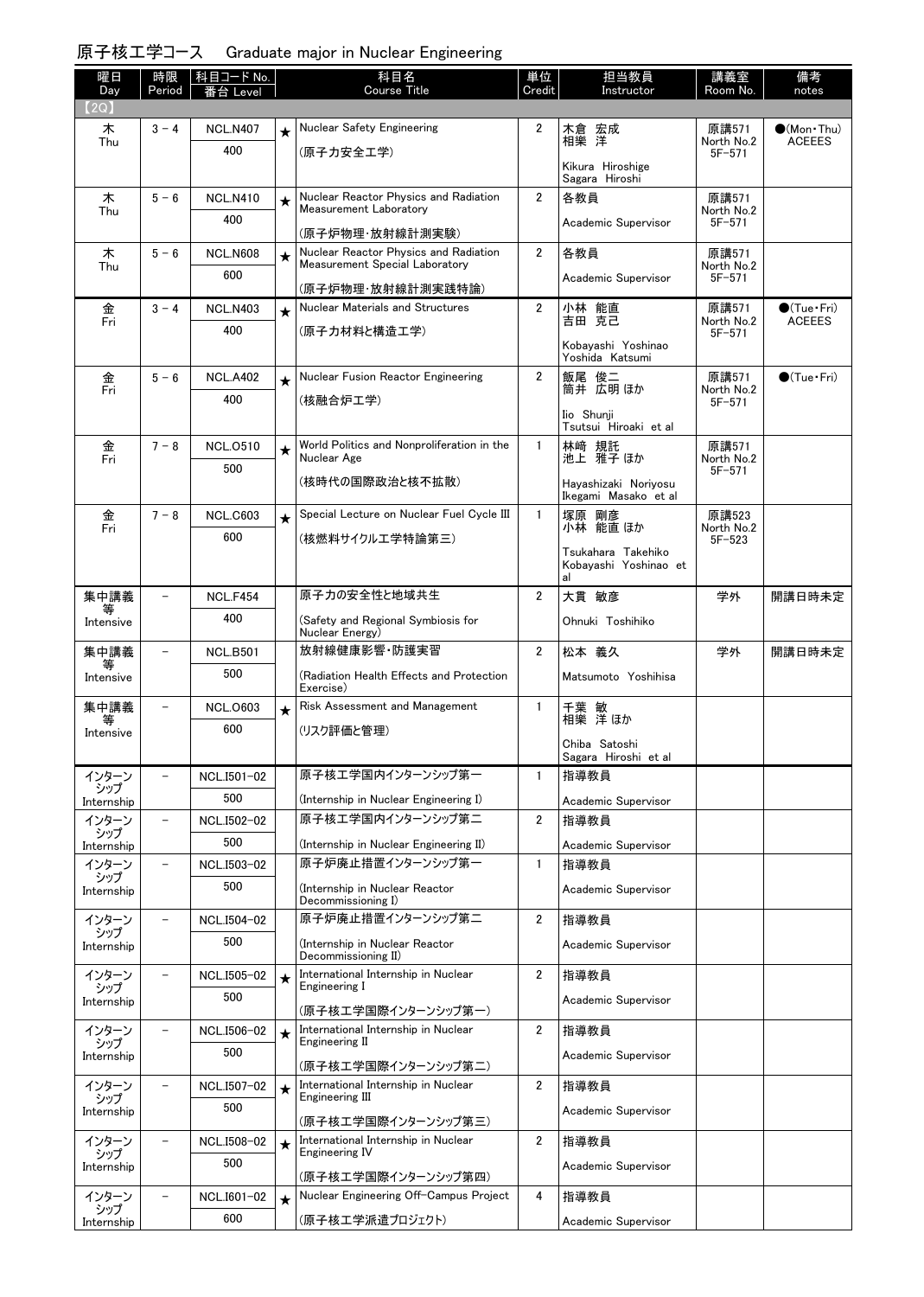|  | 原子核工学コース Graduate major in Nuclear Engineering |  |  |
|--|------------------------------------------------|--|--|
|--|------------------------------------------------|--|--|

| 曜日                | 時限                       | 科目コード No.   |         | 科目名                                                            | 単位             | 担当教員                | 講義室      | 備考    |
|-------------------|--------------------------|-------------|---------|----------------------------------------------------------------|----------------|---------------------|----------|-------|
| Day               | Period                   | 番台 Level    |         | <b>Course Title</b>                                            | Credit         | Instructor          | Room No. | notes |
| [2Q]              |                          |             |         |                                                                |                |                     |          |       |
| インターン             |                          | NCL.I602-02 |         | 原子核エ学特別国内インターンシップ第一                                            |                | 指導教員                |          |       |
| シップ<br>Internship |                          | 600         |         | (Special Internship in Nuclear Engineering<br>I)               |                | Academic Supervisor |          |       |
| インターン             |                          | NCL.I603-02 |         | 原子核エ学特別国内インターンシップ第二                                            | $\overline{2}$ | 指導教員                |          |       |
| シップ<br>Internship |                          | 600         |         | (Special Internship in Nuclear Engineering<br>$\text{II}$      |                | Academic Supervisor |          |       |
| インターン             |                          | NCL.I604-02 |         | International Special Internship in Nuclear                    | $\overline{2}$ | 指導教員                |          |       |
| シップ<br>Internship |                          | 600         |         | Engineering I<br>(原子核工学特別国際インターンシップ第一)                         |                | Academic Supervisor |          |       |
| インターン             |                          | NCL.I605-02 | $\star$ | International Special Internship in Nuclear                    | $\overline{2}$ | 指導教員                |          |       |
| シップ<br>Internship |                          | 600         |         | Engineering II<br>(原子核工学特別国際インターンシップ第二)                        |                | Academic Supervisor |          |       |
| インターン             | $\overline{\phantom{0}}$ | NCL.I606-02 |         | International Special Internship in Nuclear<br>Engineering III | $\overline{2}$ | 指導教員                |          |       |
| シップ<br>Internship |                          | 600         |         | (原子核工学特別国際インターンシップ第三)                                          |                | Academic Supervisor |          |       |
| インターン             |                          | NCL.I607-02 | $\star$ | International Special Internship in Nuclear<br>Engineering IV  | $\overline{2}$ | 指導教員                |          |       |
| シップ<br>Internship |                          | 600         |         | (原子核工学特別国際インターンシップ第四)                                          |                | Academic Supervisor |          |       |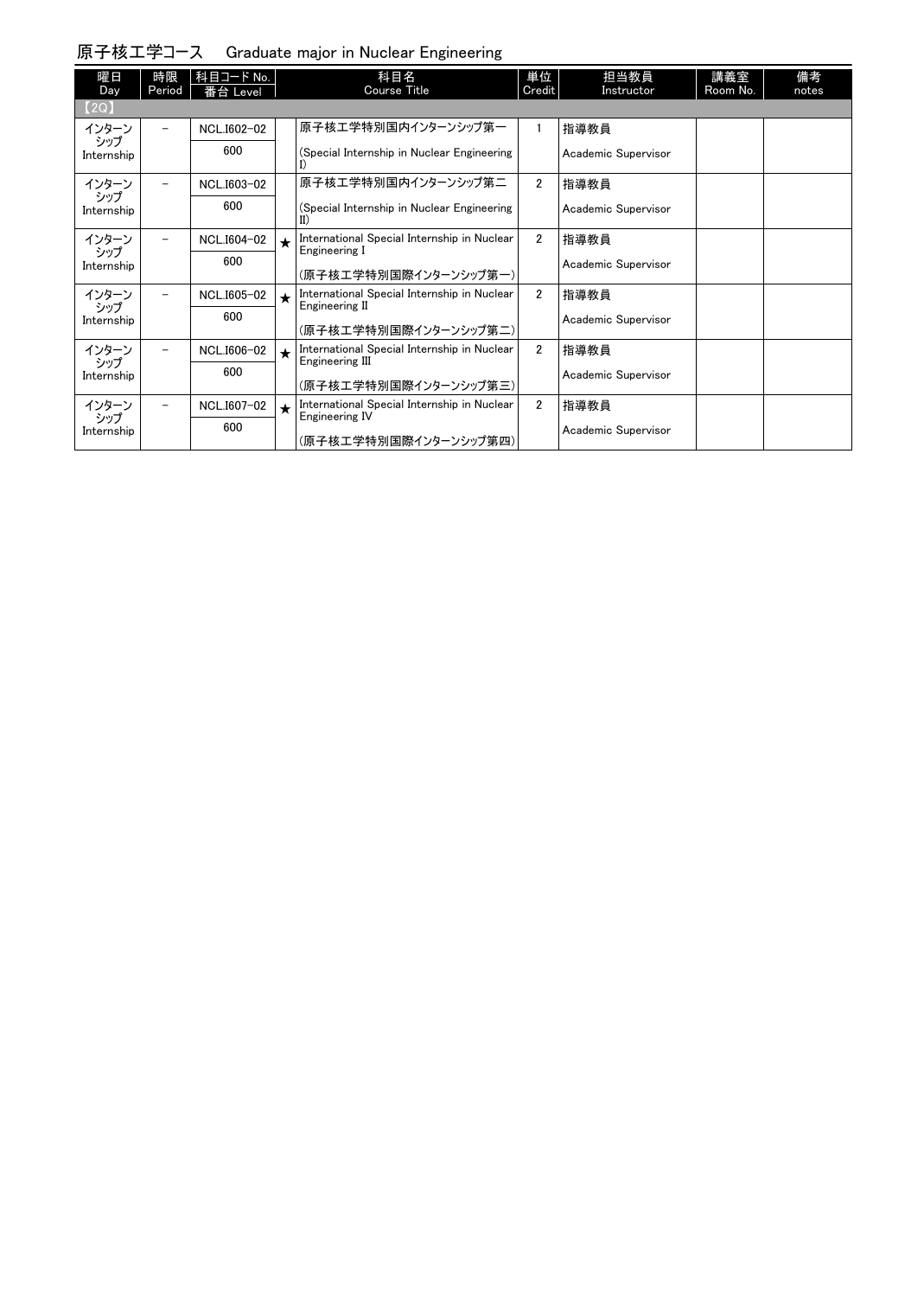#### 知能情報コース Graduate major in Artificial Intelligence

| 曜日<br>Day      | 時限<br>Period             | │科目コード No.<br>番台 Level |         | 科目名<br><b>Course Title</b>                       | 単位<br>Credit   | 担当教員<br>Instructor                               | 講義室<br>Room No.                                | 備考<br>notes                                        |                                     |
|----------------|--------------------------|------------------------|---------|--------------------------------------------------|----------------|--------------------------------------------------|------------------------------------------------|----------------------------------------------------|-------------------------------------|
| $1 \sim 2Q$    |                          |                        |         |                                                  |                |                                                  |                                                |                                                    |                                     |
| 水<br>Wed       | $1 - 2$                  | XCO.U472               |         | 情報理工学英語プレゼンテーションA                                | 2              | ※ 小張 敬之                                          | W834                                           | $O(1\sim 2Q)$<br><b>ACLS</b>                       |                                     |
|                |                          | 400                    |         | (English Presentation Skills A<br>(Computing))   |                | X Obari Hirovuki                                 |                                                |                                                    |                                     |
| 水              | $1 - 2$                  | XCO.U672               |         | 情報理工学英語プレゼンテーションB                                | $\overline{2}$ | ※ 小張 敬之                                          | W834                                           | $O(1\sim 2Q)$<br><b>ACLS</b>                       |                                     |
| Wed            |                          | 600                    |         | (English Presentation Skills B<br>(Computing))   |                | X Obari Hiroyuki                                 |                                                |                                                    |                                     |
| 水              | $5 - 8$                  | <b>ART.U681</b>        | $\star$ | Forum on Artificial Intelligence S3              | $\mathbf{1}$   | 瀧ノ上 正浩                                           | W833, J234                                     | □                                                  |                                     |
| Wed            |                          | 600                    |         | (知能情報フォーラムS3)                                    |                | Chang Shuang ほか                                  |                                                | $O(1\sim 2Q)$                                      |                                     |
|                |                          |                        |         |                                                  |                | Takinoue Masahiro<br>Chang Shuang et al          |                                                |                                                    |                                     |
| 水<br>Wed       | $5 - 8$                  | <b>ART.U683</b>        | $\star$ | Forum on Artificial Intelligence S4              | $\mathbf{1}$   | 瀧ノ上 正浩<br>Chang Shuang ほか                        | W833, J234                                     | $\Box$<br>$O(1\sim 2Q)$                            |                                     |
|                |                          | 600                    |         | (知能情報フォーラムS4)                                    |                |                                                  |                                                |                                                    |                                     |
|                |                          |                        |         |                                                  |                | Takinoue Masahiro<br>Chang Shuang et al          |                                                |                                                    |                                     |
| 水              | $5 - 8$                  | <b>ART.U685</b>        | $\star$ | Forum on Artificial Intelligence S5              | $\mathbf{1}$   | 瀧ノ上 正浩                                           | W833, J234                                     | □                                                  |                                     |
| Wed            |                          | 600                    |         | (知能情報フォーラムS5)                                    |                | Chang Shuang ほか                                  |                                                | $O(1\sim 2Q)$                                      |                                     |
|                |                          |                        |         |                                                  |                | Takinoue Masahiro<br>Chang Shuang et al          |                                                |                                                    |                                     |
| 集中講義<br>等      | $\overline{\phantom{0}}$ | ART.T454-01            | $\star$ | Advanced Topics in Artificial Intelligence<br>AE | $\overline{2}$ | ※ 鈴村 豊太郎<br>※町田 元也ほか                             |                                                | $O(1\sim 2Q)$<br>第1·2回 7/2(月)3-6限 H118 【追加】        |                                     |
| Intensive      |                          | 400                    |         | (知能情報特別講義AE)                                     |                |                                                  |                                                | 第3·4回 7/3(火)3-6限 H118 6/27(水) 5-6限 H118<br>$3 - 4$ |                                     |
|                |                          |                        |         |                                                  |                | X Suzumura Toyotaro<br>X Machida Motoya et<br>al | 第5·6回 7/4(水)5-8限 H118<br>第7·8回 7/6(金)3-6限 H118 | 7/11(水)<br>7/18(水<br>7/25(水                        | 3-6限 H118<br>3-6限 H118<br>3-6限 H118 |
| 集中講義           | -                        | XCO.T496               |         | Advanced Topics in Computing AE                  | 2              | 未定                                               |                                                | $O(1\sim 2Q)$                                      |                                     |
| 等<br>Intensive |                          | 400                    |         | (情報理工学特別講義AE)                                    |                | Undecided                                        |                                                | <b>ACLS</b>                                        |                                     |
| 講究等            | $\overline{\phantom{0}}$ | <b>ART.U481</b>        |         | 知能情報特別演習 実験第一                                    | $\mathbf{1}$   | 指導教員                                             |                                                | $O(1\sim 2Q)$                                      |                                     |
| Seminar        |                          | 400                    |         | (Workshop on Artificial Intelligence I)          |                | Academic Supervisor                              |                                                |                                                    |                                     |
| 講究等            | $\overline{\phantom{0}}$ | ART.Z491               |         | 知能情報講究S1                                         | $\overline{2}$ | 指導教員                                             |                                                | $O(1\sim 2Q)$                                      |                                     |
| Seminar        |                          | 400                    |         | (Seminar on Artificial Intelligence S1)          |                | Academic Supervisor                              |                                                |                                                    |                                     |
| 講究等            | $\overline{\phantom{0}}$ | <b>ART.Z591</b>        |         | 知能情報講究S2                                         | $\overline{2}$ | 指導教員                                             |                                                | $O(1\sim 2Q)$                                      |                                     |
| Seminar        |                          | 500                    |         | (Seminar on Artificial Intelligence S2)          |                | Academic Supervisor                              |                                                |                                                    |                                     |
| 講究等            | -                        | ART.Z691               |         | 知能情報講究S3                                         | $\overline{2}$ | 指導教員                                             |                                                | $O(1\sim 2Q)$                                      |                                     |
| Seminar        |                          | 600                    |         | (Seminar on Artificial Intelligence S3)          |                | Academic Supervisor                              |                                                |                                                    |                                     |
| 講究等            |                          | ART.Z693               |         | 知能情報講究S4                                         | 2              | 指導教員                                             |                                                | $O(1 \sim 2Q)$                                     |                                     |
| Seminar        |                          | 600                    |         | (Seminar on Artificial Intelligence S4)          |                | Academic Supervisor                              |                                                |                                                    |                                     |
| 講究等            |                          | <b>ART.Z695</b>        |         | 知能情報講究S5                                         | $\overline{2}$ | 指導教員                                             |                                                | $O(1\sim 2Q)$                                      |                                     |
| Seminar        |                          | 600                    |         | (Seminar on Artificial Intelligence S5)          |                | Academic Supervisor                              |                                                |                                                    |                                     |
| (1Q)           |                          |                        |         |                                                  |                |                                                  |                                                |                                                    |                                     |
| 月              | $3 - 4$                  | <b>MCS.T401</b>        |         | 連続系の数理                                           | $\overline{2}$ | 西畑 伸也<br>三浦 英之ほか                                 | W351                                           | $\bullet$ (Mon $\cdot$ Thu)                        |                                     |
| Mon            |                          | 400                    |         | (Analysis on Continuous Systems)                 |                |                                                  |                                                |                                                    |                                     |
|                |                          |                        |         |                                                  |                | Nishibata Shinya<br>Miura Hideyuki et al         |                                                |                                                    |                                     |
| 月              | $5 - 6$                  | <b>CSC.T421</b>        |         | ヒューマンコンピュータインタラクション                              | $\overline{2}$ | 小池 英樹                                            | W241, J233                                     | $\bullet$ (Mon Thu)                                |                                     |
| Mon            |                          | 400                    |         | (Human Computer Interaction)                     |                | 三宅 美博                                            |                                                | <b>ACLS</b>                                        |                                     |
|                |                          |                        |         |                                                  |                | Koike Hideki<br>Miyake Yoshihiro                 |                                                |                                                    |                                     |
| 月<br>Mon       | $7 - 8$                  | <b>ART.T452</b>        |         | 連続系のモデリング                                        | 2              | 石井 秀明<br>青西 亨                                    | J221                                           | $\bullet$ (Mon Thu)<br><b>ACLS</b>                 |                                     |
|                |                          | 400                    |         | (Modeling of Continuous Systems)                 |                |                                                  |                                                |                                                    |                                     |
|                |                          |                        |         |                                                  |                | Ishii Hideaki<br>Aonishi Toru                    |                                                |                                                    |                                     |
| 火              | $1 - 2$                  | <b>MCS.T416</b>        |         | Logic and Computation                            | 2              | 鹿島 亮                                             | W833                                           | $\bullet$ (Tue · Fri)                              |                                     |
| Tue            |                          | 400                    |         | (論理と計算)                                          |                | 西崎 真也                                            |                                                | <b>ACLS</b>                                        |                                     |
|                |                          |                        |         |                                                  |                | Kashima Ryo<br>Nishizaki Shin-Ya                 |                                                |                                                    |                                     |
| 火<br>Tue       | $5 - 6$                  | <b>ART.T543</b>        | $\star$ | <b>Bioinformatics</b>                            | $\overline{2}$ | 秋山 泰<br>小長谷 明彦 ほか                                | W833, G311                                     | $\bullet$ (Tue · Fri)<br><b>ACLS</b>               |                                     |
|                |                          | 500                    |         | (バイオインフォマティクス)                                   |                |                                                  |                                                |                                                    |                                     |
|                |                          |                        |         |                                                  |                | Akiyama Yutaka<br>Konagaya Akihiko et al         |                                                |                                                    |                                     |

3-6限 H118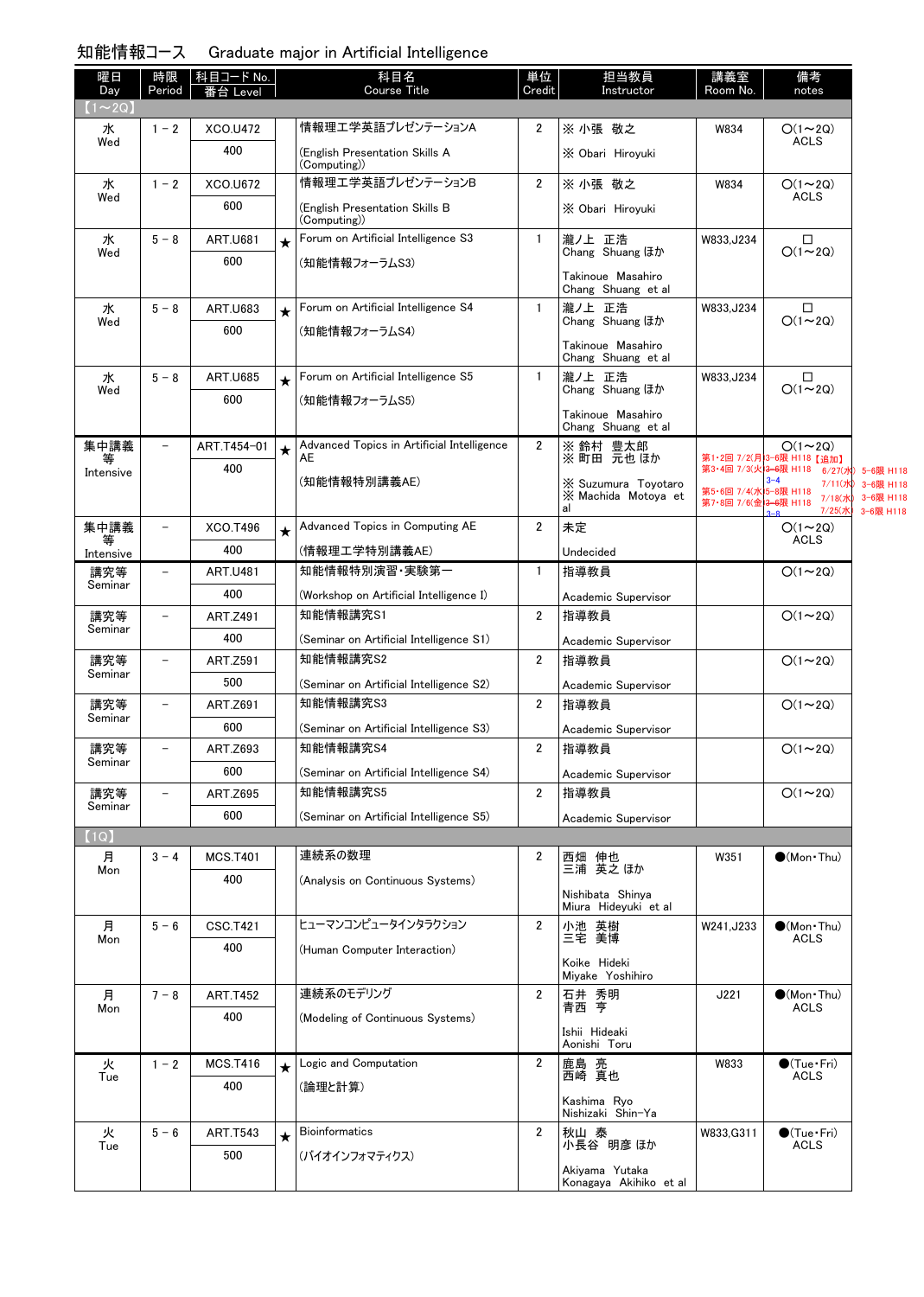| 知能情報コース | Graduate major in Artificial Intelligence |
|---------|-------------------------------------------|
|---------|-------------------------------------------|

| 曜日           | 時限                       | 科目コード No.       |         | 科目名                                                      | 単位             | 担当教員                                        | 講義室          | 備考                                   |
|--------------|--------------------------|-----------------|---------|----------------------------------------------------------|----------------|---------------------------------------------|--------------|--------------------------------------|
| Day<br>(1Q)  | Period                   | Level           |         | Course Title                                             | Credit         | Instructor                                  | Room No.     | notes                                |
| 火            | $7 - 8$                  | <b>ART.T542</b> |         | Studies of Social and Economic Systems                   | 2              |                                             | W833, G311   | $\bigcirc$ (Tue · Fri)               |
| Tue          |                          | 500             | $\star$ | (社会経済システム学)                                              |                | 出口 弘<br>高安 美佐子 ほか                           |              |                                      |
|              |                          |                 |         |                                                          |                | Deguchi Hiroshi<br>Takayasu Misako et al    | →大岡山<br>のみ   |                                      |
| 木            | $3 - 4$                  | <b>MCS.T401</b> |         | 連続系の数理                                                   | $\overline{2}$ | 西畑 伸也<br>三浦 英之 ほか                           | W351         | $\bullet$ (Mon $\cdot$ Thu)          |
| Thu          |                          | 400             |         | (Analysis on Continuous Systems)                         |                | Nishibata Shinya<br>Miura Hideyuki et al    |              |                                      |
| 木            | $5 - 6$                  | <b>CSC.T421</b> |         | ヒューマンコンピュータインタラクション                                      | $\overline{2}$ |                                             | W241, J233   | $\bigcirc$ (Mon Thu)                 |
| Thu          |                          | 400             |         | (Human Computer Interaction)                             |                | 小池 英樹<br>三宅 美博                              |              | ACLS                                 |
|              |                          |                 |         |                                                          |                | Koike Hideki<br>Miyake Yoshihiro            |              |                                      |
| 木            | $7 - 8$                  | <b>ART.T452</b> |         | 連続系のモデリング                                                | $\overline{2}$ | 石井 秀明<br>青西 亨                               | J221         | $\bigcirc$ (Mon Thu)<br><b>ACLS</b>  |
| Thu          |                          | 400             |         | (Modeling of Continuous Systems)                         |                |                                             |              |                                      |
|              |                          |                 |         |                                                          |                | Ishii Hideaki<br>Aonishi Toru               |              |                                      |
| 金            | $1 - 2$                  | <b>MCS.T416</b> | $\star$ | Logic and Computation                                    | $\overline{2}$ | 鹿島 亮<br>西崎 真也                               | W833         | $\bullet$ (Tue•Fri)                  |
| Fri          |                          | 400             |         | (論理と計算)                                                  |                |                                             |              | <b>ACLS</b>                          |
|              |                          |                 |         |                                                          |                | Kashima Rvo<br>Nishizaki Shin-Ya            |              |                                      |
| 金<br>Fri     | $5 - 6$                  | <b>ART.T543</b> | $\star$ | <b>Bioinformatics</b>                                    | $\overline{2}$ | 秋山 泰<br>小長谷 明彦 ほか                           | W833, G311   | $\bullet$ (Tue•Fri)<br><b>ACLS</b>   |
|              |                          | 500             |         | (バイオインフォマティクス)                                           |                | Akiyama Yutaka                              |              |                                      |
|              |                          |                 |         |                                                          |                | Konagaya Akihiko et al                      |              |                                      |
| 金<br>Fri     | $7 - 8$                  | <b>ART.T542</b> | $\star$ | <b>Studies of Social and Economic Systems</b>            | $\overline{2}$ | 出口 弘<br>高安 美佐子 ほか                           | W833, G311   | $\bigcirc$ (Tue · Fri)               |
|              |                          | 500             |         | (社会経済システム学)                                              |                | Deguchi Hiroshi                             | →大岡山<br>のみ   |                                      |
|              |                          |                 |         |                                                          |                | Takayasu Misako et al                       |              |                                      |
| インターン<br>シップ | $\overline{\phantom{m}}$ | XCO.U471-01     |         | 情報理エ学インターンシップA                                           | $\overline{2}$ | 德永 健伸                                       |              | <b>ACLS</b>                          |
| Internship   |                          | 400             |         | (Internship A (Computing))                               |                | Tokunaga Takenobu                           |              |                                      |
| インターン<br>シップ |                          | XCO.U571-01     |         | 情報理エ学インターンシップB                                           | 2              | 德永 健伸                                       |              | <b>ACLS</b>                          |
| Internship   |                          | 500             |         | (Internship B (Computing))                               |                | Tokunaga Takenobu                           |              |                                      |
| インターン<br>シップ | $\overline{\phantom{0}}$ | XCO.U671-01     |         | 情報理工学インターンシップC                                           | $\mathbf{2}$   | 德永 健伸                                       |              | <b>ACLS</b>                          |
| Internship   |                          | 600             |         | (Internship C (Computing))                               |                | Tokunaga Takenobu                           |              |                                      |
| (2Q)         |                          |                 |         | 離散系のモデリング                                                |                |                                             |              |                                      |
| 月<br>Mon     | $1 - 2$                  | <b>ART.T455</b> |         |                                                          | 2              | 小長谷 明彦<br>出口 弘 ほか                           | J233         | $\bullet$ (Mon · Thu)<br><b>ACLS</b> |
|              |                          | 400             |         | (Modeling of Discrete Systems)                           |                | Konagaya Akihiko                            |              |                                      |
|              |                          |                 |         |                                                          |                | Deguchi Hiroshi et al                       |              |                                      |
| 月<br>Mon     | $1 - 2$                  | <b>MCS.T403</b> | $\star$ | <b>Statistical Learning Theory</b>                       | $\overline{2}$ | 渡邊 澄夫<br>樺島 祥介                              | G321         | $(Mon\cdot Thu)$<br><b>ACLS</b>      |
|              |                          | 400             |         | (統計的学習理論)                                                |                | Watanabe Sumio                              |              |                                      |
|              |                          |                 |         |                                                          |                | Kabashima Yoshiyuki                         |              |                                      |
| 月<br>Mon     | $1 - 2$                  | XCO.T479        | $\star$ | Introduction to Using Computation and<br>Data            | $\overline{2}$ | 渡辺 治<br>小野 功ほか                              | W833<br>G115 | $(Mon\cdot Thu)$                     |
|              |                          | 400             |         | (情報基盤・データ活用概論)                                           |                | Watanabe Osamu                              |              |                                      |
|              |                          |                 |         |                                                          |                | Ono Isao et al                              |              |                                      |
| 月<br>Mon     | $3 - 4$                  | <b>ART.T457</b> | ★       | Workshop on Building Advanced<br><b>Computer Network</b> | $\overline{2}$ | 山村 雅幸                                       | W831, G311   | $\bullet$ (Mon·Thu)<br><b>ACLS</b>   |
|              |                          | 400             |         | (先端計算機環境構築実践)                                            |                | Yamamura Masayuki                           |              |                                      |
| 月            | $5 - 6$                  | <b>MCS.T405</b> |         | アルゴリズム論                                                  | $\overline{2}$ | 伊東 利哉                                       | W331         | $\bullet$ (Mon Thu)                  |
| Mon          |                          | 400             |         | (Theory of Algorithms)                                   |                | 渡辺 治                                        |              |                                      |
|              |                          |                 |         |                                                          |                | Ito Toshiya<br>Watanabe Osamu               |              |                                      |
| 月            | $5 - 6$                  | <b>ART.T546</b> | $\star$ | Design Theory in Biological Systems                      | $\overline{2}$ | 山村 雅幸<br>青西 亨ほか                             | S223, G311   | $\bullet$ (Mon Thu)                  |
| Mon          |                          | 500             |         | (生命システムデザイン)                                             |                |                                             |              | ACLS                                 |
|              |                          |                 |         |                                                          |                | Yamamura Masayuki<br>Aonishi Toru et al     |              |                                      |
| 月            | $7 - 8$                  | <b>ART.T456</b> |         | 非線形システム                                                  | $\overline{2}$ | 三宅 美博                                       | G323         | $\bullet$ (Mon Thu)                  |
| Mon          |                          | 400             |         | (Non-linear Dynamical Systems)                           |                | 瀧ノ上 正浩 ほか                                   |              |                                      |
|              |                          |                 |         |                                                          |                | Miyake Yoshihiro<br>Takinoue Masahiro et al |              |                                      |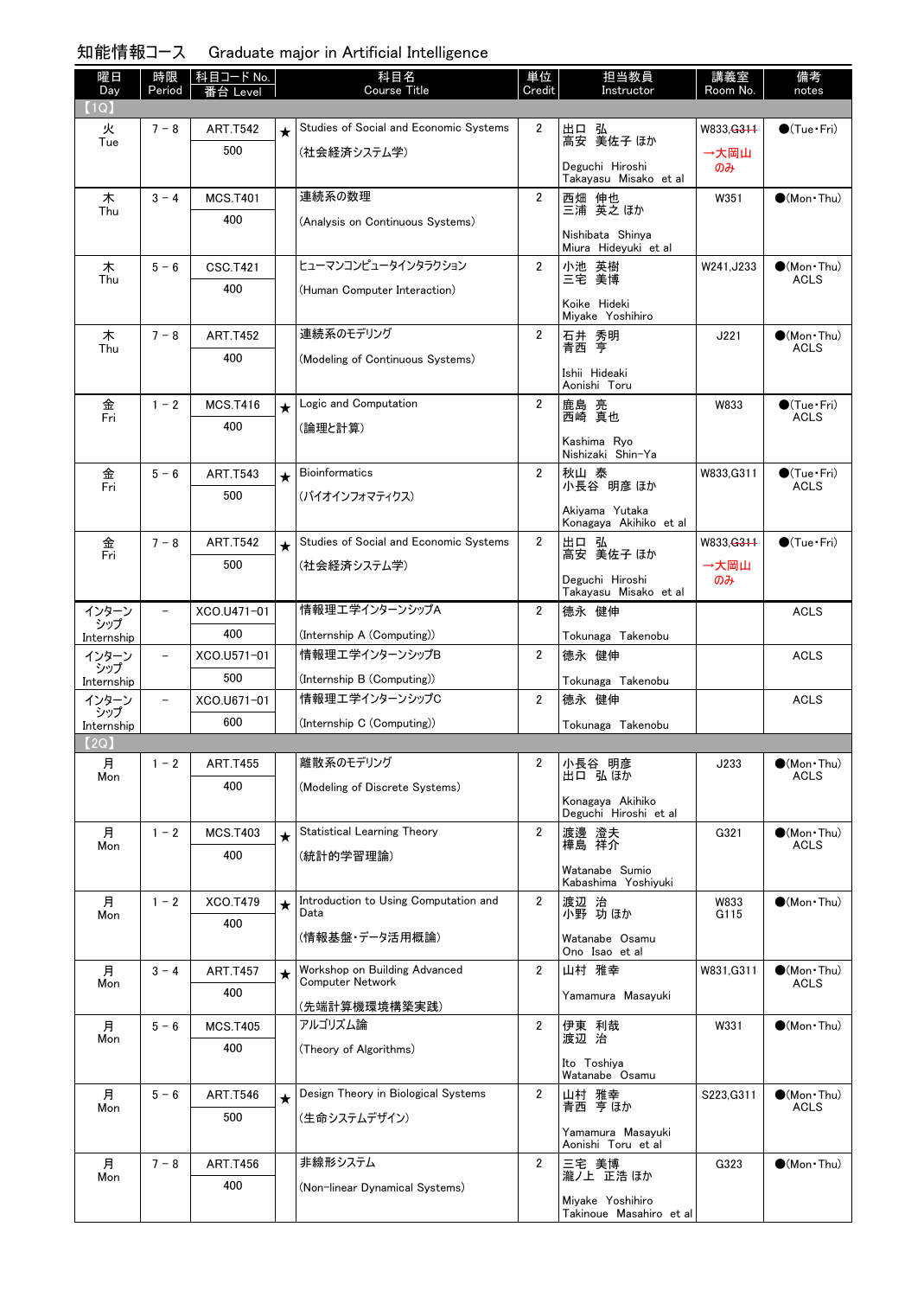| 知能情報コース | Graduate major in Artificial Intelligence |  |  |  |
|---------|-------------------------------------------|--|--|--|
|---------|-------------------------------------------|--|--|--|

| 曜日<br>Day | 時限<br>Period | │科目コード No. │<br>番台 Level |            | 科目名<br><b>Course Title</b>                    | 単位<br>Credit   | 担当教員<br>Instructor                          | 講義室<br>Room No. | 備考<br>notes                           |
|-----------|--------------|--------------------------|------------|-----------------------------------------------|----------------|---------------------------------------------|-----------------|---------------------------------------|
| (2Q)      |              |                          |            |                                               |                |                                             |                 |                                       |
| 月<br>Mon  | $7 - 8$      | <b>MCS.T406</b>          | $\star$    | Distributed Systems                           | $\overline{2}$ | 首藤 一幸<br>遠藤 敏夫                              | W331            | $\bigcirc$ (Mon Thu)                  |
|           |              | 400                      |            | (分散システム)                                      |                | Shudo Kazuyuki                              |                 |                                       |
|           |              |                          |            |                                               |                | Endo Toshio                                 |                 |                                       |
| 月<br>Mon  | $7 - 8$      | <b>ART.T547</b>          | $\star$    | Multimedia Information Processing             | $\overline{2}$ | 篠田 浩一<br>下坂 正倫                              | W631, G311      | $\bullet$ (Mon Thu)<br><b>ACLS</b>    |
|           |              | 500                      |            | (マルチメディア情報処理論)                                |                | Shinoda Koichi<br>Shimosaka Masamichi       |                 |                                       |
| 火         | $1 - 2$      | CSC.T441                 |            | インターネットインフラ特論                                 | $\overline{2}$ | 太田 昌孝                                       | W833            | $\bullet$ (Tue•Fri)                   |
| Tue       |              | 400                      |            | (Internet Infrastructure)                     |                | Ohta Masataka                               |                 |                                       |
| 火<br>Tue  | $1 - 2$      | <b>ART.T545</b>          |            | 分子シミュレーション                                    | $\overline{2}$ | 櫻井 実<br>関嶋 政和                               | 情報ネット<br>ワーク演習  | $\bullet$ (Tue · Fri)<br><b>ACLS</b>  |
|           |              | 500                      |            | (Molecular Simulation)                        |                |                                             | 室(すずかけ<br>台)    |                                       |
|           |              |                          |            |                                               |                | Sakurai Minoru<br>Sekijima Masakazu         |                 |                                       |
| 火<br>Tue  | $3 - 4$      | <b>ART.T458</b>          |            | 機械学習                                          | $\overline{2}$ | 岡﨑 直観<br>下坂 正倫                              | W631.J232       | $\bigcirc$ (Tue · Fri)                |
|           |              | 400                      |            | (Machine Learning)                            |                | Okazaki Naoaki                              |                 |                                       |
|           |              |                          |            |                                               |                | Shimosaka Masamichi                         |                 |                                       |
| 木<br>Thu  | $1 - 2$      | <b>ART.T455</b>          |            | 離散系のモデリング                                     | $\overline{2}$ | 小長谷 明彦<br>出口 弘ほか                            | J233            | $\bullet$ (Mon Thu)<br><b>ACLS</b>    |
|           |              | 400                      |            | (Modeling of Discrete Systems)                |                | Konagaya Akihiko                            |                 |                                       |
|           |              |                          |            |                                               |                | Deguchi Hiroshi et al                       |                 |                                       |
| 木<br>Thu  | $1 - 2$      | <b>MCS.T403</b>          | $\star$    | <b>Statistical Learning Theory</b>            | $\overline{2}$ | 渡邊 澄夫<br>樺島 祥介                              | G321            | $\bullet$ (Mon•Thu)<br><b>ACLS</b>    |
|           |              | 400                      |            | (統計的学習理論)                                     |                | Watanabe Sumio                              |                 |                                       |
|           |              |                          |            |                                               |                | Kabashima Yoshiyuki                         |                 |                                       |
| 木<br>Thu  | $1 - 2$      | XCO.T479                 | $\star$    | Introduction to Using Computation and<br>Data | $\overline{2}$ | 渡辺 治<br>小野 功ほか                              | W833<br>G115    | $\bigcirc$ (Mon Thu)                  |
|           |              | 400                      |            | (情報基盤・データ活用概論)                                |                | Watanabe Osamu<br>Ono Isao et al            |                 |                                       |
| 木         | $3 - 4$      | <b>ART.T457</b>          | $\star$    | Workshop on Building Advanced                 | $\mathbf{2}$   | 山村 雅幸                                       | W831, G311      | $\bigcirc$ (Mon Thu)                  |
| Thu       |              | 400                      |            | <b>Computer Network</b>                       |                | Yamamura Masayuki                           |                 | ACLS                                  |
| 木         | $5 - 6$      | <b>MCS.T405</b>          |            | (先端計算機環境構築実践)<br>アルゴリズム論                      | $\overline{2}$ | 伊東 利哉                                       | W331            | $\bigcirc$ (Mon•Thu)                  |
| Thu       |              | 400                      |            | (Theory of Algorithms)                        |                | 渡边 治                                        |                 |                                       |
|           |              |                          |            |                                               |                | Ito Toshiya<br>Watanabe Osamu               |                 |                                       |
| 木         | $5 - 6$      | <b>ART.T546</b>          | $\bigstar$ | Design Theory in Biological Systems           | $\overline{2}$ | 山村 雅幸                                       | S223.G311       | $\bullet$ (Mon · Thu)                 |
| Thu       |              | 500                      |            | (生命システムデザイン)                                  |                | 青西 亨 ほか                                     |                 | <b>ACLS</b>                           |
|           |              |                          |            |                                               |                | Yamamura Masayuki<br>Aonishi Toru et al     |                 |                                       |
| 木         | $7 - 8$      | <b>ART.T456</b>          |            | 非線形システム                                       | $\overline{2}$ | 三宅 美博<br>瀧ノ上 正浩ほか                           | G323            | $\bullet$ (Mon Thu)                   |
| Thu       |              | 400                      |            | (Non-linear Dynamical Systems)                |                |                                             |                 |                                       |
|           |              |                          |            |                                               |                | Miyake Yoshihiro<br>Takinoue Masahiro et al |                 |                                       |
| 木<br>Thu  | $7 - 8$      | <b>MCS.T406</b>          | $\star$    | <b>Distributed Systems</b>                    | $\overline{2}$ | 首藤 一幸<br>遠藤 敏夫                              | W331            | $\bullet$ (Mon Thu)                   |
|           |              | 400                      |            | (分散システム)                                      |                |                                             |                 |                                       |
|           |              |                          |            |                                               |                | Shudo Kazuyuki<br>Endo Toshio               |                 |                                       |
| 木<br>Thu  | $7 - 8$      | <b>ART.T547</b>          | $\star$    | Multimedia Information Processing             | $\overline{2}$ | 篠田 浩一<br>下坂 正倫                              | W631, G311      | $\bullet$ (Mon Thu)<br><b>ACLS</b>    |
|           |              | 500                      |            | (マルチメディア情報処理論)                                |                | Shinoda Koichi                              |                 |                                       |
|           |              |                          |            |                                               |                | Shimosaka Masamichi                         |                 |                                       |
| 金<br>Fri  | $1 - 2$      | <b>CSC.T441</b>          |            | インターネットインフラ特論                                 | $\overline{2}$ | 太田 昌孝                                       | W833            | $\bigcirc$ (Tue · Fri)                |
|           |              | 400                      |            | (Internet Infrastructure)                     |                | Ohta Masataka                               |                 |                                       |
| 金<br>Fri  | $1 - 2$      | <b>ART.T545</b>          |            | 分子シミュレーション                                    | $\overline{2}$ | 櫻井 実<br>関嶋 政和                               | 情報ネット<br>ワーク演習  | $\bigcirc$ (Tue · Fri)<br><b>ACLS</b> |
|           |              | 500                      |            | (Molecular Simulation)                        |                | Sakurai Minoru                              | 室(すずかけ<br>台)    |                                       |
|           |              |                          |            | 機械学習                                          | $\overline{2}$ | Sekijima Masakazu                           |                 |                                       |
| 金<br>Fri  | $3 - 4$      | <b>ART.T458</b><br>400   |            |                                               |                | 岡﨑 直観<br>下坂 正倫                              | W631.J232       | $\bigcirc$ (Tue · Fri)                |
|           |              |                          |            | (Machine Learning)                            |                | Okazaki Naoaki<br>Shimosaka Masamichi       |                 |                                       |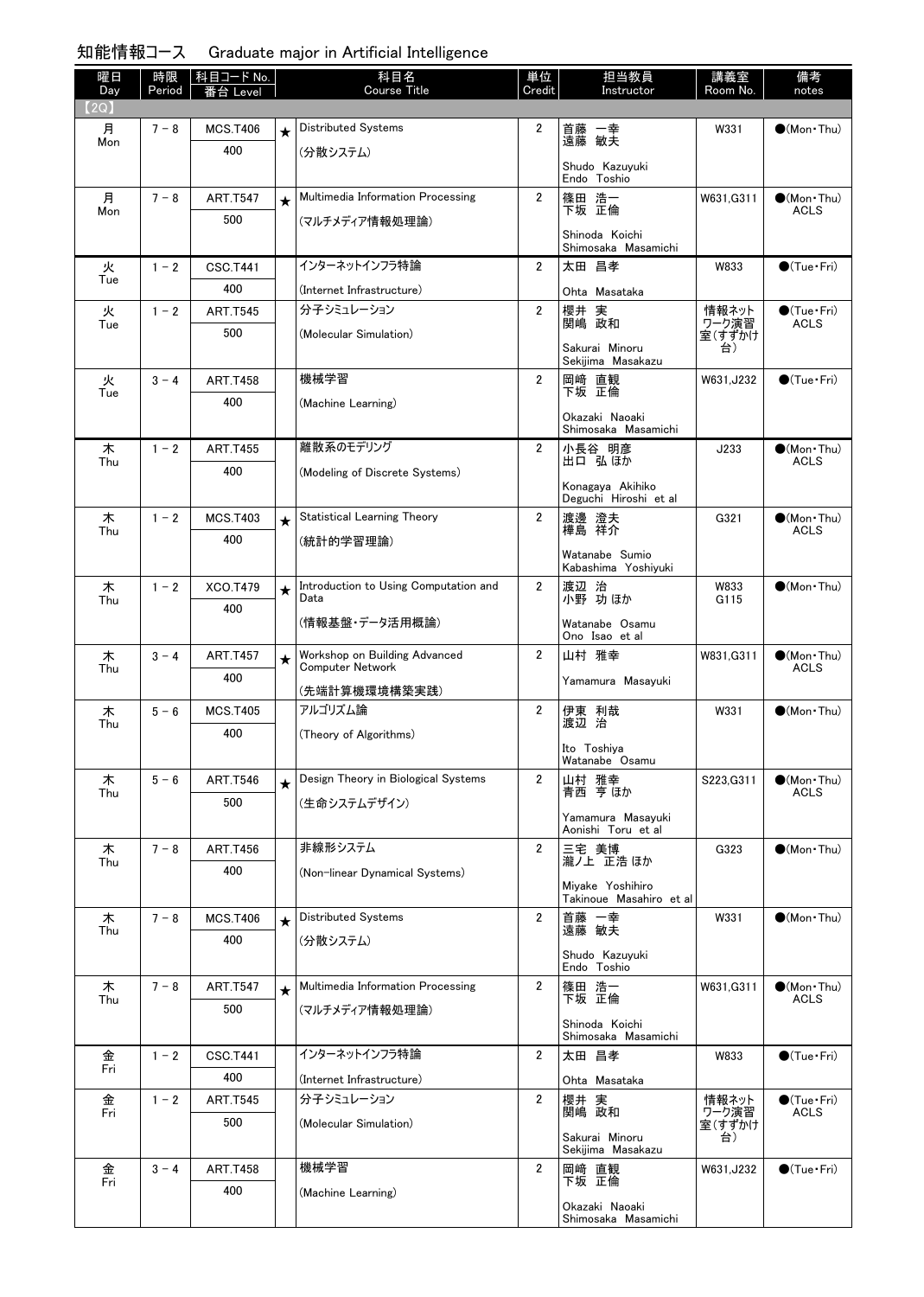| 曜日<br>Day         | 時限<br>Period             | 科目コード No.<br>番台 Level |         | 科目名<br>Course Title                          | 単位<br>Credit   | 担当教員<br>Instructor                     | 講義室<br>Room No. | 備考<br>notes |
|-------------------|--------------------------|-----------------------|---------|----------------------------------------------|----------------|----------------------------------------|-----------------|-------------|
| [2Q]              |                          |                       |         |                                              |                |                                        |                 |             |
| 集中講義              | $\overline{\phantom{a}}$ | <b>ART.T453</b>       |         | 情報系グループ型問題解決演習(情報生                           | $\overline{2}$ | 山村 雅幸                                  |                 | <b>ACLS</b> |
| 等<br>Intensive    |                          | 400                   |         | 命)                                           |                | 瀧ノ上 正浩                                 |                 |             |
|                   |                          |                       |         | (Workshop on Group Problem-Solving<br>(ACLS) |                | Yamamura Masayuki<br>Takinoue Masahiro |                 |             |
| 集中講義              | $\overline{\phantom{m}}$ | XCO.T673              | $\star$ | Advanced Topics in Computing C               | $\overline{2}$ | 未定                                     |                 | <b>ACLS</b> |
| 等<br>Intensive    |                          | 600                   |         | (情報理工学特別講義C)                                 |                | Undecided                              |                 |             |
| インターン             | $\overline{\phantom{0}}$ | XCO.U471-02           |         | 情報理エ学インターンシップA                               | $\overline{2}$ | 德永 健伸                                  |                 | <b>ACLS</b> |
| シップ<br>Internship |                          | 400                   |         | (Internship A (Computing))                   |                | Tokunaga Takenobu                      |                 |             |
| インターン             | $\overline{\phantom{m}}$ | XCO.U571-02           |         | 情報理エ学インターンシップB                               | $\overline{2}$ | 德永 健伸                                  |                 | <b>ACLS</b> |
| シップ<br>Internship |                          | 500                   |         | (Internship B (Computing))                   |                | Takenobu<br>Tokunaga                   |                 |             |
| インターン             | $\qquad \qquad -$        | XCO.U671-02           |         | 情報理工学インターンシップC                               | $\overline{2}$ | 德永 健伸                                  |                 | <b>ACLS</b> |
| シップ<br>Internship |                          | 600                   |         | (Internship C (Computing))                   |                | Tokunaga Takenobu                      |                 |             |

知能情報コース Graduate major in Artificial Intelligence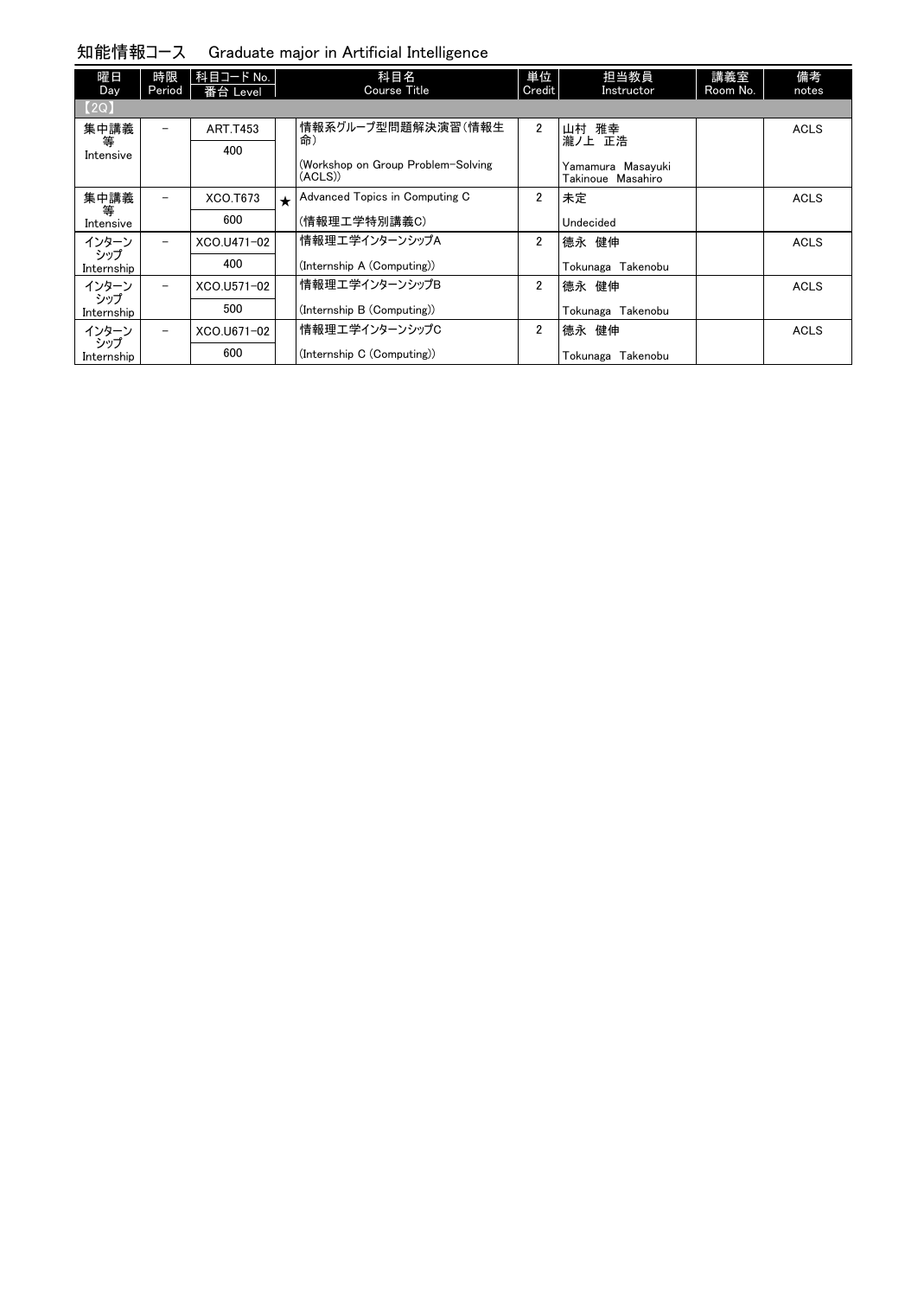### 都市・環境学コース Graduate major in Urban Design and Built Environment

| 曜日<br>Day          | 時限<br>Period             | 科目コード No.              |              | 科目名<br><b>Course Title</b>                                                | 単位<br>Credit   | 担当教員<br>Instructor                   | 講義室<br>Room No. | 備考<br>notes                    |
|--------------------|--------------------------|------------------------|--------------|---------------------------------------------------------------------------|----------------|--------------------------------------|-----------------|--------------------------------|
| $1 \sim 2Q$        |                          | Level                  |              |                                                                           |                |                                      |                 |                                |
| 未定                 |                          | <b>UDE.Y472</b>        | ★            | <b>IPISE International Communication</b><br>(ENVENG) S1                   | $\mathbf{1}$   | 指導教員                                 |                 | $O(1\sim 2Q)$                  |
| announced          | To be<br>400             |                        | ▲            |                                                                           |                | Academic Supervisor                  |                 |                                |
| 未定                 |                          | <b>UDE.Y474</b>        | $\star$      | (IPISE国際コミュニケーション(ENVENG) II)<br><b>IPISE International Communication</b> | $\mathbf{1}$   | 指導教員                                 |                 | $O(1\sim 2Q)$                  |
| To be<br>announced |                          | 400                    | ▲            | (ENVENG) S2                                                               |                | Academic Supervisor                  |                 |                                |
|                    |                          |                        |              | (IPISE国際コミュニケーション(ENVENG) IV)                                             |                |                                      |                 |                                |
| 未定<br>To be        |                          | <b>UDE.Y494</b>        | $\star$<br>▲ | <b>IPISE Academic Presentation (ENVENG)</b><br>S1                         | $\mathbf{1}$   | 指導教員                                 |                 | $O(1\sim 2Q)$                  |
| announced          |                          | 400                    |              | (IPISE学術プレゼンテーション(ENVENG) II)                                             |                | Academic Supervisor                  |                 |                                |
| 未定                 |                          | <b>UDE.Y594</b>        | $\star$      | <b>IPISE Academic Presentation (ENVENG)</b><br>S2                         | $\mathbf{1}$   | 指導教員                                 |                 | $O(1\sim 2Q)$                  |
| To be<br>announced |                          | 500                    | ▲            | (IPISE学術プレゼンテーション(ENVENG)                                                 |                | Academic Supervisor                  |                 |                                |
|                    |                          |                        |              | IV)                                                                       |                |                                      |                 |                                |
| 未定<br>To be        |                          | <b>UDE.Z593</b>        |              | 都市·環境学特別実験S2                                                              | $\mathbf{1}$   | 指導教員                                 |                 | $O(1\sim 2Q)$                  |
| announced          |                          | 500                    |              | (Urban Design and Built Environment<br>Laboratory S2)                     |                | Academic Supervisor                  |                 |                                |
| 未定<br>To be        |                          | <b>UDE.Y682</b>        | $\star$      | <b>IPISE Academic Presentation (ENVENG)</b><br>S3                         | $\mathbf{1}$   | 指導教員                                 |                 | $O(1\sim 2Q)$                  |
| announced          |                          | 600                    | ▲            | (IPISE学術プレゼンテーション(ENVENG)                                                 |                | Academic Supervisor                  |                 |                                |
|                    |                          |                        |              | VI)                                                                       |                |                                      |                 |                                |
| 未定<br>To be        | $\overline{\phantom{0}}$ | <b>UDE.Y684</b>        | $\star$<br>▲ | <b>IPISE Academic Presentation (ENVENG)</b><br>S4                         | $\mathbf{1}$   | 指導教員                                 |                 | $O(1\sim 2Q)$                  |
| announced          |                          | 600                    |              | (IPISE学術プレゼンテーション(ENVENG)                                                 |                | Academic Supervisor                  |                 |                                |
| 未定                 |                          | <b>UDE.Y686</b>        | $\star$      | VIII)<br><b>IPISE Academic Presentation (ENVENG)</b>                      | $\mathbf{1}$   | 指導教員                                 |                 | $O(1\sim 2Q)$                  |
| To be<br>announced |                          | 600                    | ▲            | S5                                                                        |                | Academic Supervisor                  |                 |                                |
|                    |                          |                        |              | (IPISE学術プレゼンテーション(ENVENG) X)                                              |                |                                      |                 |                                |
| 火<br>Tue           | $5 - 6$                  | <b>ARC.S421</b>        | $\star$      | Applied Building Structural Design                                        | $\overline{2}$ | 竹内 徹                                 | $M1 - 314$      | $O(1\sim 2Q)$<br><b>ACEEES</b> |
|                    | 400                      |                        |              | (応用構造設計特論)<br>都市·環境学特別実験S1                                                | 1              | Takeuchi Toru                        |                 |                                |
| 金<br>Fri           | $7 - 8$                  | <b>UDE.Z493</b><br>400 | C            |                                                                           |                | 翼<br>大風<br>浅輪 貴史 ほか                  | G321            | $O(1\sim 2Q)$                  |
|                    |                          |                        |              | (Urban Design and Built Environment<br>Laboratory S1)                     |                | Okaze Tsubasa<br>Asawa Takashi et al |                 |                                |
| インターン              |                          | <b>UDE.Y495</b>        | $\star$      | IPISE Internship (ENVENG) IA                                              | 1              | 指導教員                                 |                 | $O(1\sim 2Q)$                  |
| シップ<br>Internship  |                          | 400                    | ▲            | (IPISEインターンシップ(ENVENG)IA)                                                 |                | Academic Supervisor                  |                 |                                |
| インターン<br>シップ       |                          | <b>UDE.Y497</b>        |              | IPISE Internship (ENVENG) IIA                                             | 2              | 指導教員                                 |                 | $O(1\sim 2Q)$                  |
| Internship         |                          | 400                    | ▲            | (IPISEインターンシップ(ENVENG)IIA)                                                |                | Academic Supervisor                  |                 |                                |
| インターン<br>シップ       | $\overline{\phantom{0}}$ | <b>UDE.A601</b>        | $\star$      | Off Campus Project in Urban Design and<br><b>Built Environment I</b>      | 4              | 指導教員                                 |                 | $O(1\sim 2Q)$                  |
| Internship         |                          | 600                    |              | (都市・環境学派遣プロジェクト第一)                                                        |                | Academic Supervisor                  |                 |                                |
| 講究等                | $\overline{\phantom{0}}$ | <b>UDE.Z491</b>        |              | 都市·環境学講究S1                                                                | 2              | 指導教員                                 |                 | $O(1\sim 2Q)$                  |
| Seminar            |                          | 400                    |              | (Urban Design and Built Environment<br>Seminar S1)                        |                | Academic Supervisor                  |                 |                                |
| 講究等                | $\overline{a}$           | <b>UDE.Z591</b>        |              | 都市·環境学講究S2                                                                | 2              | 指導教員                                 |                 | $O(1\sim 2Q)$                  |
| Seminar            |                          | 500                    |              | (Urban Design and Built Environment                                       |                | Academic Supervisor                  |                 |                                |
| 講究等                | $\overline{\phantom{0}}$ | <b>ARC.A621</b>        |              | Seminar S2)<br>建築設計プラクティスS3A                                              | 2              | 指導教員                                 |                 | $O(1\sim 2Q)$                  |
| Seminar            |                          | 600                    |              | (Architectural Design Practice S3A)                                       |                | Academic Supervisor                  |                 |                                |
| 講究等                |                          | <b>ARC.A622</b>        |              | 建築設計プラクティスS3B                                                             | 4              | 指導教員                                 |                 | $O(1\sim 2Q)$                  |
| Seminar            |                          | 600                    |              | (Architectural Design Practice S3B)                                       |                | Academic Supervisor                  |                 |                                |
| 講究等<br>Seminar     |                          |                        |              |                                                                           |                |                                      |                 |                                |
|                    |                          | <b>UDE.Z691</b>        |              | 都市·環境学講究S3                                                                | 2              | 指導教員                                 |                 | $O(1\sim 2Q)$                  |
|                    |                          | 600                    |              | (Urban Design and Built Environment<br>Seminar S3)                        |                | Academic Supervisor                  |                 |                                |
| 講究等                |                          | <b>UDE.Z693</b>        |              | 都市·環境学講究S4                                                                | $\overline{2}$ | 指導教員                                 |                 | $O(1\sim 2Q)$                  |
| Seminar            |                          | 600                    |              | (Urban Design and Built Environment                                       |                | Academic Supervisor                  |                 |                                |
| 講究等                |                          | <b>UDE.Z695</b>        |              | Seminar S4)<br>都市·環境学講究S5                                                 | $\overline{2}$ | 指導教員                                 |                 | $O(1\sim 2Q)$                  |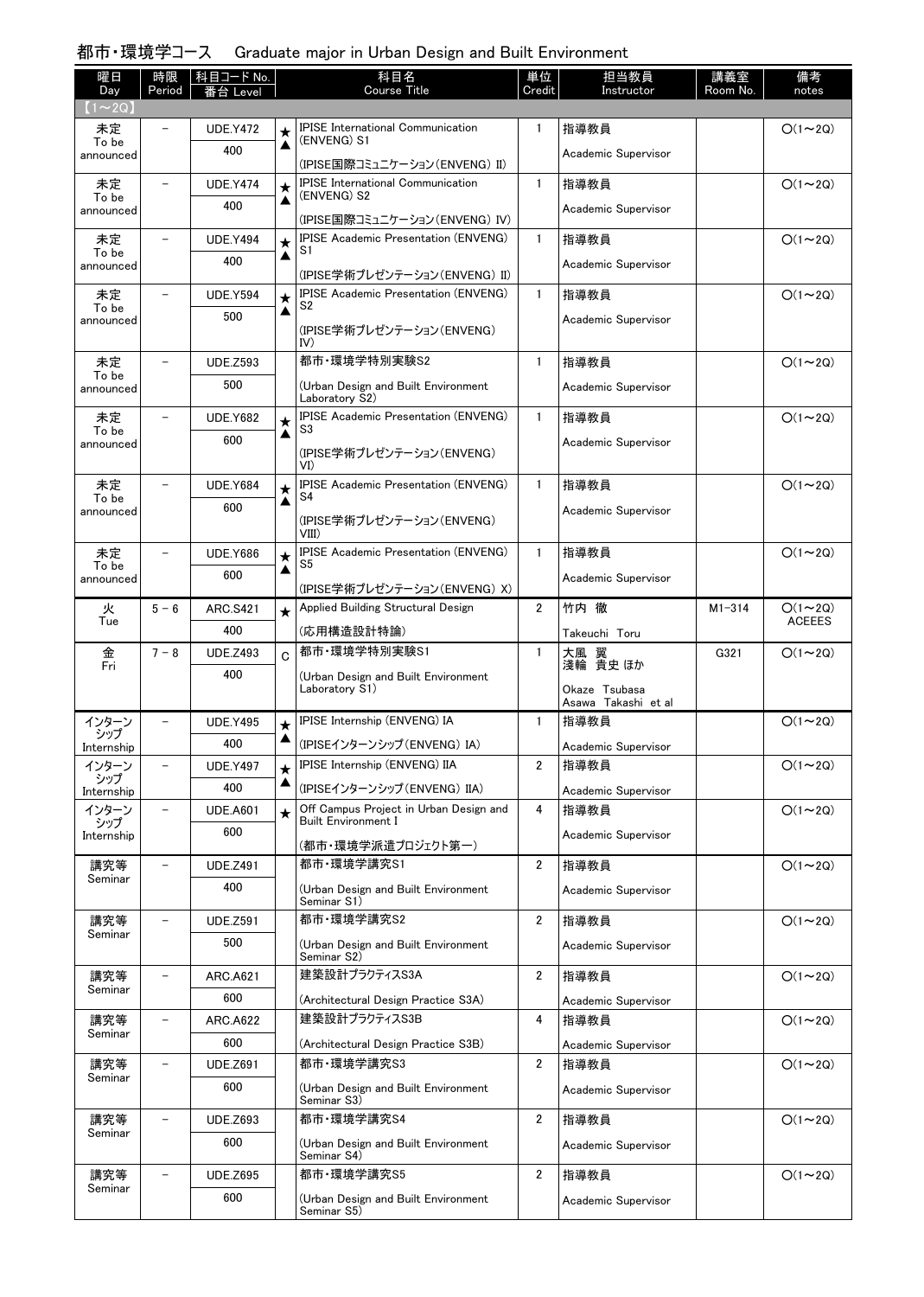### 都市・環境学コース Graduate major in Urban Design and Built Environment

| 曜日          | 時限      | 科目コード No.       |         | 科目名<br>Course Title                                           | 単位             | 担当教員                   | 講義室      | 備考                                   |
|-------------|---------|-----------------|---------|---------------------------------------------------------------|----------------|------------------------|----------|--------------------------------------|
| Day<br>(1Q) | Period  | Leve            |         |                                                               | Credit         | Instructor             | Room No. | notes                                |
| 月           | $1 - 2$ | <b>UDE.S402</b> | ★       | Nonlinear Behavior of Concrete and                            | $\overline{2}$ | 河野 進                   | G511     | $\bigcirc$ (Mon Thu)                 |
| Mon         |         | 400             |         | <b>Concrete Members</b>                                       |                | Kono Susumu            |          |                                      |
| 月           | $3 - 4$ | <b>UDE.E402</b> |         | (非線形コンクリート特論)<br>GIS and Digital Image Processing for Built   | $\mathbf{1}$   | 松岡 昌志                  | G324     |                                      |
| Mon         |         | 400             | $\star$ | Environment                                                   |                |                        |          |                                      |
|             |         |                 |         | (都市・環境のGISとデジタル画像処理)                                          |                | Matsuoka Masashi       |          |                                      |
| 月<br>Mon    | $3 - 4$ | <b>UDE.P402</b> |         | Theory of Regional Planning and Process                       | $\overline{2}$ | 屋井 鉄雄                  | G323     | $\bullet$ (Mon Thu)<br><b>ACEEES</b> |
|             |         | 400             |         | (地域の計画づくりとプロセスの理論)                                            |                | Yai Tetsuo             |          |                                      |
| 月<br>Mon    | $5 - 6$ | <b>UDE.E401</b> |         | 視環境設計基礎                                                       | $\mathbf{1}$   | 中村 芳樹                  | G324     | <b>ACEEES</b>                        |
|             |         | 400             |         | (Basics of Design Theory of Visual<br>Environment)            |                | Nakamura Yoshiki       |          |                                      |
| 月           | $5 - 6$ | <b>UDE.S401</b> |         | 建築構造物の動力学                                                     | $\overline{2}$ | 佐藤 大樹                  | G323     | $\bigcirc$ (Mon Thu)                 |
| Mon         |         | 400             |         | (Dynamics of Structures)                                      |                | Sato Daiki             |          |                                      |
| 月           | $7 - 8$ | <b>CVE.D401</b> | $\star$ | Mathematical Modeling of Individual<br>Choice Behavior        | $\overline{2}$ | 福田 大輔                  | 緑が丘M5-   | $\bigcirc$ (Mon Thu)                 |
| Mon         |         | 400             |         |                                                               |                | Fukuda Daisuke         | 会議室      | <b>ACEEES</b>                        |
| 月           | $7 - 8$ | <b>UDE.S434</b> |         | (選択行動の数理モデル)<br>安全な都市環境特論第一                                   | $\mathbf{1}$   |                        | G324     |                                      |
| Mon         |         | 400             |         | (Safe Built Environment I)                                    |                | 佐藤 俊明<br>鈴木 高二朗        |          |                                      |
|             |         |                 |         |                                                               |                | Satoh Toshiaki         |          |                                      |
| 月           | $7 - 8$ | <b>UDE.D501</b> |         | 観光計画基礎                                                        | $\mathbf{1}$   | Suzuki Kojiro<br>十代田 朗 | W831     |                                      |
| Mon         |         | 500             |         | (Introduction to Tourism Planning)                            |                | Soshiroda Akira        |          |                                      |
| 月           | $7 - 8$ | <b>UDE.S503</b> |         | 非構造耐震設計論                                                      | $\mathbf{1}$   | 元結 正次郎                 | G323     |                                      |
| Mon         |         | 500             |         | (Seismic Design for Nonstructural                             |                | Motoyui Shojiro        |          |                                      |
|             |         |                 |         | Components)                                                   |                |                        |          |                                      |
| 火<br>Tue    | $1 - 2$ | <b>UDE.S433</b> | $\star$ | Introduction on Theory of Earthquake<br><b>Ground Motion</b>  | $\mathbf{1}$   | 山中 浩明                  | G511     |                                      |
|             |         | 400             |         | (地盤震動論の基礎)                                                    |                | Yamanaka Hiroaki       |          |                                      |
| 火           | $3 - 4$ | <b>UDE.S431</b> | $\star$ | Basics of Stochastic Process for                              | $\mathbf{1}$   | 盛川 仁                   | G323     |                                      |
| Tue         |         | 400             |         | Earthquake Engineering                                        |                | Morikawa Hitoshi       |          |                                      |
| 火           | $3 - 4$ | <b>UDE.E501</b> |         | (確率過程論)<br>都市設備特論                                             | $\mathbf{1}$   | 湯淺 和博                  | G324     |                                      |
| Tue         |         | 500             |         | (Urban Energy Services)                                       |                | Yuasa Kazuhiro         |          |                                      |
| 火           | $5 - 6$ | <b>UDE.E502</b> |         | 空気環境特論                                                        | $\mathbf{1}$   | 鍵 直樹                   | G324     |                                      |
| Tue         |         | 500             |         | (Indoor Air Environment)                                      |                | Kagi Naoki             |          |                                      |
| 水           | $3 - 4$ | <b>UDE.D404</b> |         | 都市景観論                                                         | $\mathbf{1}$   | 真田 純子                  | W934     |                                      |
| Wed         |         | 400             |         | (Topics of Townscape)                                         |                | Sanada Junko           |          |                                      |
| 水           |         | <b>UDE.Z681</b> |         | 都市·環境学特別プロジェクトS3・1                                            | $\mathbf{1}$   | 指導教員                   |          |                                      |
| Wed         |         | 600             |         | (Urban Design and Built Environment                           |                | Academic Supervisor    |          |                                      |
| 水           |         | <b>UDE.Z685</b> |         | Project S3 · 1)<br>都市·環境学特別プロジェクトS4·1                         | $\mathbf{1}$   | 指導教員                   |          |                                      |
| Wed         |         | 600             |         | (Urban Design and Built Environment                           |                | Academic Supervisor    |          |                                      |
|             |         |                 |         | Project S4 · 1)                                               |                |                        |          |                                      |
| 木<br>Thu    | $1 - 2$ | <b>UDE.S402</b> | $\star$ | Nonlinear Behavior of Concrete and<br><b>Concrete Members</b> | $\overline{2}$ | 河野 進                   | G511     | $\bullet$ (Mon Thu)                  |
|             |         | 400             |         | (非線形コンクリート特論)                                                 |                | Kono Susumu            |          |                                      |
| 木           | $3 - 4$ | <b>UDE.D401</b> |         | 歴史空間論第一                                                       | $\mathbf{1}$   | 齋藤 潮                   | W933     |                                      |
| Thu         |         | 400             |         | (Historic Perspective of Space I)                             |                | Saito Ushio            |          |                                      |
| 木           | $3 - 4$ | <b>UDE.P402</b> | $\star$ | Theory of Regional Planning and Process                       | $\overline{2}$ | 屋井 鉄雄                  | G323     | $\bullet$ (Mon · Thu)                |
| Thu         |         | 400             |         | (地域の計画づくりとプロセスの理論)                                            |                | Yai Tetsuo             |          | <b>ACEEES</b>                        |
| 木<br>Thu    | $5 - 6$ | <b>UDE.D403</b> |         | 都市デザイン・まちづくり原論                                                | $\mathbf{1}$   | 真野 洋介                  | W932     | <b>ACEEES</b>                        |
|             |         | 400             |         | (Theories of Urban and Community)<br>Design)                  |                | Mano Yosuke            |          |                                      |
| 木           | $5 - 6$ | <b>UDE.S401</b> |         | 建築構造物の動力学                                                     | $\overline{2}$ | 佐藤 大樹                  | G323     | $\bullet$ (Mon Thu)                  |
| Thu         |         | 400             |         | (Dynamics of Structures)                                      |                | Sato Daiki             |          |                                      |
| 木           | $7 - 8$ | <b>CVE.D401</b> | $\star$ | Mathematical Modeling of Individual                           | 2              | 福田 大輔                  | 緑が丘M5−   | $\bullet$ (Mon Thu)                  |
| Thu         |         | 400             |         | Choice Behavior                                               |                | Fukuda Daisuke         | 会議室      | <b>ACEEES</b>                        |
|             |         |                 |         | (選択行動の数理モデル)                                                  |                |                        |          |                                      |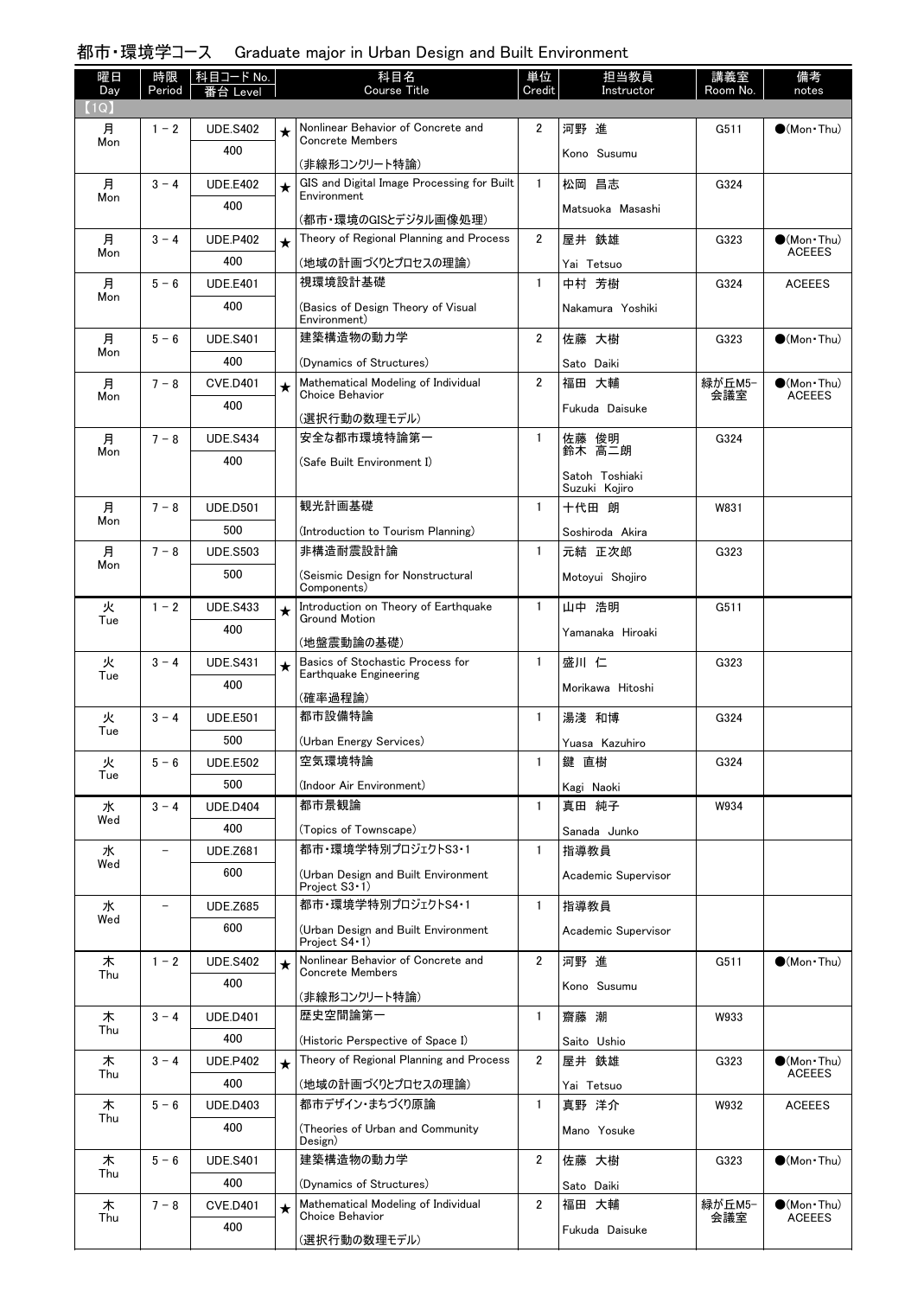## 都市・環境学コース Graduate major in Urban Design and Built Environment

| 曜日             | 時限                       | │科目コード No. │    |         | 科目名                                                        | 単位             | 担当教員                                     | 講義室        | 備考                                   |
|----------------|--------------------------|-----------------|---------|------------------------------------------------------------|----------------|------------------------------------------|------------|--------------------------------------|
| Day<br>(1Q)    | Period                   | Level           |         | Course Title                                               | Credit         | Instructor                               | Room No.   | notes                                |
| 木              | $7 - 8$                  | <b>UDE.E406</b> |         | 環境乱流力学基礎                                                   | 1              | 田村 哲郎                                    | $G5 - 410$ |                                      |
| Thu            |                          | 400             |         | (Introduction to Environmental                             |                | Tamura Tetsuro                           |            |                                      |
|                |                          |                 |         | Turbulence)                                                |                |                                          |            |                                      |
| 金<br>Fri       | $1 - 2$                  | <b>UDE.D442</b> |         | 快適な都市環境特論第一                                                | $\mathbf{1}$   | 柳澤 潤<br>石田 建太朗                           | G323       |                                      |
|                |                          | 400             |         | (Comfortable Built Environment I)                          |                |                                          |            |                                      |
|                |                          |                 |         |                                                            |                | Yanagisawa Jun<br>Ishida Kentaro         |            |                                      |
| 金              | $3 - 4$                  | <b>UDE.A401</b> |         | 都市環境研究序説                                                   | $\mathbf{1}$   | 淺輪 貴史                                    | G221       |                                      |
| Fri            |                          | 400             |         | (An Introduction to Urban Design and<br>Built Environment) |                | Asawa Takashi                            |            |                                      |
|                | $5 - 6$                  | <b>UDE.P401</b> |         | プロジェクト管理                                                   | 1              | 室町 泰徳<br>※ 海野 修司ほか                       | G321       |                                      |
| 金<br>Fri       |                          | 400             |         | (Project Management)                                       |                |                                          |            |                                      |
|                |                          |                 |         |                                                            |                | Muromachi Yasunori<br>X Unno Syuji et al |            |                                      |
| 集中講義           | $\overline{\phantom{0}}$ | <b>ARC.D402</b> | $\star$ | Architectural Preservation and                             | $\overline{2}$ | 山﨑 鯛介                                    |            | <b>ACEEES</b>                        |
| 等<br>Intensive |                          | 400             |         | Renovation                                                 |                | Yamazaki Taisuke                         |            |                                      |
|                |                          |                 |         | (建築保存設計特論)                                                 |                |                                          |            |                                      |
| [2Q]           |                          |                 |         | 都市計画                                                       |                |                                          |            |                                      |
| 月<br>Mon       | $1 - 2$                  | <b>UDE.P403</b> |         |                                                            | 2              | 室町 泰徳                                    | G323       | $\bullet$ (Mon Thu)<br><b>ACEEES</b> |
|                |                          | 400             |         | (Urban Planning)<br>Disaster Mitigation for Building       | $\overline{2}$ | Muromachi Yasunori                       |            |                                      |
| 月<br>Mon       | $1 - 2$                  | <b>UDE.S501</b> | $\star$ | <b>Structures</b>                                          |                | 河野 進                                     | G511       | $\bullet$ (Mon · Thu)                |
|                |                          | 500             |         | (建築防災特論)                                                   |                | Kono Susumu                              |            |                                      |
| 月              | $3 - 4$                  | <b>UDE.E405</b> |         | 持続可能な都市環境特論第一                                              | 1              | 喜々津 仁密                                   | G323       |                                      |
| Mon            |                          | 400             |         | (Sustainable Built Environment I)                          |                | 小林 秀樹                                    |            |                                      |
|                |                          |                 |         |                                                            |                | Kikitsu Hitomitsu<br>Kobayashi Hideki    |            |                                      |
| 月              | $5 - 6$                  | <b>UDE.E503</b> |         | 都市の視環境設計                                                   | $\mathbf{1}$   | 中村 芳樹                                    | G324       | <b>ACEEES</b>                        |
| Mon            |                          | 500             |         | (Design Theory of Urban Visual                             |                | Nakamura Yoshiki                         |            |                                      |
| 月              | $7 - 8$                  | <b>UDE.E404</b> | $\star$ | Environment)<br>Basic Engineering on Thermal               | $\mathbf{1}$   | 淺輪 貴史                                    | G512       | <b>ACEEES</b>                        |
| Mon            |                          | 400             |         | Environment                                                |                | Asawa Takashi                            |            |                                      |
|                |                          |                 |         | (熱環境工学基礎)                                                  |                |                                          |            |                                      |
| 月<br>Mon       | $7 - 8$                  | <b>UDE.D503</b> |         | 観光計画応用                                                     | $\mathbf{1}$   | 十代田 朗                                    | W831       |                                      |
|                |                          | 500             |         | (Tourism Planning Practice)                                |                | Soshiroda Akira                          |            |                                      |
| 月<br>Mon       | $7 - 8$                  | <b>UDE.S504</b> |         | 安全な都市環境特論第二                                                | 1              | 末松 孝司<br>海江田 秀志                          | G321       |                                      |
|                |                          | 500             |         | (Safe Built Environment II)                                |                | Suematsu Takashi                         |            |                                      |
|                |                          |                 |         |                                                            |                | Kaieda Hideshi                           |            |                                      |
| 月<br>Mon       | $7 - 8$                  | <b>UDE.S534</b> | $\star$ | Remote Sensing for Disaster<br>Management                  | 1              | 松岡 昌志                                    | G324       |                                      |
|                |                          | 500             |         | (防災リモートセンシング)                                              |                | Matsuoka Masashi                         |            |                                      |
| 火              | $1 - 2$                  | <b>UDE.S532</b> | $\star$ | Application of Theory of Earthquake                        | $\mathbf{1}$   | 山中 浩明                                    | G511       |                                      |
| Tue            |                          | 500             |         | Ground Motion in Earthquake Engineering                    |                | Yamanaka Hiroaki                         |            |                                      |
|                |                          |                 |         | (地盤震動論の応用)                                                 |                |                                          |            |                                      |
| 火<br>Tue       | $3 - 4$                  | <b>UDE.E403</b> | $\star$ | Introduction to Atmospheric Urban<br>Environment           | 1              | 大風 翼                                     | G511       |                                      |
|                |                          | 400             |         | (都市大気環境論基礎)                                                |                | Okaze Tsubasa                            |            |                                      |
| 火<br>Tue       | $3 - 4$                  | <b>UDE.S531</b> | $\star$ | Microtremor Survey Techniques using                        | 1              | 盛川 仁                                     | G323       |                                      |
|                |                          | 500             |         | Theory of Stochastic Process                               |                | Morikawa Hitoshi                         |            |                                      |
|                |                          |                 |         | (微動探査法特論)<br>空間計画学特論第一                                     |                |                                          |            |                                      |
| 火<br>Tue       | $5 - 8$                  | <b>ARC.P441</b> |         |                                                            | 2              | 斎尾 直子                                    | M321       | □<br><b>ACEEES</b>                   |
|                |                          | 400             |         | (Theories in Urban Analysis and Planning                   |                | Saio Naoko                               |            |                                      |
| 火              | $7 - 8$                  | <b>ARC.S424</b> |         | 地盤地震工学特論                                                   | 2              | 田村 修次                                    | M111       | $\bullet$ (Tue · Fri)                |
| Tue            |                          | 400             |         | (Advanced Geometrical Engineering)                         |                | Tamura Shuji                             |            | <b>ACEEES</b>                        |
| 火              |                          | <b>UDE.Z682</b> |         | 都市·環境学特別プロジェクトS3・2                                         | $\mathbf{1}$   | 指導教員                                     |            |                                      |
| Tue            |                          | 600             |         | (Urban Design and Built Environment                        |                | Academic Supervisor                      |            |                                      |
|                |                          |                 |         | Project $S3-2$ )                                           |                |                                          |            |                                      |